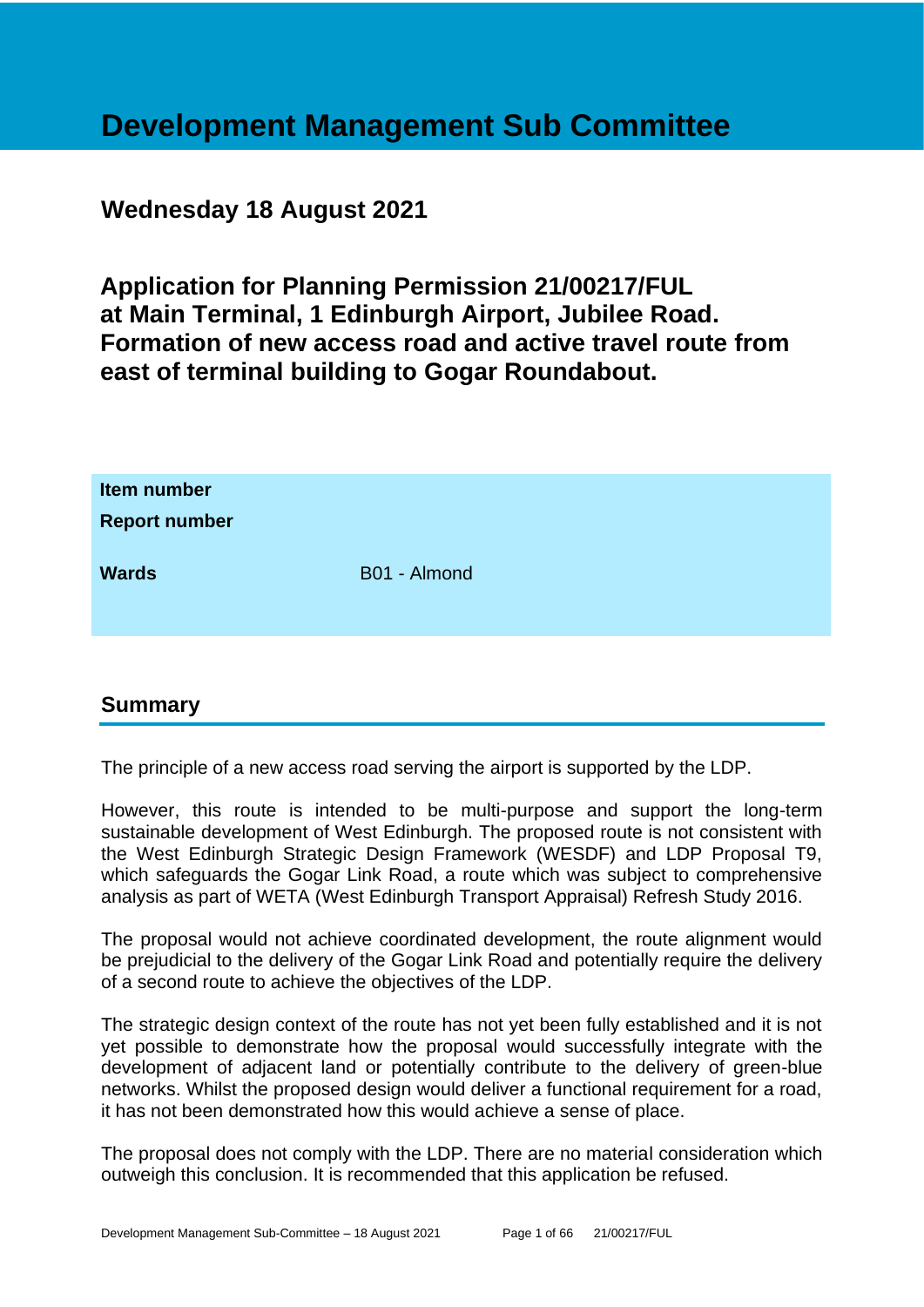| <b>Policies and guidance for</b> | LDEL01, LDES01, LDES02, LDES03, LDES05,       |
|----------------------------------|-----------------------------------------------|
| this application                 | LDES06, LDES07, LDES08, LEN03, LEN09, LEN16,  |
|                                  | LEN21, LEN22, LEMP04, LTRA07, LTRA08, LTRA09, |
|                                  | LTRA10, NSGD02,                               |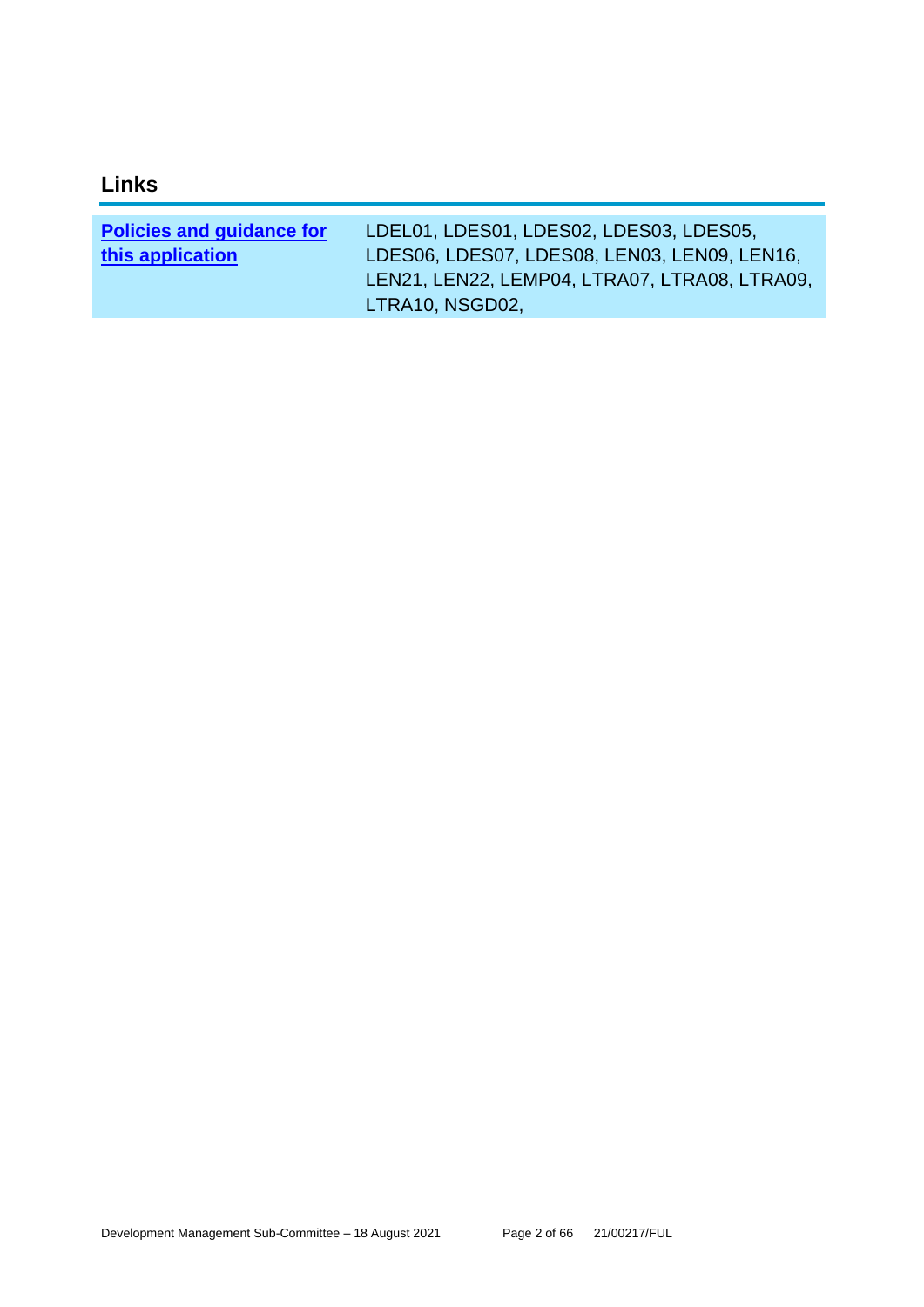# **Report**

# **Application for Planning Permission 21/00217/FUL at Main Terminal, 1 Edinburgh Airport, Jubilee Road. Formation of new access road and active travel route from east of terminal building to Gogar Roundabout.**

# **Recommendations**

**1.1** It is recommended that this application be Refused for the reasons below.

# **Background**

#### **2.1 Site description**

The proposal site is situated in west Edinburgh, approximately 10km from Edinburgh City Centre.

The application site extends between the Edinburgh Airport Passenger Terminal lying to the north west and the Gogar Roundabout and the A8 dual carriageway situated the south east - a distance of 3km.

The site (10.35 hectares) is bounded by Edinburgh Airport to the north west and Edinburgh-Fife railway to the north east. The southern edges are defined by the Gogar Burn, operational facilities and land related to Edinburgh Airport including the now decommissioned 'Crosswind' 12/30 runway and the Edinburgh Tram Depot. The Gogar Mains Farm and Castle Gogar Estate including the Category A listed Castle Gogar (LB27092, Date of listing:- 14/07/1966) and the Gogar Burn are situated beyond the former Crosswind runway to the south west.

The site extents include Myreton Drive, which provides vehicular access between the depot and the Gogar Roundabout via an overbridge crossing the tram line. The application red line also includes a square of land to the north of Myreton Drive, this lying within the airport perimeter fence. This is to make provision for a looped access to the west of the proposed route. Short spurs from the main site extents are also indicated to the south of Eastfield Avenue, to the north in the vicinity of the freight terminal and to the south west.

In terms of uses in the wider area, the Edinburgh Gateway Intermodal Station, providing connections to tram and heavy rail is located immediately to the south east. The area to the north west of the site form the operational extents of Edinburgh Airport including the air freight terminal which is accessed from Turnhouse Road. LDP Housing allocation HSG19 Maybury/West Craigs is situated immediately beyond the railway to the north east with site development expected to commence during 2021.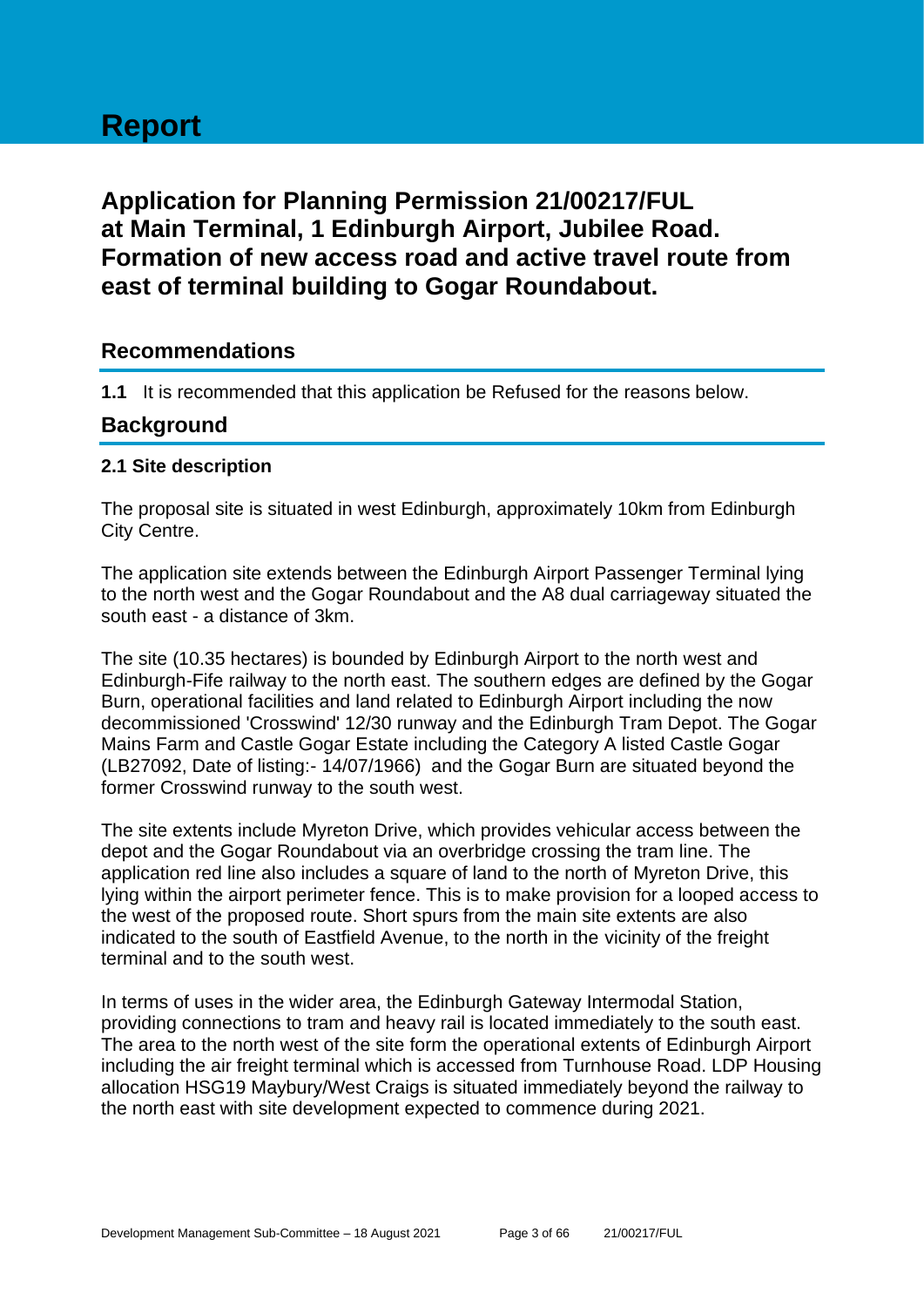An historic bridge, in the vicinity of the former Meadowfield Farm, currently provides limited pedestrian access over the railway. Network Rail have advised of their intention to remove this bridge by the end of this year. This is currently served by an access track which flanks the north eastern edge of site, also defined by the airport perimeter fence.

The LDP allocation for the Edinburgh International Business Gateway lies to the south and south west of the application site, the extents broadly defined by the Gogar Burn, the Castle Gogar Estate and the Edinburgh Tram Depot.

The western sections of the site are based around existing road alignments of Gogar Bridge Road and Eastfield Avenue. These currently link existing airport parking and facilities associated with the operation of the airport to Eastfield Road and the main airport passenger terminal via a crossing of the tram line.

The existing use of the site mostly comprises operational land for Edinburgh Airport with sections of adopted road at the south eastern corner.

The extents of the site located to the east of the former runway are formed of managed grassland with areas of hardstanding, access tracks, airport plant and equipment, these enclosed by security fencing to the airport's perimeter boundary.

The topography of the site generally falls from south to north, with the southern edges of the site rising sharply from the Gogar Roundabout and the Tram Depot to form an escarpment. Spoil mounding is situated within the airport land bounded by the site, this located to the north of the former Crosswind runway. The northern section of the site which forms the main operational area of the airport is predominately flat.

The LDP defines the site as being substantially within the airport boundary, this being designated as Special Economic Area and also forming part of the Urban Area.

LDP Transport Proposal T9 outlines the requirements for the Gogar Link Road, this supporting long term development in West Edinburgh and connecting Eastfield Road to the Gogar roundabout via the International Business Gateway. The LDP identifies an indicative alignment which includes Myreton Drive, this intersecting the southern part of the site.

The site boundary also relates to LDP Proposal T12 which identifies improvements to the Gogar Roundabout, required to support development in West Edinburgh. Measures could include an extra lane on the inside of the existing roundabout and may also include some widening of approaches.

LDP Greenspace proposal GS7 identifies an enhancement and diversion of the Gogar Burn. This proposal seeks to reduce flood risk in west Edinburgh, improve water quality and enhance biodiversity. The LDP shows an indicative alignment linking the existing course of the Gogar Burn to the south west of the site with the River Almond to the north, this crossing the former Crosswind runway. The proposed alignment flanks the southern edge of the site for approximately 740 metres before crossing the site is a northerly direction towards the air freight terminal.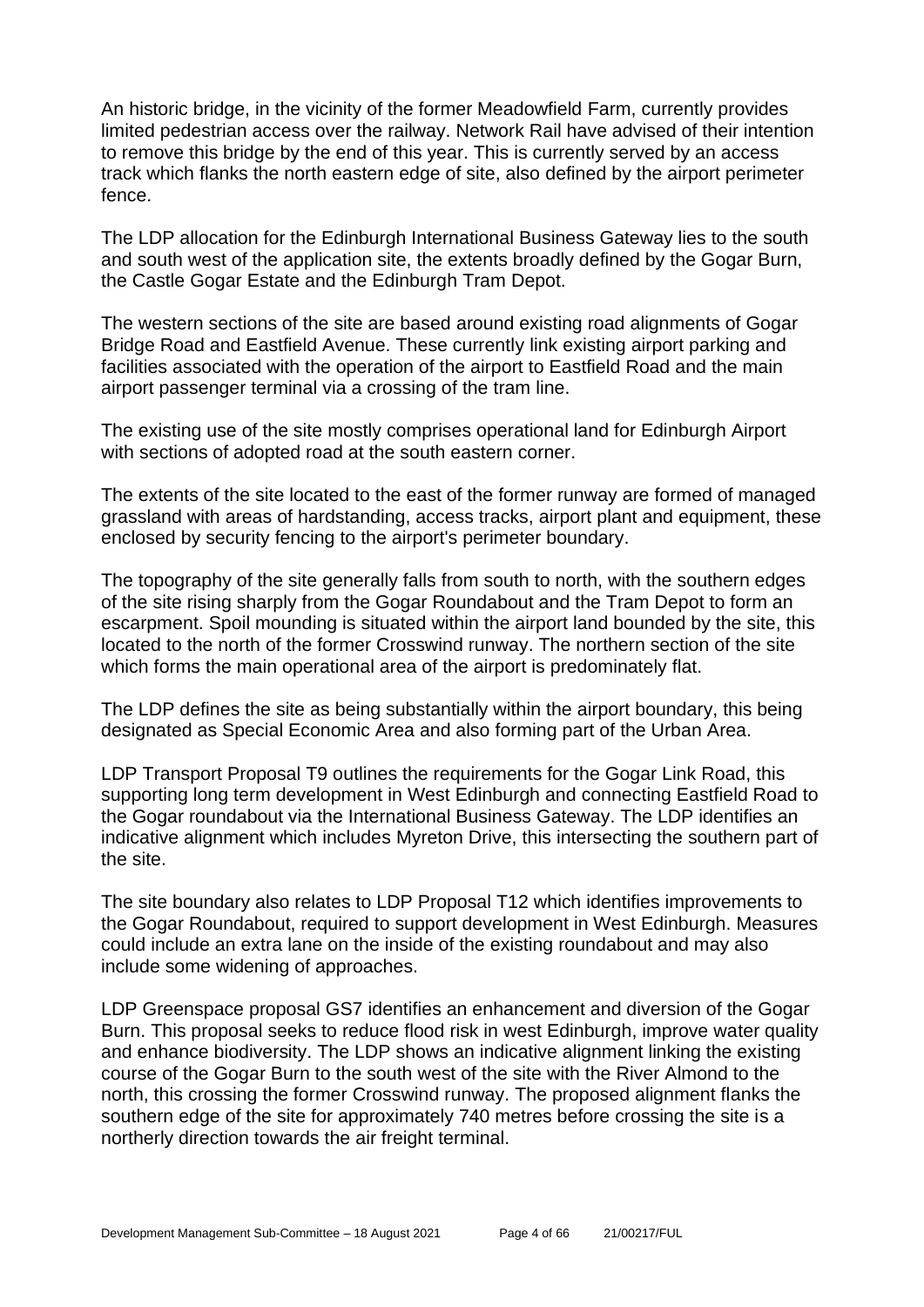# **2.2 Site History**

06 November 2019 - Notice of Planning Application (PAN) agreed for the formation of a new airport access road from the east of the terminal building at Edinburgh Airport to Gogar Roundabout (Reference:- 19/05434/PAN)

22 January 2020 - Notice of Planning Application (PAN) agreed for mixed use development at land to the south west of Meadowfield Farm, Turnhouse Road (the 'Crosswinds' proposal) (Reference:-19/05303/PAN)

03 March 2021 - Application proposal presented to Committee for mixed use development (Crosswinds/Elements Edinburgh) including business and employment, residential, flatted development, hotels, ancillary uses and associated works including car parking and associated works including car parking, servicing, access and public realm at land to the south west of Meadowfield Farm, Turnhouse Road. Appeal for nondetermination previously lodged with the DPEA, 22 February 2021. Application proposal overlaps with the north eastern extents of this application. (Application reference:- 20/03219/PPP, DPEA Appeal reference:- PPA-230-2333)

15 April 2021 - Notice of Planning Application (PAN) received for mixed use development at site 100 metres east of 194 Glasgow Road. This PAN overlaps the southern extents of the application site at Myreton Drive, also including the eastern part of the IBG allocation to the east of the Gogar Burn, land to the north west of the Tram Depot and land to the north west of Edinburgh Gateway (Reference:- 21/01364/PAN)

22 April 2021 - Direction issued that appeal will be determined by Scottish Ministers in view of the potential impact of the proposed development on the spatial strategy for West Edinburgh (Application reference: 20/03219/PPP, Appeal reference PPA-230- 2333)

28 May 2021 - Application for Planning Permission in Principle lodged for development of Gogar Link Road and active travel route. Application proposal overlaps with south eastern extents of the application at Myreton Drive and Gogar Roundabout. Decision pending. (Reference:- 21/02941/PPP)

#### Land to the west

11 September 2019 - Application for Edinburgh International Business Gateway (IBG) Phase 1, comprising mixed use development including business + employment use, hotels, residential and ancillary uses at land to the east of Eastfield Road called in by Scottish Ministers. Hearing sessions tool place February 2020, with application currently under consideration by Scottish Ministers (Reference:-15/05580/PPP, DPEA reference:- NOD-EDB-003)

#### Land to the north east

20 April 2017 - Application for Planning Permission in Principle was refused for 'Residential development, up to a maximum of 1400 units, and ancillary commercial (Class 1 retail and Class 2 financial and professional) including landscaping, access and services and all other ancillary development' at Site 100 Metres North East Of 19 Turnhouse Road Edinburgh.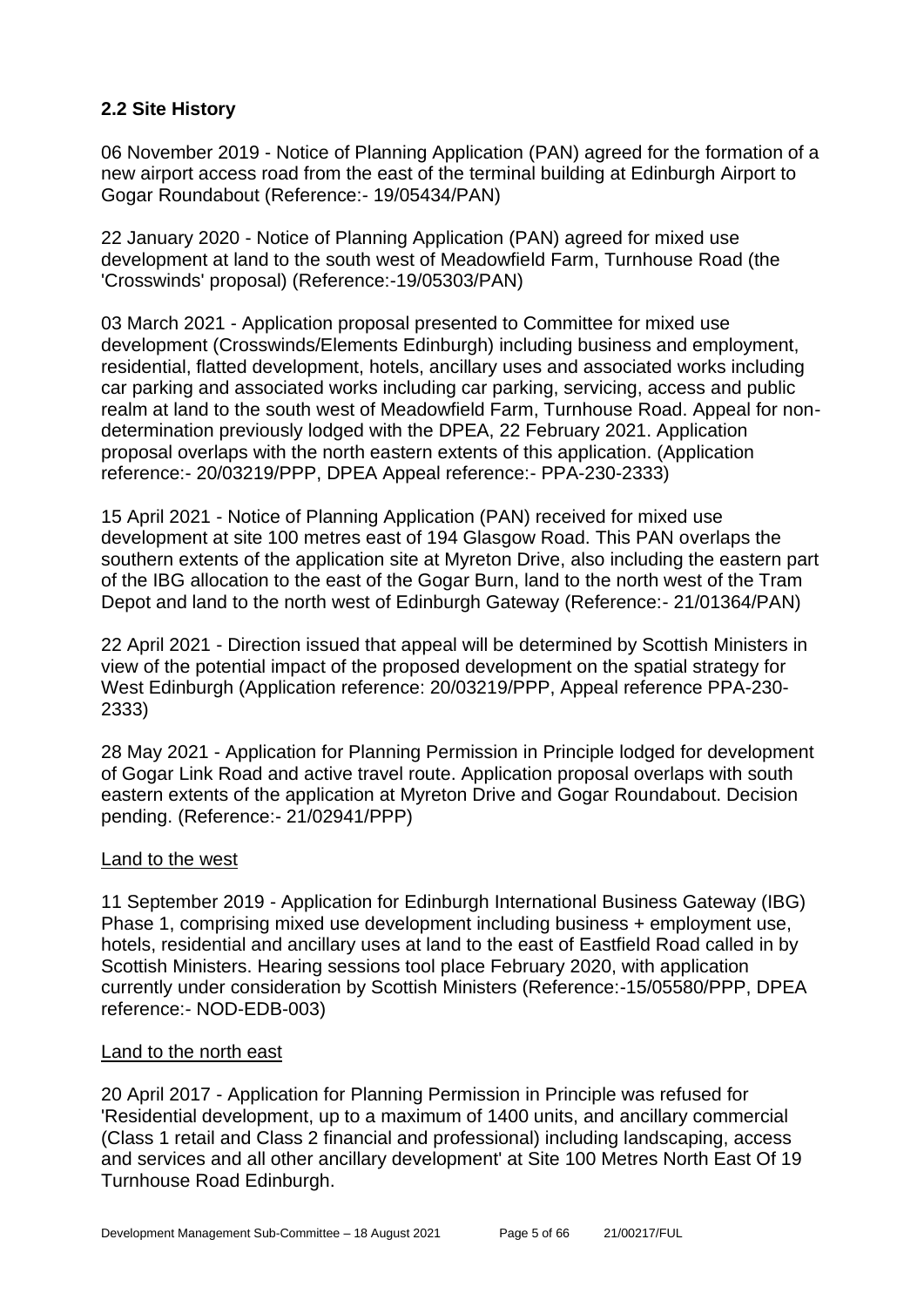In summary the application was refused for reasons including loss of green belt, landscape impact, transport infrastructure delivery, drainage and flood risk, insufficient environmental assessment information and failure to outline a comprehensive design approach (Reference: 16/04738/PPP)

26 September 2019 - Appeal against refusal of application 16/04738/PPP was allowed by Scottish Ministers for 'residential development, up to a maximum of 1,400 units, and ancillary commercial (class 1 retail and class 2 financial and professional), including landscaping, access and services and all other ancillary development' at 100 metres north-east of 19 Turnhouse Road, Edinburgh (Appeal reference: PPA-230-2207)

25 May 2020 - An application for Approval of Matters Specified in Conditions of planning permission in principle 16/04738/PPP in respect of conditions 1, 2, 3, 4 and 5 for a masterplan for the site was approved (Reference: 19/05599/AMC)

10 November 2020 - Planning permissions granted for pedestrian and cycle bridge over the railway with associated landscaping at land to the south west of Meadowfield Farm, Turnhouse Road (Reference: - 20/01148/AMC).

# **Main report**

#### **3.1 Description of the Proposal**

Full Planning Permission is sought for the development of a single carriageway access road to link the main passenger terminal at Edinburgh Airport with the Gogar Roundabout. The proposed route would extend 3km in length, with 2.4 km comprising new road alignment. The proposal would be fully accessible to general traffic and designed to a 30-mph standard.

The applicant states that the purpose of the access road is to reduce congestion and increase airport resilience, relieving pressure on Eastfield Road, with the requirement for a new eastern access road identified in the Airport Masterplan 2025. The proposed access road will also provide enhanced access to the air freight and cargo areas at Turnhouse, providing additional access from the east both for public transport (buses and taxis serving the airport terminal) and private cars (to long/mid stay car parks).

A Planning, Design and Access Statement has been submitted in support of the application. This includes an Option Appraisal outlining the preferred route alignment selected by the applicant.

The western section of the route (approximately 680 metres length) would be based on the existing alignment of Gogar Bridge Road and Eastfield Avenue. This would involve the modification and upgrading of existing roads within the airport boundary, these currently serving airport parking and ancillary facilities related to the operation of the airport. Works will require reconfiguration to adjacent site boundaries with a single building proposed for demolition. A dedicated westbound cycle route would partially extend along the existing alignment of Eastfield Avenue.

The central section of the route would comprise a 7.3 metre wide single carriageway requiring 2060 metres of new construction. Sections of the route would utilise existing airport accesses including former taxiways and the former Crosswind runway.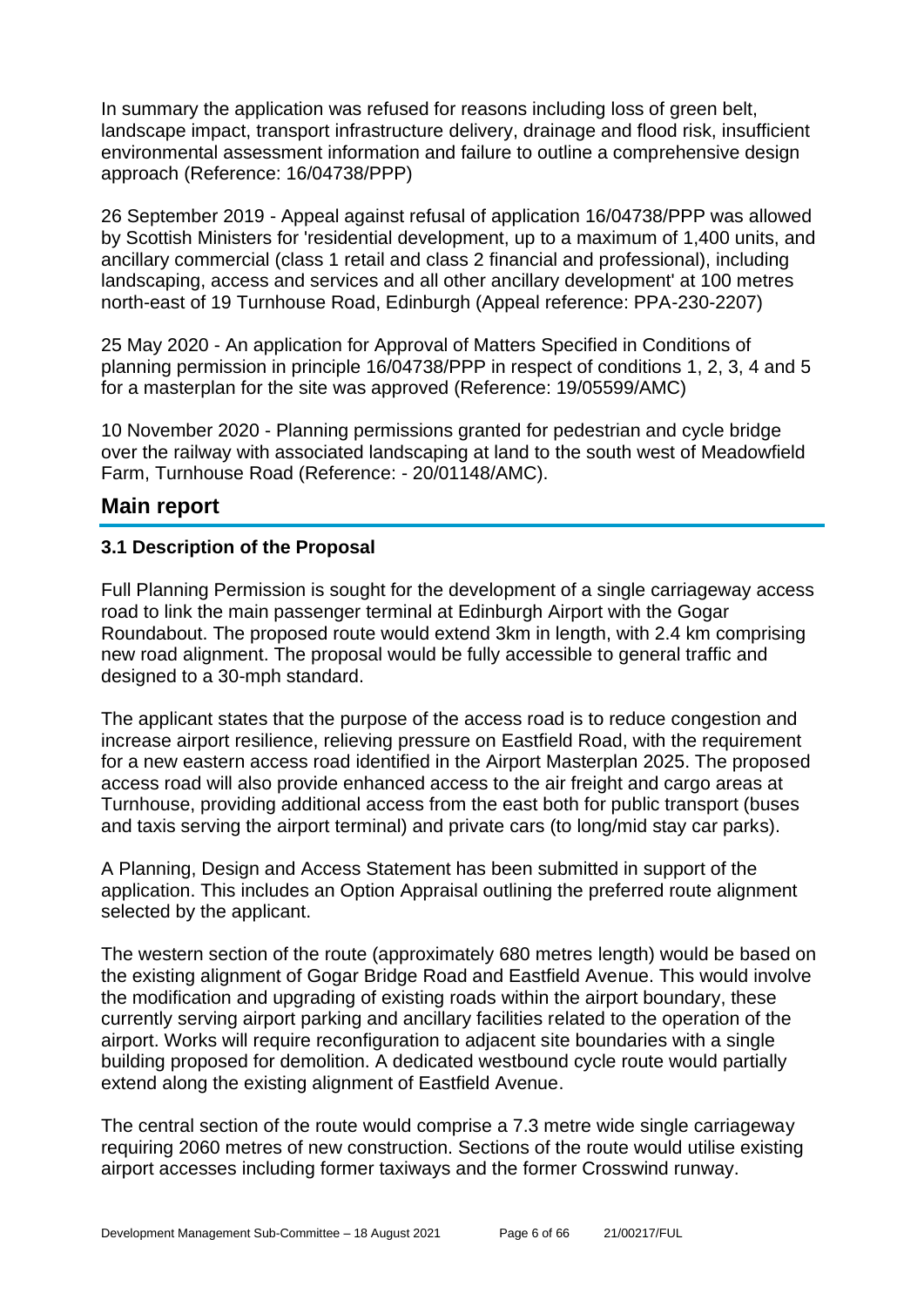The proposed route would traverse in a north easterly direction towards Turnhouse where a now 3-arm roundabout is proposed. The northern arm would provide future access to the air freight terminal. The proposed route would then run parallel to the railway line in a south easterly direction for 1 km before diverging southwards.

The south eastern section of the route (approximately 260 metres length) would involve the modification of the northern arm of the Gogar Roundabout and the realignment works to the existing Myreton Drive, which forms vehicular access to the Tram Depot. This would include the construction of an access loop (400 metres length) to the southern edges of the site, with a 200 metre section of Myreton Drive being reconfigured as one way only.

Modifications to the Gogar Roundabout including the requirement for additional lanes circulating the roundabout and to the A8 eastbound are identified.

The proposal identifies a range of access points, both existing and proposed, from north west to south east:-

- − Existing access to the airport terminal to the northern end of Gogar Bridge Road;
- − Existing accesses (x2) to airport parking situated to the east of Gogar Bridge Road;
- − Existing western access and northern access via roundabout at Eastfield Avenue/Gogar Bridge Road;
- − Existing northern access points to Eastfield Avenue (x3) these serving existing airport car parking;
- − Existing southern access points formalised to Eastfield Avenue (x5) these serving existing facilities associated with the operation of the airport. This would include reconfiguration of access to an existing fuel depot;
- − New southern access to the parking area occupying the extents of the former Crosswinds runway;
- − New northern access via new 3-arm roundabout. This is identified as access for future development and relates to existing access routes serving the air freight terminal;
- − New western accesses (x2) to the Crosswinds site. These are identified as Development Access Roads;
- − New pedestrian access to the east via the existing railway footbridge, providing link to the Maybury/West Craigs development site. This would require construction of a ramped access formed by concrete retaining wall and gabian baskets;
- − New eastern access via new junction to south eastern section of the Crosswinds site. This is identified as a Development Access Road;
- − New western access via new junction to the Crosswinds site. This is identified as a Development Access Road, also forming a new exit loop from the Edinburgh Tram Depot;
- − Existing western access via Myreton Drive to the Edinburgh Tram Depot would be converted to exit only;
- − Existing eastern access to West Craigs land;
- − Existing eastern access to Edinburgh Gateway Station.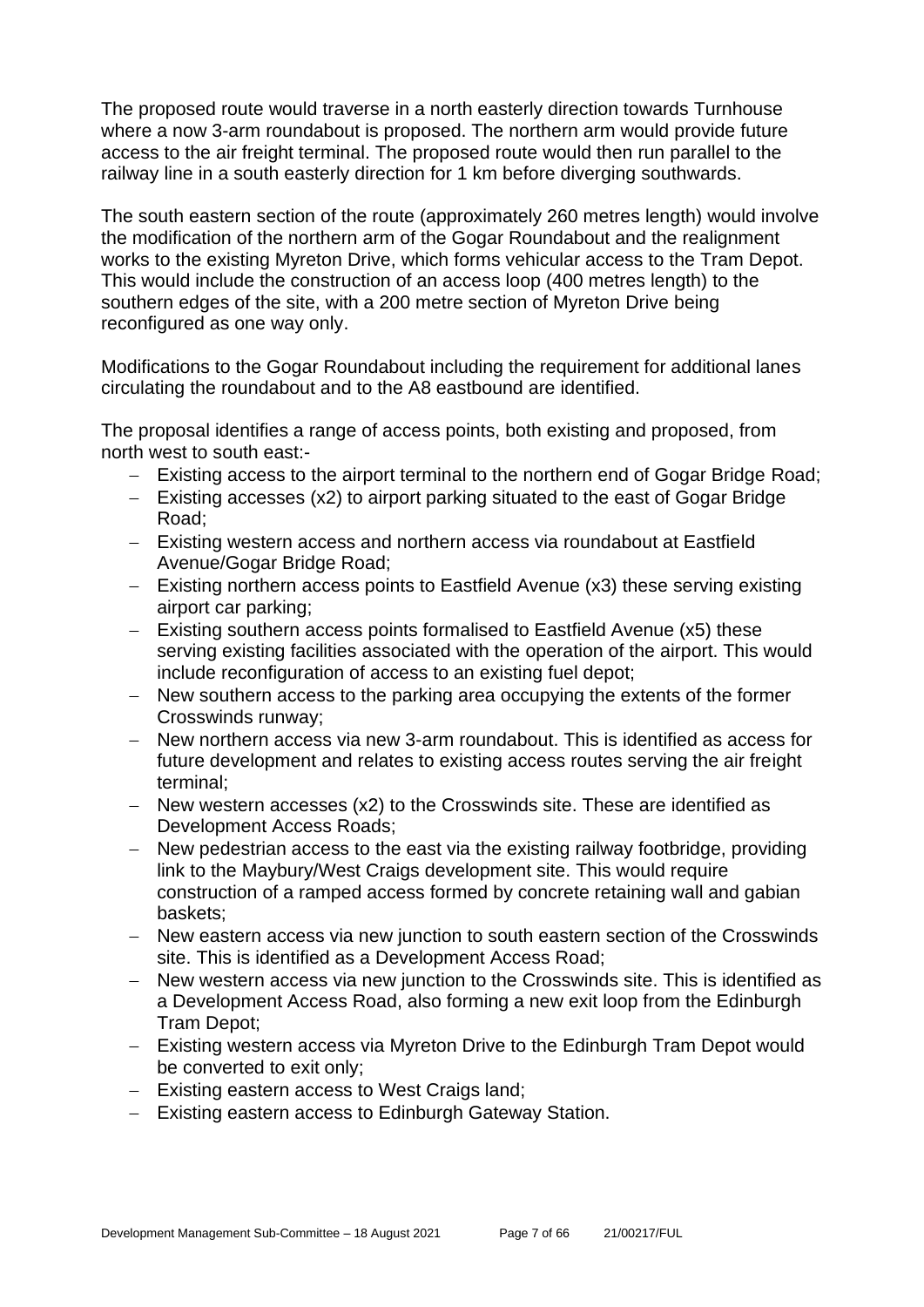The central and south eastern sections of the route would include a shared use cycle/footpath. This would be located to the south before crossing to the east via an unsignalised crossing adjacent to the existing railway footbridge to Maybury/West Craigs. A shared cycle/footpath is identified to both sides of the route around the proposed new junction to the Crosswinds site, but pedestrian/cycle access to Edinburgh Gateway and Gogar Roundabout would be to the eastern side only.

The application is supported by detailed layout and landscape design proposals.

Soft landscape treatments would mainly comprise amenity grassland including areas of pictorial meadow and groundcover planting to the verges and site margins. Small clusters of avenue tree planting are identified to the north western site edge at the boundary with the railway, to the centre of the proposed roundabout and entrance to the parking area occupying the extents of the former Crosswinds runway. Species would include Silver Birch and Lime. Beech hedging would define much of the southern site boundary, with some sections incorporating 2 metre weldmesh fencing with double planting on either side. Conventional 2 metre weldmesh fencing, black powder coated, would be used to define other boundaries.

Other than new fenced boundaries to define the extents of the road alignment, minimal soft landscaping is proposed to the western section of the route.

A Swale feature would be formed to the western edge of the route to provide drainage. This would extend along most of the central section of the route from the proposed junction to the Crosswinds site to the proposed entrance to the car parking occupying the extents of the former runway.

The proposed alignment would mostly utilise existing land levels or require formation of a low embankment, although more extensive cutting will be required to the escarpment at the southern edge of the Crosswinds runway to accommodate the proposed changes to Myreton Drive. Cuttings will also be required to the earth mounding located to the north of the former runway.

In terms hard landscaping, the route including carriageway, footway and cycle routes would be surfaced using hot-rolled asphalt. Lighting columns are identified along the full length of the route.

The application is supported by a number of documents which are available to view on the Planning and Building Standards Online Services: -

Planning, Design and Access Statement Transport Assessment Landscape and Visual Appraisal Heritage Impact Assessment Ecological Impact Assessment Archaeology Statement PAC Report S1 Sustainability Form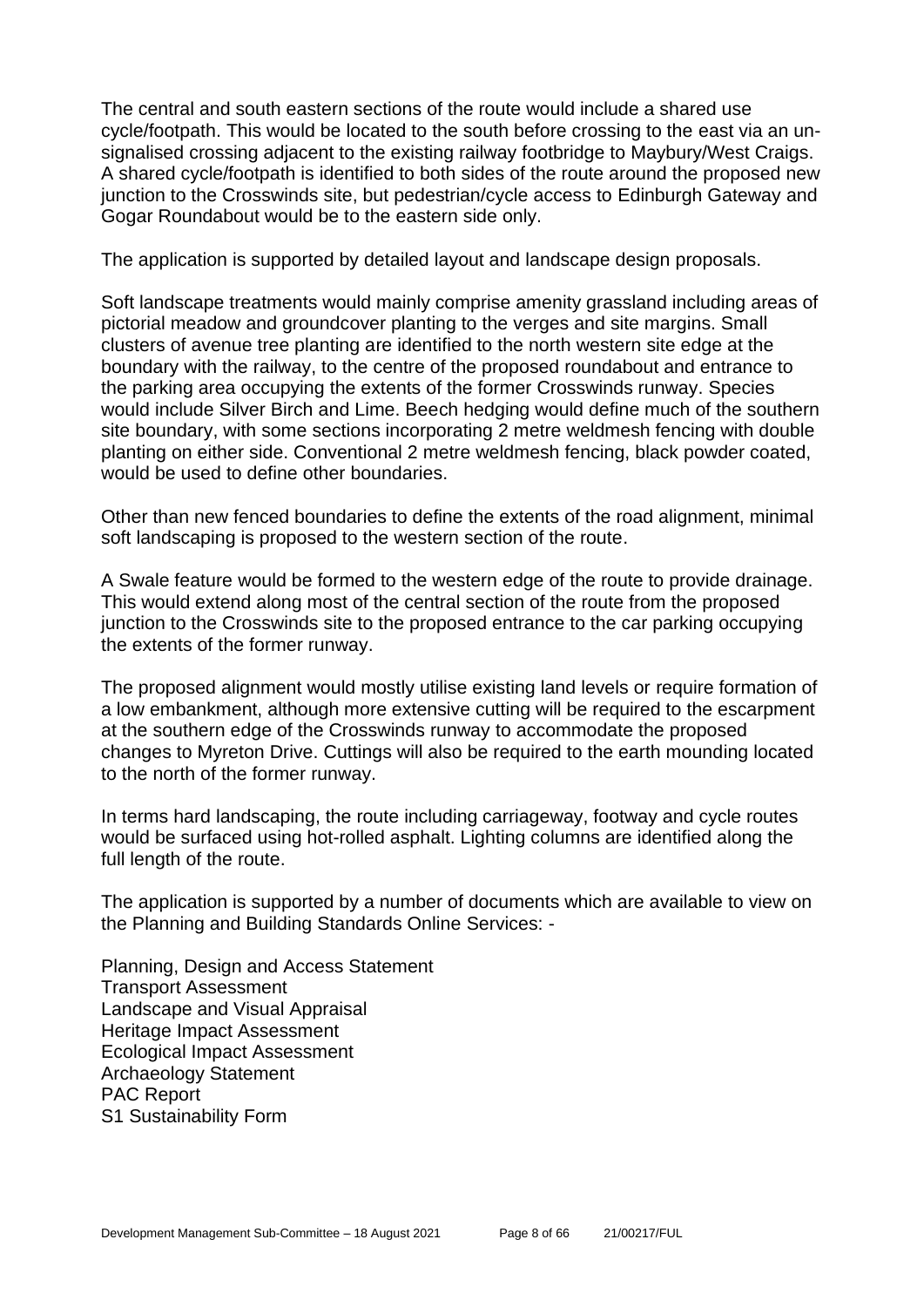An Environmental Impact Assessment was submitted to support the application, which scoped in the following topic areas: -

Scope and Methodology Site and Scheme Description **Transport** Noise and Vibration Air Quality Water Environment Ground Conditions Cumulative and Residual Effects Mitigation, Monitoring and Conclusions Non-Technical Summary

#### **3.2 Determining Issues**

Section 25 of the Town and Country Planning (Scotland) Act 1997 states - Where, in making any determination under the planning Acts, regard is to be had to the development plan, the determination shall be made in accordance with the plan unless material considerations indicate otherwise.

Do the proposals comply with the development plan?

If the proposals do comply with the development plan, are there any compelling reasons for not approving them?

If the proposals do not comply with the development plan, are there any compelling reasons for approving them?

#### **3.3 Assessment**

To address these determining issues, the Committee needs to consider whether:

- a) The principle of development is acceptable;
- b) The proposal would achieve co-ordinated development;
- c) The proposal raises transport issues;
- d) The design would be acceptable;
- e) The proposal would result in strategic landscape impact;
- f) The proposal raises issues relating to surface water management;
- g) The proposal raises issues relating to ecology and biodiversity;
- h) The proposal raises issues relating to archaeology;
- i) The proposal raises issues relating to air quality
- j) The proposal would adversely affect the amenity of neighbours;
- k) The proposal would raise infrastructure contribution;
- l) The proposed EIA is acceptable;
- m) The proposal address issues raised in representations.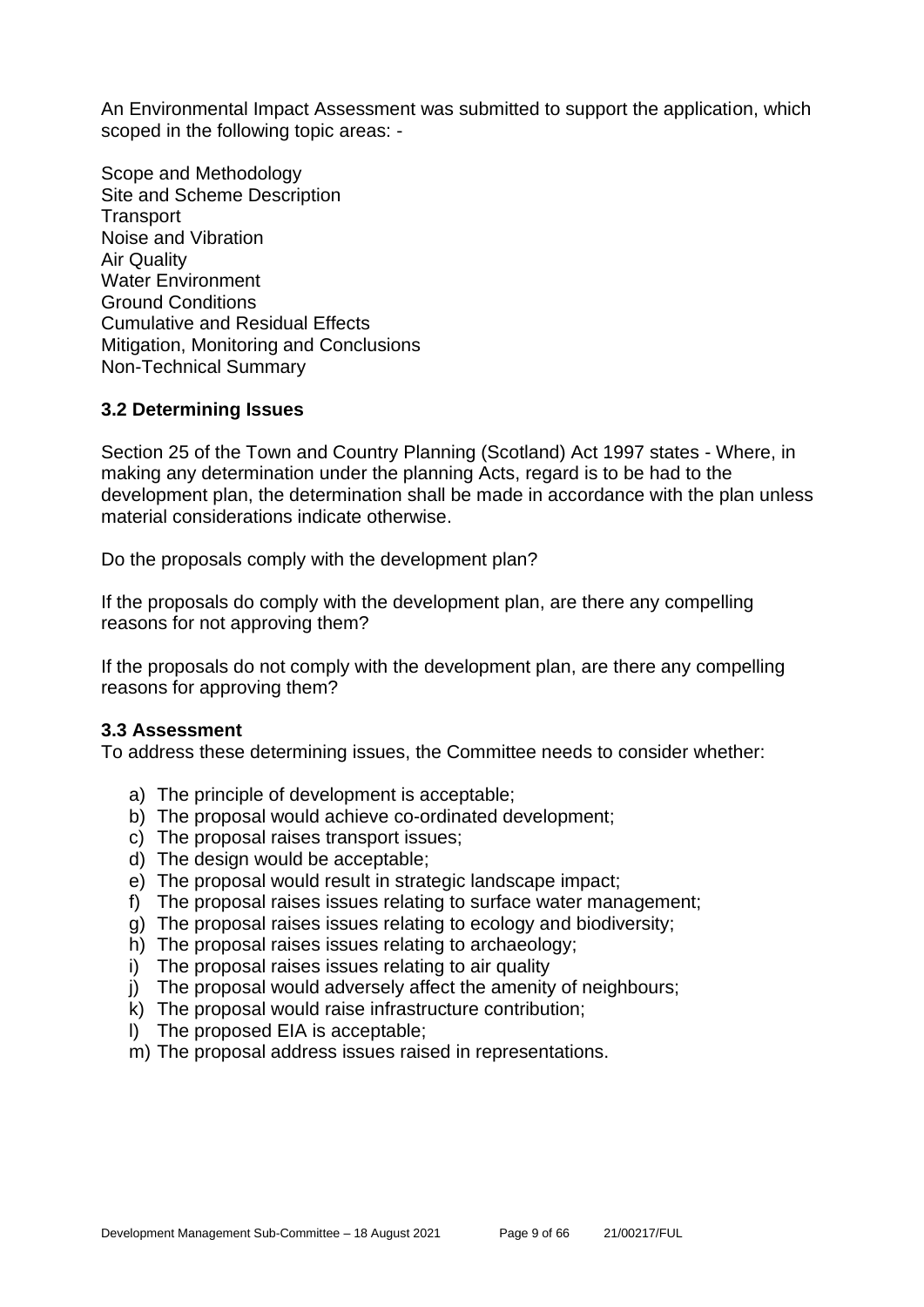# **a) Principle of Development**

#### Policy Context

# National Planning Framework 3 (NPF)

The NPF identifies various National Developments in Scotland. The purpose of National Development Status is to establish the need for these developments. Although it does not grant consent for them, development plans are required to take account of the NPF. Strategic airport enhancements, including Edinburgh Airport are identified as National Developments.

Although the NPF make reference to new walking and cycling routes there is no specific reference to vehicle based access roads to the airport. The NPF3 supports the expansion of Edinburgh Airport as defined in its current Masterplan that is supported by the development plan. The current draft 2016 Airport Masterplan shows an indicative route for two access roads, one following the current eastern boundary of the airport providing access to the cargo area at Turnhouse to the Gogar roundabout and the other largely following the route of the Gogar Burn providing access from Gogar to the car parks in front of the terminal building. It should be noted that the Airport Masterplan has not been formally approved by the Council nor are these indicative access roads identified in the LDP.

#### Scottish Planning Policy (SPP)

SPP states that the NPF is the spatial expression of Government Economic Strategy (2011) and sustainable economic growth forms the foundations of its strategy. The NPF sits at the top of the development plan hierarchy and must be taken into account in the preparation of strategic and local development plans.

#### Strategic Development Plan (SDP)

The approved Strategic Development Plan identifies Edinburgh Airport within the West Edinburgh Strategic Development Area. It notes that the strategic enhancement of Edinburgh Airport has been identified as a national development within the National Planning Framework. It also notes that the area is an attractive location for inward investment as well as airport expansion proposals including the development of a new multi-modal station at Gogar, the creation of an International Business Gateway (IBG) and the resolution of Gogar Burn flooding issues.

#### LDP Policy Emp 4 - Edinburgh Airport

LDP Policy Emp 4 outlines specific planning policy requirements in respect of the development and enhancement of Edinburgh Airport. The purpose of the policy is to guide proposals for airport expansion in accordance with NPF3.

The policy states that development and enhancement will be supported within the airport boundary defined on the Proposals Map. It is expected that an approved master plan will inform this process. Proposals for ancillary services and facilities will only be permitted where it is demonstrated these have strong and functional and location links with the airport and are compatible with the operational requirements of the airport.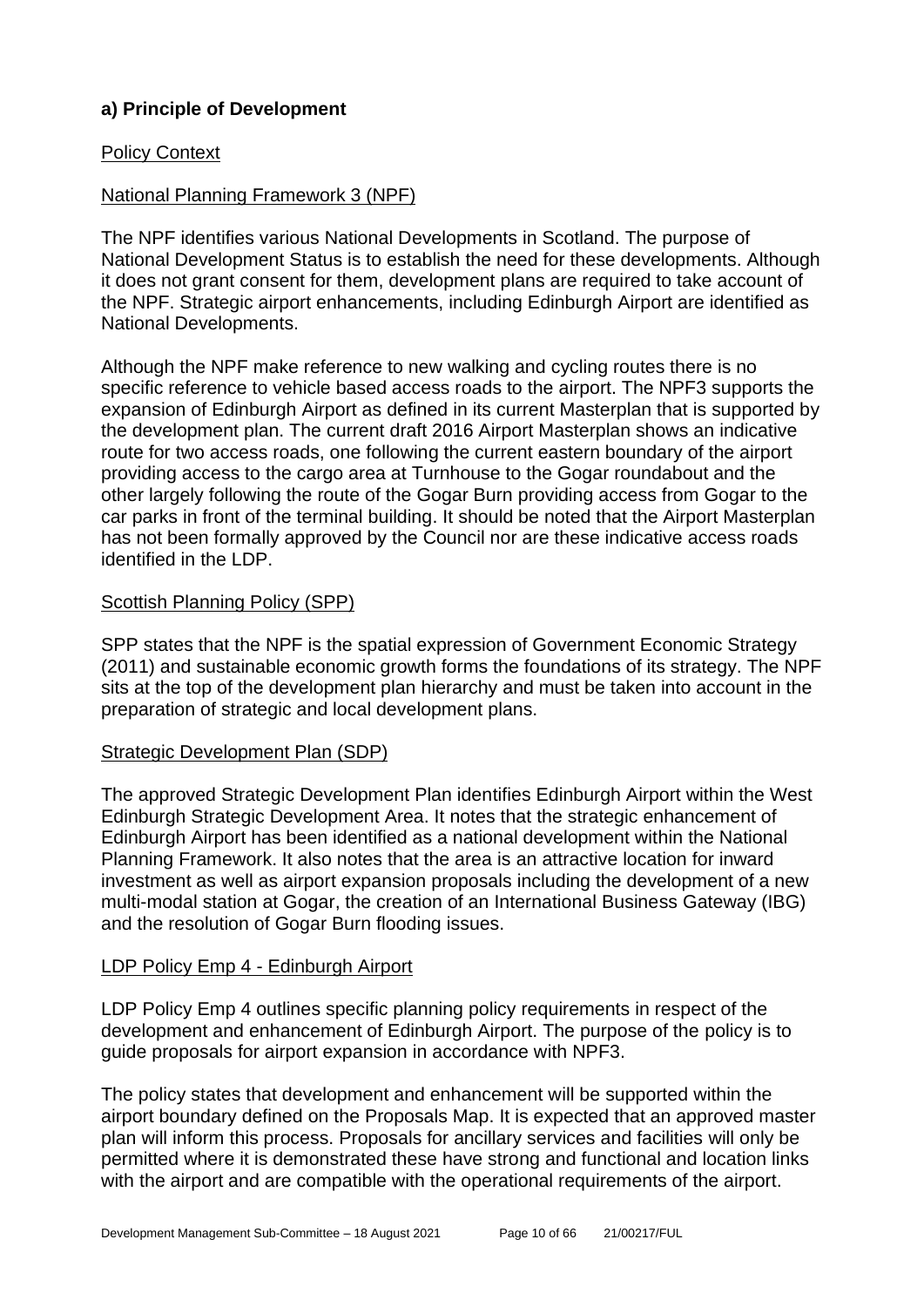All development proposals within the airport boundary must accord with the WESDF and other relevant local development plan policies. Supporting information will be required to demonstrate how proposals will contribute to meeting the mode share targets in the WESDF.

#### West Edinburgh Strategic Design Framework (WESDF) 2010

The WESDF establishes a vision for West Edinburgh, articulating LDP objectives and providing strategic design principles for specific development proposals including the expansion of Edinburgh Airport and the International Business Gateway. Strategic design principles are also established in relation to landscape and public realm, buildings, movement and infrastructure.

All development proposals within the airport boundary must accord with the WESDF and other relevant local development plan policies. Supporting information will be required to demonstrate how proposals will contribute to meeting the mode share targets in the WESDF.

As part of the section addressing Movement, the WESDF seeks to ensure that movement both to and through West Edinburgh is sustainable as possible with the network of routes contributing to a high-quality environment. Development Principle M1 states that development should be as sustainable as possible, maximising the use of public transport and the promotion of walking and cycling through a range of measures to make these modes of transport as attractive and convenient as possible. Development Principle M2 states that transport infrastructure should contribute to the creation of a sense of place with new routes laid out on a grid and the Gogar Link Road designed to a 30mph speed or lower.

#### Summary - Principle of Development

The current National Planning Framework (NPF3) identifies the application site is of strategic importance to Edinburgh Airport.

LDP Policy Emp 4 outlines that the development and enhancement of Edinburgh Airport will be supported within the airport boundary defined on the Proposals Map. The approved master plan will inform this process. Proposals for ancillary services and facilities will only be permitted where it is demonstrated these have strong and functional and location links with the airport and are compatible with the operational requirements of the airport.

The majority of proposed access road is within the defined boundary for Edinburgh Airport and the proposal could be argued as having strong, functional and location links with the airport and may be compatible with its operations. The general principle of a new access road serving the airport would therefore be in accordance with the LDP.

However, this proposal is not supported by an Airport Masterplan which has been approved by the Council and agreed with key stakeholders. A draft masterplan dates from 2016 but has a not been subject to any formal approval process with the Council. A further draft was prepared by the Airport in 2020.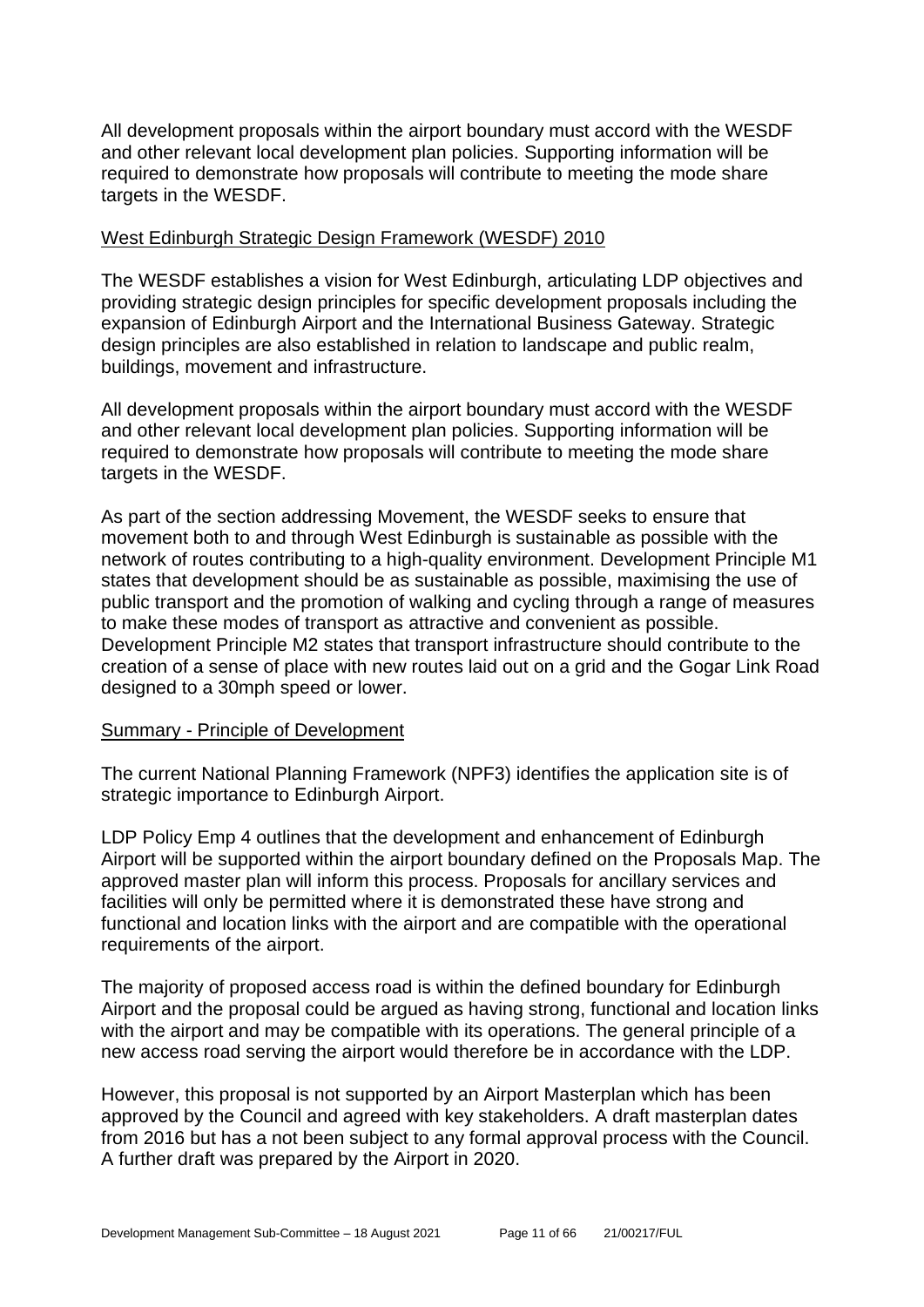This identifies an eastern access road to the north east of the decommissioned Crosswinds runway which would serve an expanded air freight terminal to the north, however, this latest draft has not been subject to any formal approval process.

The applicant's case for the development largely rests with a draft masterplan that is now 5 years old and a further draft which as yet has not been approved by the Council or key stakeholders. These represent a materially different context to the present date across a range of competing factors, not least airport growth. These draft masterplans should therefore be afforded little or no weight.

LDP Policy Emp 4 states that all development proposals within the airport boundary must accord with the WESDF and other relevant local development plan policies. Supporting information will be required to demonstrate how proposals will contribute to meeting the mode share targets in the WESDF.

WESDF refers to the application site in the operational context of as forming an operational part of Edinburgh Airport. Whilst a new access road serving the airport is identified, this is articulated as the Gogar Link Road, which is in turn supported by LDP Proposal T9. It does not support an access road along the alignment which has been proposed as part of this application.

The application proposals have not demonstrated how transport mode share targets outlined in WESDF would be achieved, these further articulated in the WETA Refresh Study 2016.

The nature of the proposed development is contrary to the existing National Planning Policy 3, the Strategic Development Plan and the Local Development Plan (LDP) specifically LDP Policy Emp 4. The proposal does fully address requirements of this policy as the application proposal is not supported by an approved airport master plan nor does it accord with the West Edinburgh Strategic Design Framework (WESDF) 2010 and other local development policies. The proposal would be prejudicial to the implementation of LDP Proposal T9, Gogar Link Road specifically the delivery of proposed new roads, network improvements and public transport improvements. It would thereby fail to address requirements of LDP Transport Policies Tra 10, Tra 7, Tra 8 and Des 2, Co-ordinated Development. These are further assessed as part of sections related to Co-ordinated Development and Transport below.

#### **b) Co-ordinated Development**

LDP Policy Des 2 - Co-ordinated Development states that Planning Permission will be granted for development which will not compromise:-

- a) The effective development of adjacent land or
- b) The comprehensive development of a wider area as provided for in a masterplan, strategy or development brief approved by the Council.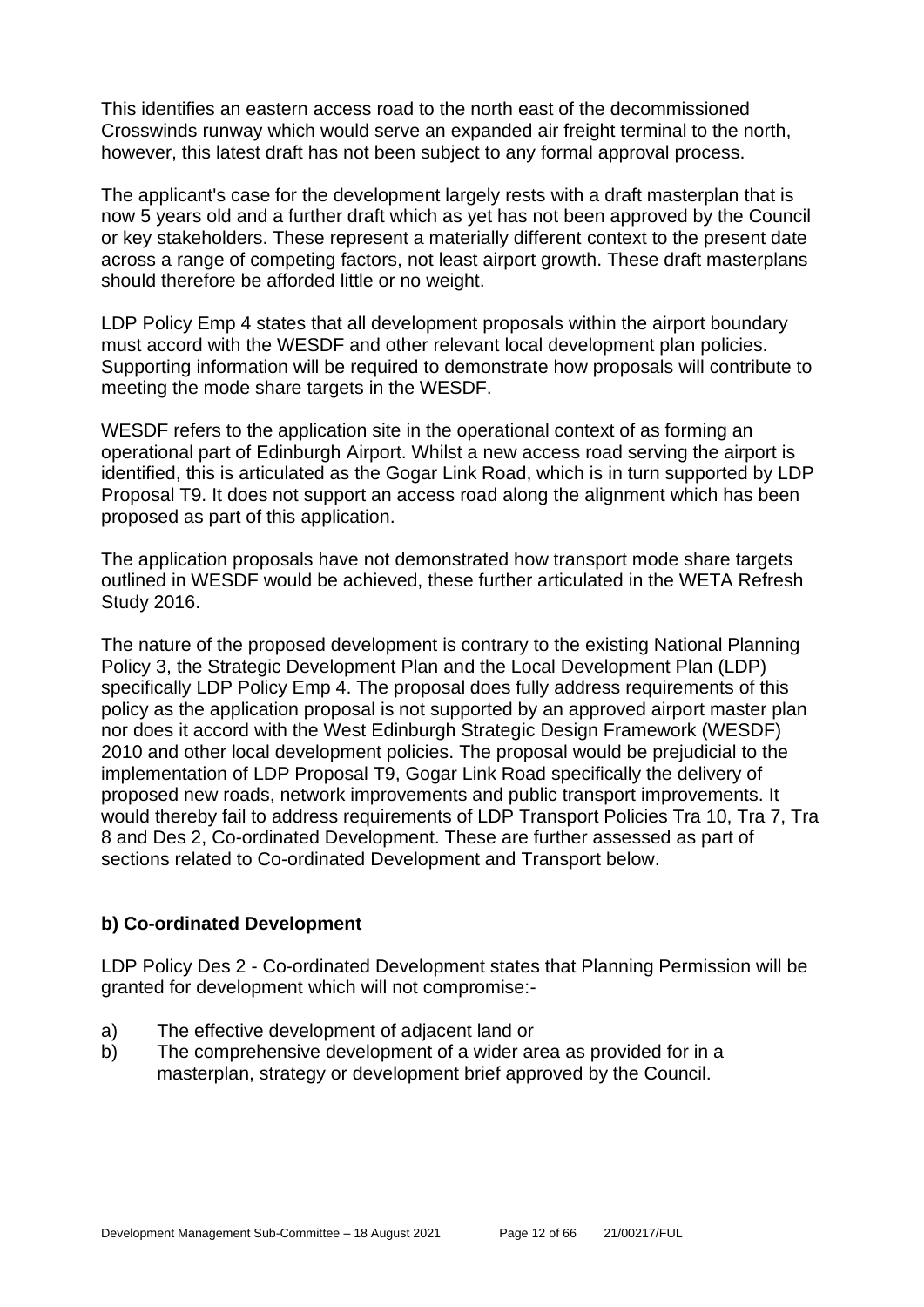The Council encourages a comprehensive approach to redevelopment and regeneration wherever possible, and the preparation of development frameworks or masterplans to identify the full potential for creating successful places, particularly to ensure a cohesive network of streets and spaces including green/blue networks are to be created. Piecemeal development is less likely to lead to the creation of well-defined and cohesive networks of streets and spaces.

In relation to part a) of this policy, there is concern to the relationship between this proposal and the current development proposals for the adjacent Crosswinds site, which partially overlaps with this application to the south east.

Whilst both represent discrete proposals, there is nevertheless a close interrelationship between the Crosswinds development and this application proposal. Detailed masterplanning was undertaken in relation to the Crosswinds application, this making provision for the access road proposal to the north eastern edge of the site. The road would also provide road access for the Crosswinds site. The Crosswinds application (Reference:-20/03219/PPP) is now subject to appeal for non-determination with subsequent call-in by Scottish Ministers. Until the outcome of this appeal is fully understood, the development status for the Crosswinds site remains unresolved.

In the absence of a decision by Scottish Ministers, it is not possible to fully understand whether this proposal would compromise the effective development of adjacent land. The strategic design context of the route has yet to be fully established and further detailed masterplanning would be required to ensure potential opportunities for achieving coordinated development, securing effective linkages and connectivity are maximised. For a proposal of this nature, it would also be critical to ensure that the development of green/blue networks, carbon reduction and exemplary placemaking can be achieved.

The applicant maintains that this application proposal would be additional to LDP Proposal T9, Gogar Link Road which is required to support development in West Edinburgh. This is further discussed in the Transport section below.

However, as proposed, there are concerns that this proposal for an eastern airport access road would effectively fix the alignment of the route to the airport, potentially resulting in the need for a second access to serve IBG and Eastfield Road. Although a proposal for an eastern airport access road is shown as part of the draft Airport Masterplan 2025, this has not been approved by the Council or agreed with key stakeholders.

This application proposal is not identified as part the West Edinburgh Strategic Design Framework (WESDF), does not align with the objectives for LDP Proposal T9, Gogar Link Road, or the outcomes of the WETA Refresh Study.

Given the current planning status of the land, the application proposal is not currently supported by an approved masterplan, strategy or development brief approved by the Council. The application proposal would therefore fail to address part b) of the policy.

In summary, the proposed development would be contrary to Local Development Plan (LDP) Policy Des 2, Co-ordinated Development, parts a) and b) and would fail to deliver coordinated development in West Edinburgh.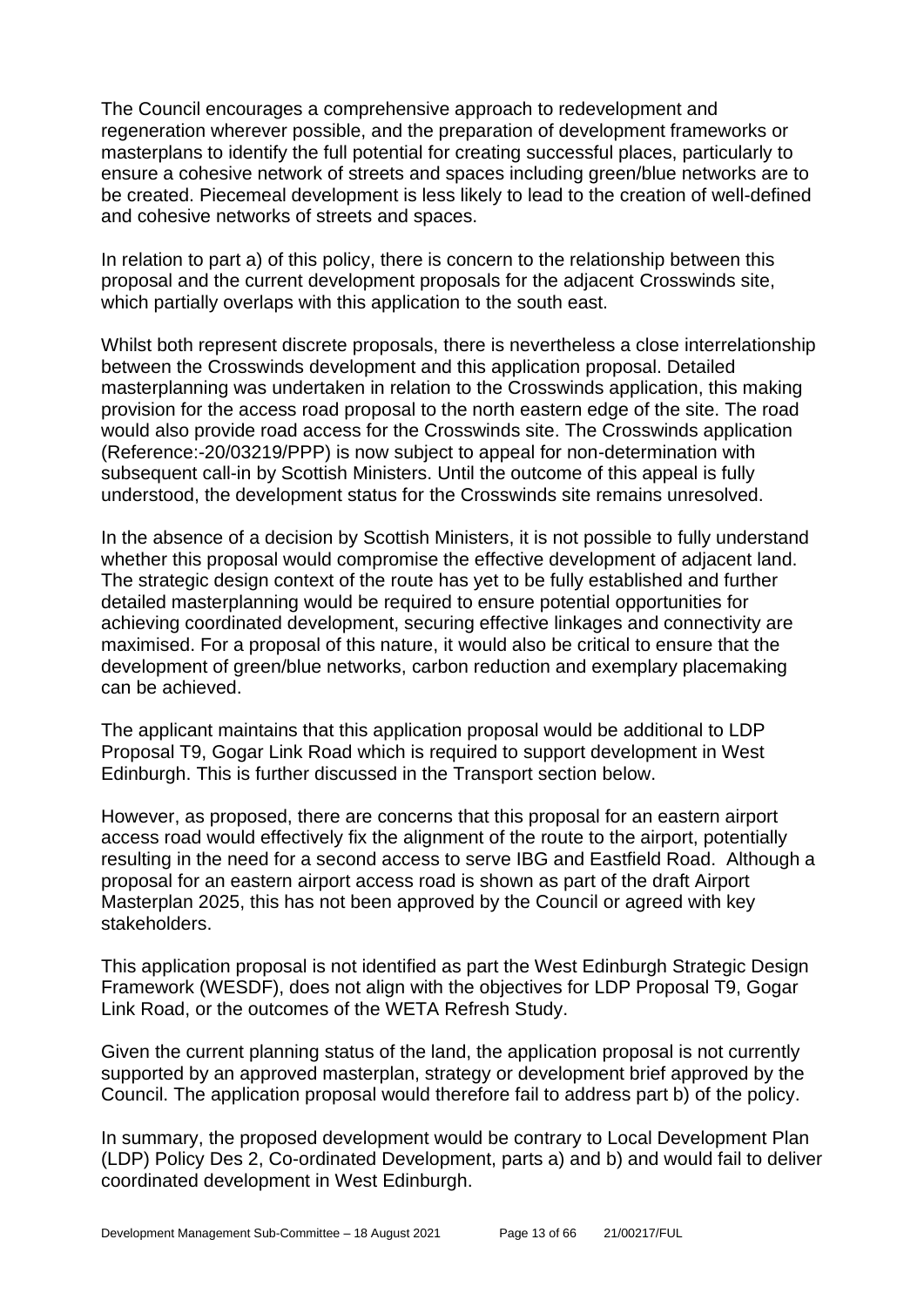The strategic design context of the route has not yet been fully established and it is not yet possible to demonstrate how the proposal would successfully integrate with the development of adjacent land or potentially contribute to the delivery of green-blue networks.

The application would be contrary to the current LDP. The application is not supported by an Airport Masterplan which has been approved by the Council and agreed with key stakeholders and is therefore premature.

# **c) Transport**

#### Proposed Route Alignment

The application proposal is described as an Eastern Access Road, this providing a single carriageway route between the Gogar Roundabout and the Airport (eastern terminus). The requirement for such a new eastern access road is identified in the draft Airport Masterplan 2025.

The applicant states that the purpose of the access road is to reduce congestion and increase airport resilience, relieving pressure on Eastfield Road, with one main access point to the airport being suboptimal. The proposed access road is to provide enhanced access to the air freight and cargo areas at Turnhouse, providing additional access from the east both for public transport (buses and taxis serving the airport terminal) and private cars (to long/mid stay car parks).

The Planning, Design and Access Statement outlines three alternative routes which were explored by the applicant:-

- 1) A western alignment comprising a New Link Road and New Main Street as per the alignment proposed by WETA;
- 2) A western alignment based on the LDP Proposal T9;
- 3) A route through the middle of the Crosswinds site.

An assessment of alternative route options and potential impacts were also considered as part of the EIA Report. It was concluded by the applicant that Alternatives 1 and 2 would result in adverse impact on traffic compared with the eastern alignment, with an eastern alignment removing the requirement for substantial amount of dual carriageway as per the WETA proposal. The applicant also states that Alternative 2, based in LDP Proposal T9 would not provide an additional route to the airport as this only connects to Eastfield Road.

The applicant has prepared a Transport Assessment to support the application.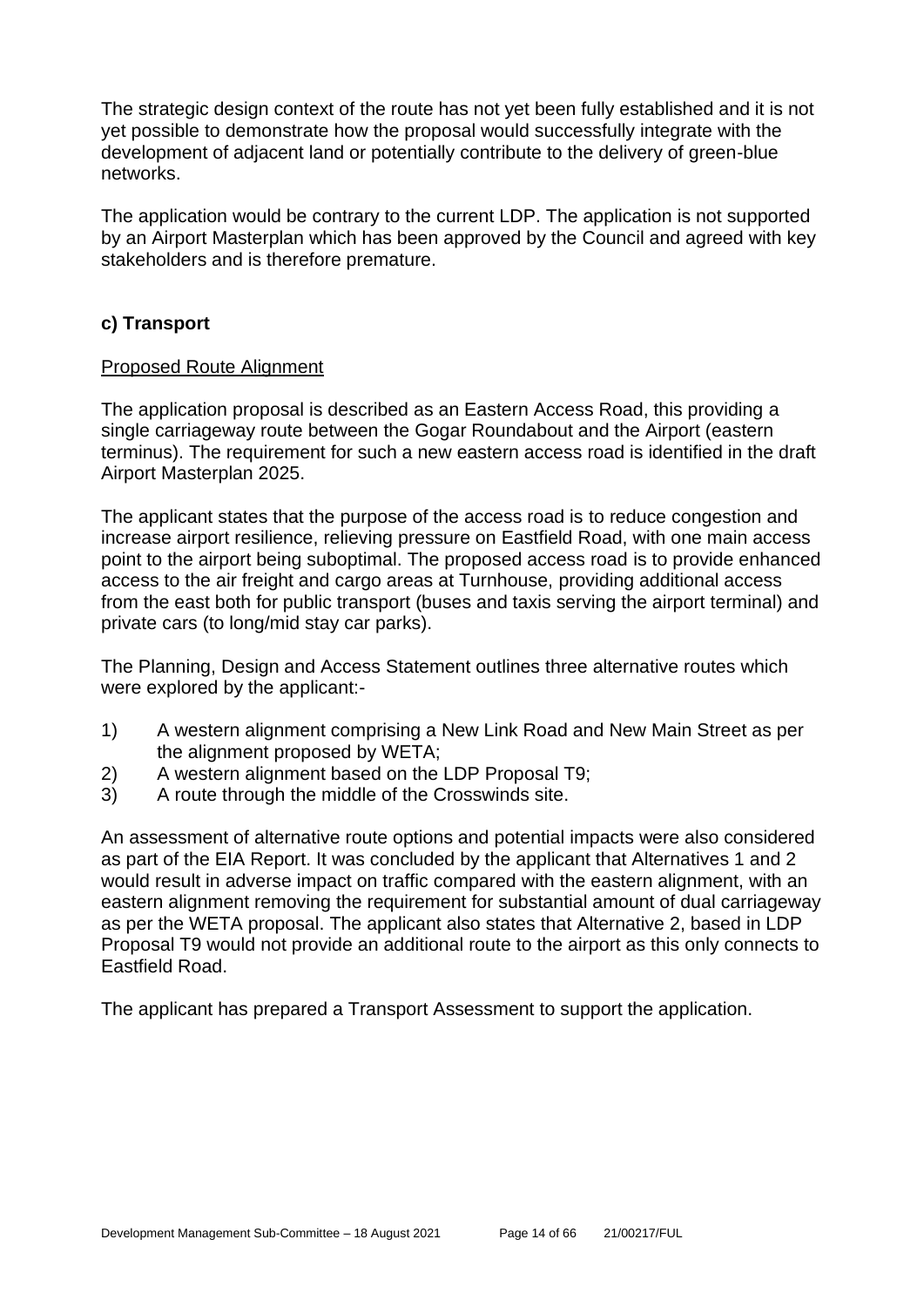#### Gogar Link Road and Gogar Roundabout

LDP Table 9, Transport Proposal and Safeguards, Road Access and Capacity, identifies Proposal T9, Gogar Link Road as being required to support long term development in West Edinburgh. The LDP Proposals Map shows an indicative route immediately to the south west of the application site, this linking Gogar Roundabout and Eastfield Road via IBG and the Castle Gogar Estate. Although the route shown on the proposals map is indicative the principle of the link road is established.

The LDP suggests this route would be largely single carriageway through IBG with some widening to allow public transport priority. The link may be bus/cycle/pedestrian only.

The Gogar Link Road is envisaged as a street to serve the IBG westwards as well as the airport, with the east-west alignment required to ensure effective access and permeability through the wider IBG area.

The site boundary also includes LDP Proposal T12 which identifies improvements to the Gogar Roundabout, required to support development in West Edinburgh. Measures could include an extra lane on the inside of the existing roundabout and may also include some widening of approaches.

#### WETA Refresh Study

The West Edinburgh Transport Appraisal (WETA) Refresh Study was approved by the Council in December 2016. The Study took into account a number of changes in West Edinburgh, particularly in relation to a number of planned developments but also in specific relation to airport growth. The various transport mitigation measures identified as part of the study subsequently informed the interventions identified in the LDP Action Programme to support the delivery of LDP site allocations in West Edinburgh. One of the key transport actions in WETA is the provision of the Gogar Link Road.

The feasibility and options for the Gogar Link Road were further considered as part of the Refresh Study, with this route intended to improve network resilience to Edinburgh Airport and to open up development opportunities in west Edinburgh.

The Study considered five separate access strategies with strategy 4c emerging as the best performing package of measures to bring forward development. A proposed alignment for the link road, skirting the south western edge of the Crosswinds site, emerged from the WETA Refresh Study as the best option to address the different requirements of development and the airport whilst providing an efficient network with flexibility for public transport provision, walking, cycling and general road users. The WETA Study advocated a 'Y' shaped network of routes based around the Gogar Link Road. A single route would lead from Gogar Roundabout, before splitting to the north east of Castle Gogar. A western route would then cross the Gogar Burn to provide a link with IBG and Eastfield Road, this potentially providing a further link to airport from the south. An eastern route would then provide a link to the air freight terminal at Turnhouse. The WETA Study also suggested the possibility of additional lanes along the central section of the route to allow for public transport priority.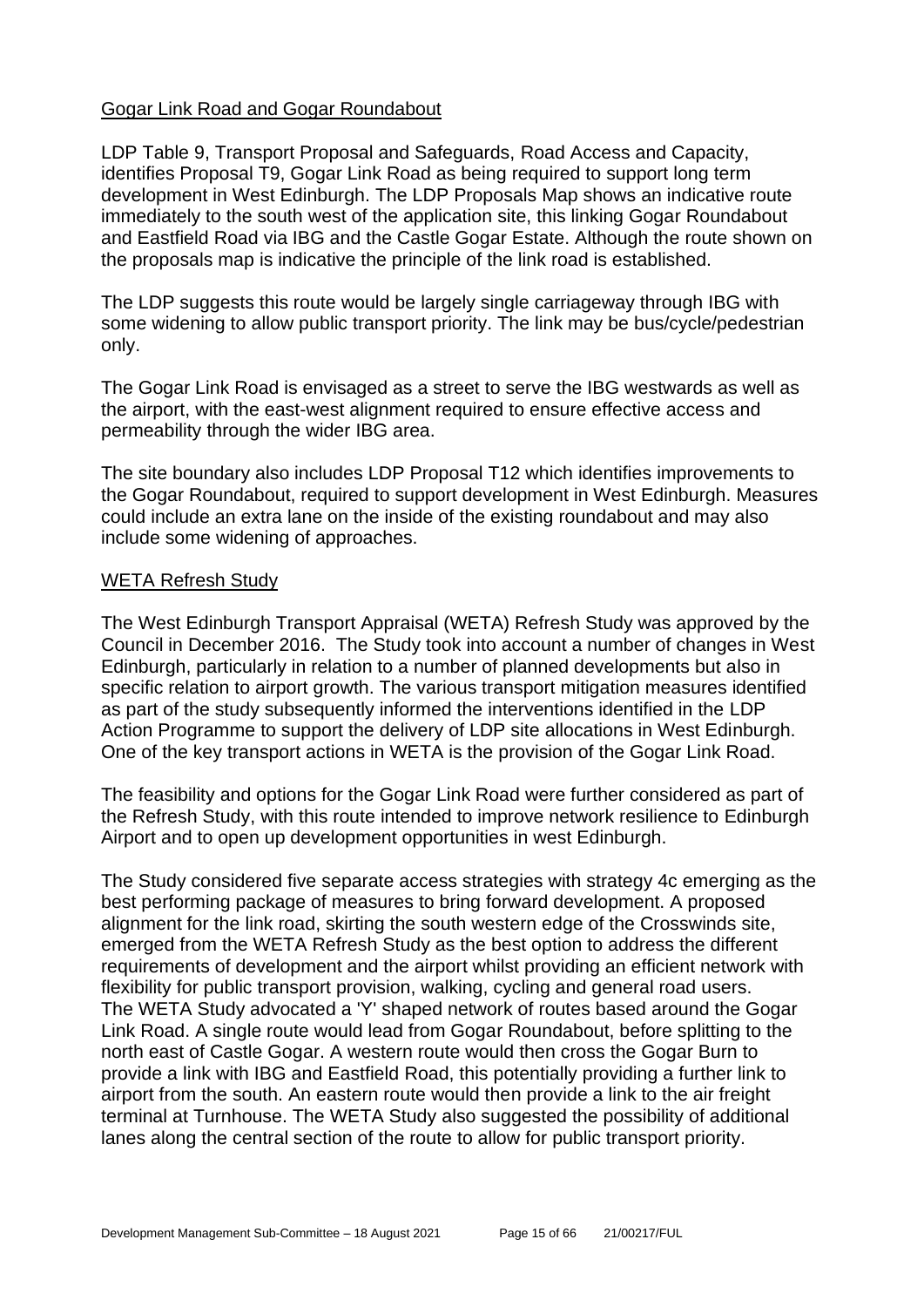At the time the WETA Study was prepared in 2016, the Crosswinds runway was still operational and therefore limited options to where such a route could be placed. The findings of the Crosswinds EIA also identified the importance of Castle Gogar and Castle Gogar Estate in terms of the cultural heritage, with the Gogar Burn and Castle Gogar Estate being of ecological value. These factors would need to be considered in the design of any detailed alignment.

Given, the closure of the Crosswinds runway, this now presents an opportunity to further consider the detailed alignment of the Gogar Link Road. In view of these factors, it was requested as part of pre-application discussions that alternative routes be explored including a principal street or boulevard placed more centrally, to the Crosswinds site, this providing through access serving both IBG and the Airport. This has been explored as part of the Planning, Design and Access Statement but only identifies a single preferred option, e.g. the Eastern Access Road, which is proposed as part of the application.

This proposal for an eastern access road is a stand-alone proposal and is not aligned with the WETA Study findings, nor does it represent the safeguarded route as set out in the LDP. As proposed, it represents a completely independent access point to the airport and the air freight depot at Turnhouse.

There is concern that options to deliver the Gogar Link Road are being ruled out prematurely and this application proposal fixes a road alignment to the east which would effectively limit a wider range of options from being further explored.

#### Assessment

LDP Policy Tra 10 - New and Existing Roads, does not support permission being granted for development which would prejudice the proposed new roads and road network improvements listed in Table 9 and shown indicatively on the Proposals Map. The Council does not generally support new road construction or road improvements aimed at increasing capacity on the road network. However, in some cases proposals are necessary to mitigate the effects of development on the road network or to improve existing congestion levels.

LDP Policy Tra 7 - Public Transport Proposals and Safeguards, states that planning permission will not be granted for development which would prejudice the implementation of the public transport proposals and safeguards listed in LDP Table 9 and shown indicatively on the Proposals Map.

LDP Policy Tra 8 - Provision of Transport Infrastructure, states that development proposals relating to major housing or other development site, and which would generate a significant amount of traffic, shall demonstrate through an appropriate transport assessment and proposed mitigation that:

- a) Identified local and city wide individual and cumulative transport impacts can be timeously addressed in so far as relevant and necessary for the proposal;
- b) Any required transport infrastructure in Table 9 and in general and site specific development principles has been addressed as relevant to the proposal.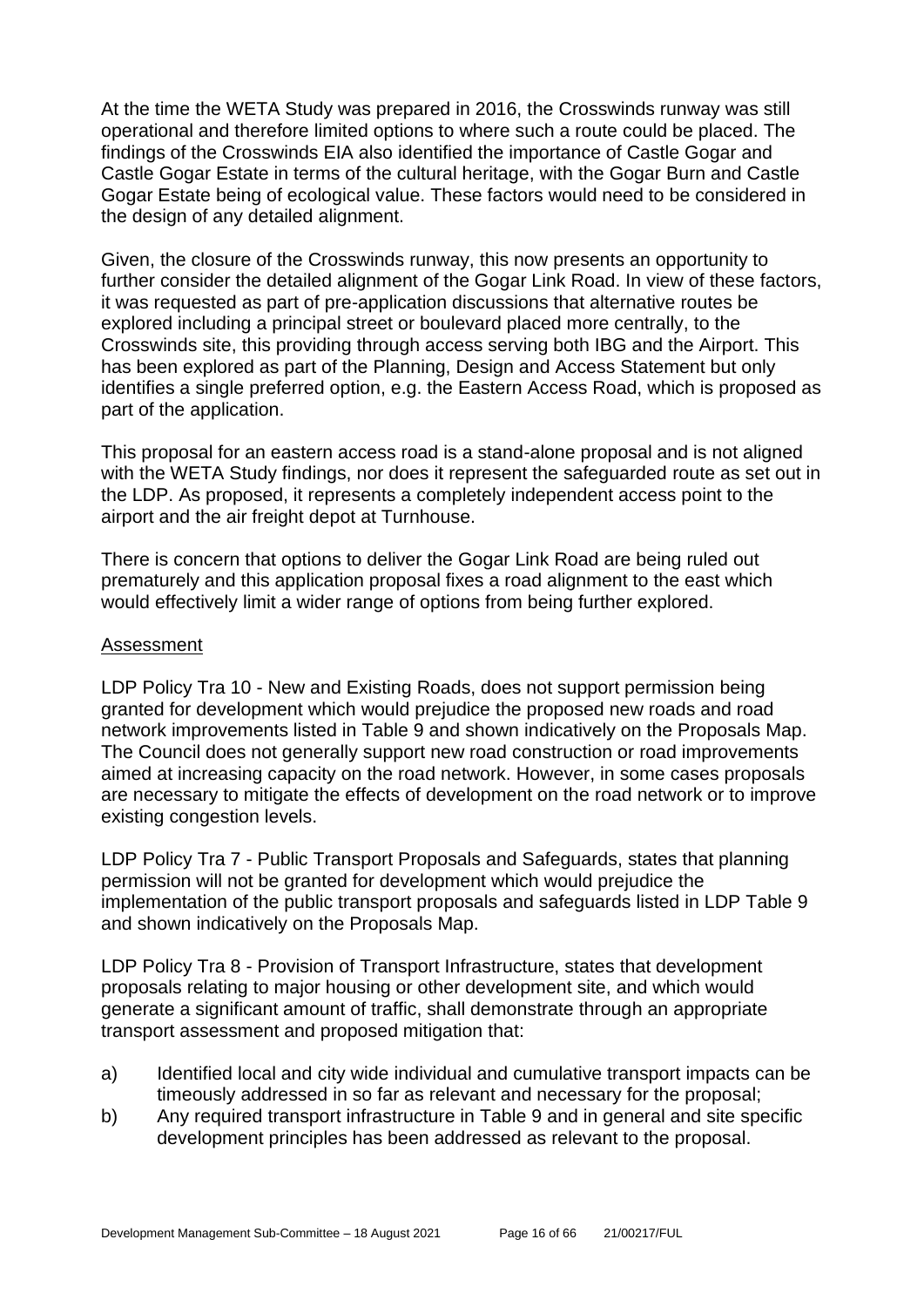The proposal has been assessed in relation to the West Edinburgh Transport Appraisal Refresh Study (WETA).

The proposed access road is not considered to meet the requirements of the Gogar Link Road set out in the WETA Refresh Study. Whilst there is some flexibility with the proposed alignment, the proposed road configuration aligns the airport link eastwards of the set out in WETA and is considered to promote the north/south direction of travel over access to IBG and Eastfield Road lying to the west. The proposed alignment is considered to focus on access to the airport rather than the main IBG area and is likely to be to the detriment of public transport serving the IBG site.

Although the provision of an eastern airport access route could provide enhanced access for bus services using the airport, particularly from the east, it has not been demonstrated how this proposal relates to wider public transport objectives for west Edinburgh including the findings of the WETA Study and the implications for delivery of LDP Proposal T9, Gogar Link Road, which identifies dedicated provision for public transport.

The Gogar Link Road is intended not only to improve network resilience to Edinburgh Airport but also to open up development opportunities in west Edinburgh. The proposed Link Road alignment emerged from WETA as the best option to address the different requirements of development and the airport whilst providing an efficient network with flexibility for public transport provision, walking, cycling and general road users.

The Planning, Access and Design Statement prepared by the applicant suggests that the proposal will not prevent the delivery of the Gogar Link Road and will facilitate the delivery of the route, providing an important connection that will unlock the delivery of the Crosswinds site.

This further suggests that the proposed access road would not be 'instead of' but 'as well as' the Gogar Link Road and this point is fundamental to whether the proposal meets the requirements of LDP Policy Tra 10, New and Existing Roads. This policy makes clear that the Council does not generally support new road construction aimed at increasing capacity on the road network which is the clear intention of this proposal.

The WETA Study advocated a multi-purpose route for the Gogar Link Road, which avoided the need for multiple routes serving the airport. A single route would be more efficient, both serving and being funded through a range of development interests. If a further route had to be delivered in addition to that proposed through this application, additional resources would need to be secured. It is also not clear if the proposed road would actually be needed once the Gogar Link Road was delivered. This could result in additional road capacity over and above the existing proposals, inevitably encouraging increased car trips to the airport and undermining modal shift. In respect of Public Transport Proposals and Safeguards, LDP Policy Tra 7 seeks to ensure that development proposals take account of committed and potential public transport proposals which are required to reduce reliance on travel by private car and help meet climate change targets and sustainable development objectives.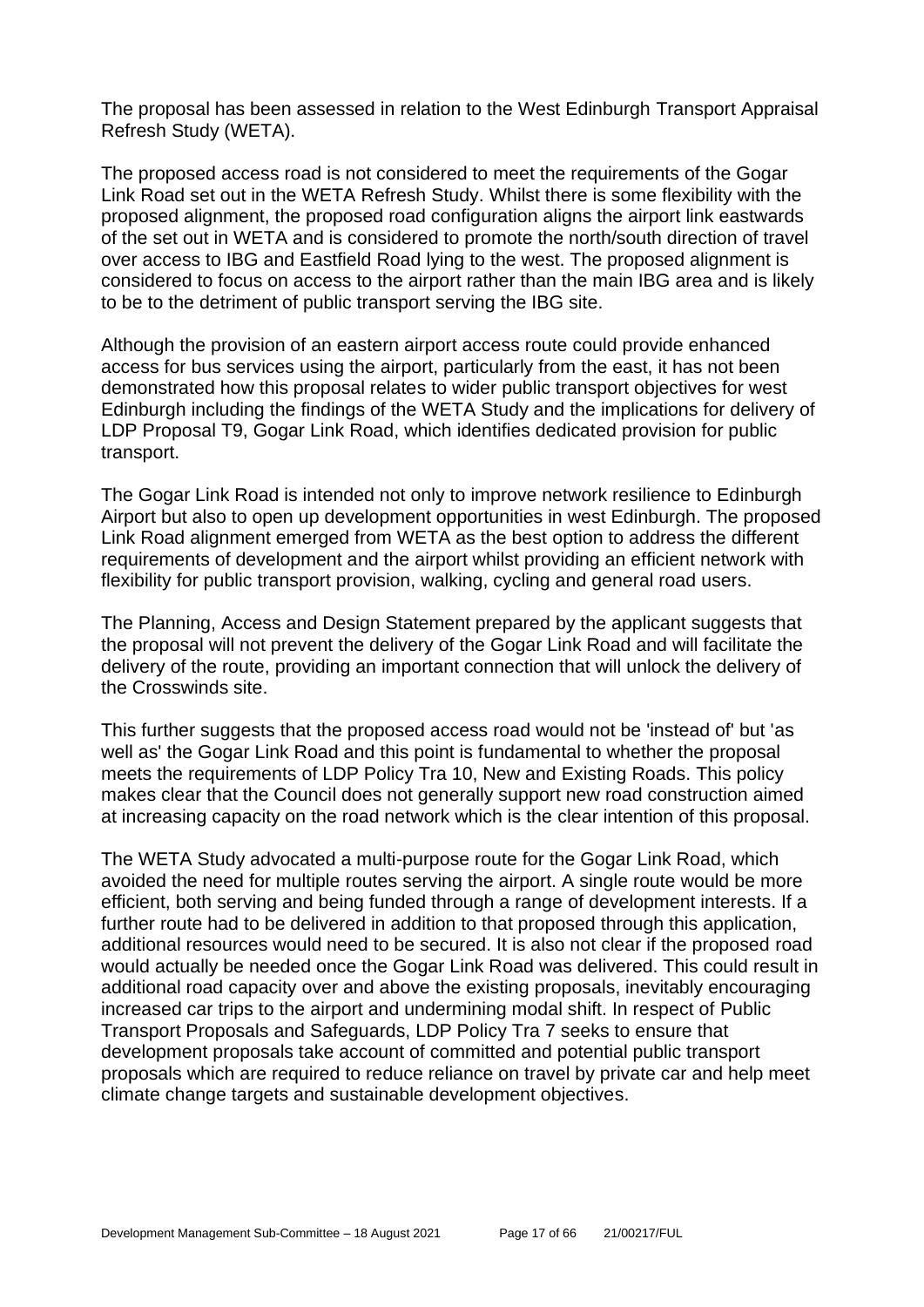The requirements of LDP Proposal T9 Gogar Link Road have not been properly explored as part of the application and critically, how connections beyond the site boundaries would be achieved. Although potential access points have been indicated to the Crosswinds site, no linkages have been identified to landholdings to the west of the Gogar Burn nor has it been indicated how the proposed alignment is intended to serve IBG and Eastfield Road to the west.

The proposed access is a stand-alone proposal to deliver enhanced access to the airport by providing a secondary access point from the north east. Although the access does not pass through the IBG or the safeguarded access route, there is still the potential to prejudice the delivery of the Gogar Link Road, because it will form another road connecting to the Gogar roundabout.

The proposal does not represent a joined up approached, will not contribute towards placemaking, with the possibility of two roads instead of one and the unintended consequences on the road network which were not modelled by the WETA Refresh Study.

The proposed route is not consistent with the safeguarded LDP Proposal T9, for the Gogar Link Road, a route which has been subject to comprehensive analysis in the context of a strategic package of transport measure for West Edinburgh. It is critical that objectives can be realised, i.e. development of a link between the Gogar Roundabout and Eastfield Road via IBG, and this is not prejudiced.

#### Public Transport

The Transport Appraisal has undertaken an analysis of existing bus routes, tram and heavy rail services in the vicinity of the application site.

The provision of an eastern airport access route could provide enhanced access for bus services using the airport, particularly from the east. However, it is not clear how this proposal relates to wider public transport objectives for west Edinburgh including the findings of the WETA Study and the implications for delivery of LDP Proposal T9, Gogar Link Road, which identifies dedicated provision for public transport.

Two bus stop facilities are proposed adjacent to the proposed Crosswinds site. These facilities would consist of cage markings which would be provided on the general carriageway.

Given that the development status for the Crosswinds site, there is concern that these locations may not provide optimal public transport provision for the development of this site, being placed at its north eastern edge.

#### Active Travel

The application identifies a new active travel route. A shared use pedestrian/cycle route (3.5 metre width) is proposed along the central and south eastern sections of the of the route with a dedicated westbound cycle route partially extending along the existing alignment of Eastfield Avenue. However, this would not be continuous along the full length of the proposed road alignment with no dedicated provision for cyclists along parts of the western and central sections.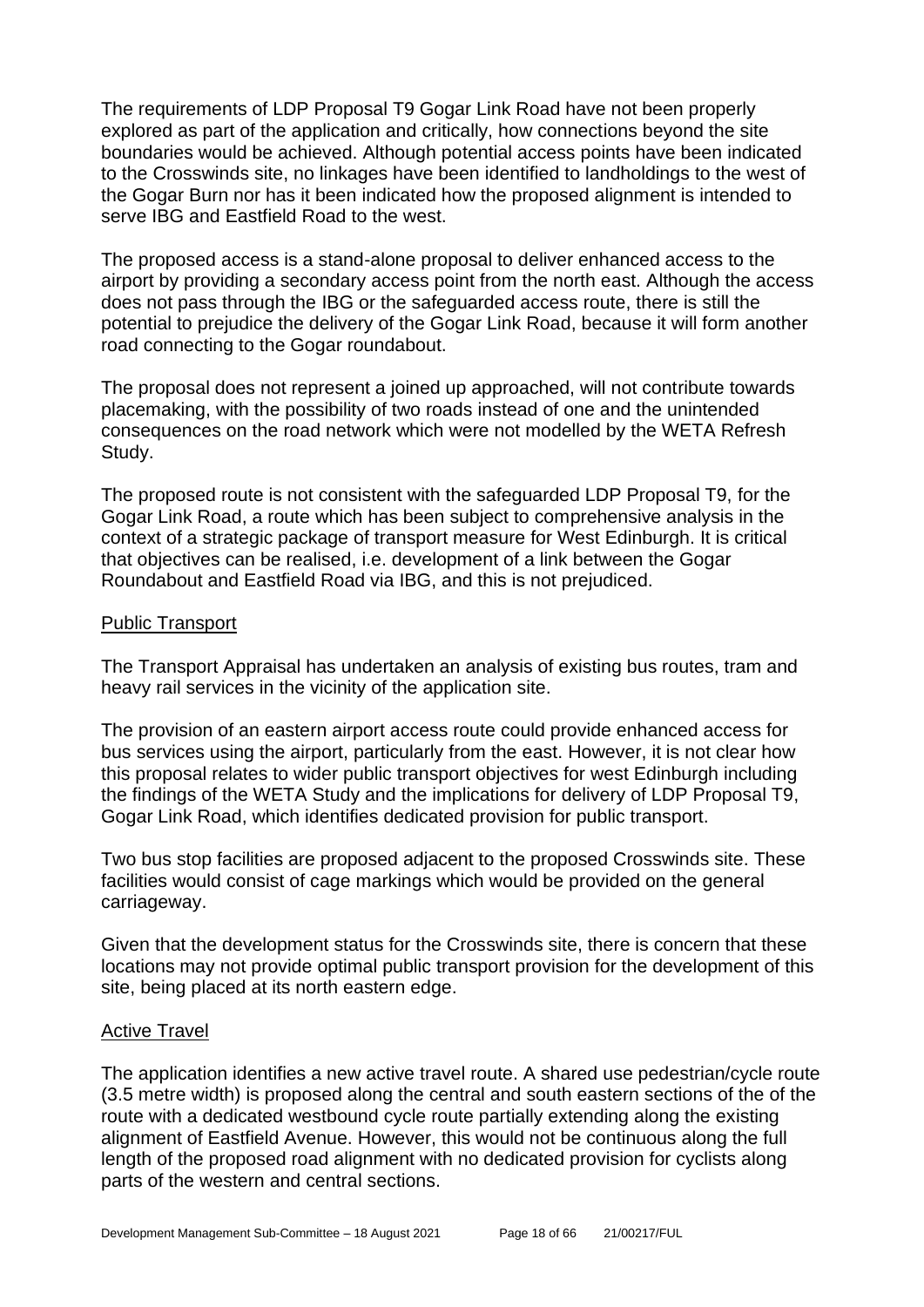Also, the route would not be continuous along both sides of the road alignment and it would be necessary to cross the south eastern section via an un-signalised crossing.

Whilst the proposal has included some of the required elements for active travel provision, it is not been demonstrated how the proposed design has been developed in accordance with the Edinburgh Street Design Guidance. The proposed layout is not considered to be supportive of cycle use due to:-

- − The requirement to cross carriageways at a number of locations. This would be prejudicial to the continuity of the off-road network;
- − Lack of pedestrian and cycle priority at side road crossings;
- − Lack of crossing opportunities at the proposed north-eastern roundabout
- − Crossing points not being on desire lines;
- − Absence of coherent signalised crossing at Gogar Roundabout to link Quiet Route 9 on the north side of the A8 (this connecting Newbridge with South Gyle)
- − The current absence of built form and lack of enclosure along the south eastern parts of the route could also result in a feeling of remoteness, particularly for pedestrians and cyclists.

Issues relating to the design of the active travel measures were raised extensively as part of representations, with particular reference to east-west access to the north of the Gogar Roundabout and the impact on Quiet Route 9.

LDP Policy Tra 9 - Cycle and Footpath Networks, states that permission will not be granted for development which would: a) prevent the implementation of proposed cycle/footpaths shown on the Proposals Map; b) be detrimental to a path which forms part of the core paths network or prejudice the continuity of the off-road network generally.

As proposed, the layout would be detrimental to the continuity of Quiet Route 9, which forms part of the strategic off-road cycle network between Newbridge and the Gyle, this extending along the northern edge of the A8.

The Transport Appraisal has conducted analysis of existing walking and cycling provision in the locality and notes the current inaccessibility of the Crosswind site and absence of such routes which currently lead to the Airport. This point would be accepted given the nature of the Crosswinds site as an operational part of the airport. It is not clear how this proposal both relates to and seeks to develop the wider strategic active travel network. This proposal would appear primarily focussed on the delivery of a general traffic route to airport and it has not been demonstrated how this would seek to complement the strategic active travel network, both existing and proposed particularly links to adjacent landholdings including IBG. The Edinburgh Street Design Guidance also emphasises the importance of prioritising pedestrians, walking and public transport in street design and this has not been borne out as part of the proposal.

#### Access to the Tram Depot

Edinburgh Trams have provided comments, these also captured by Transport. These have expressed a range of concerns regarding the proposed road layout where this interfaces with the Tram Depot and in relation to drainage.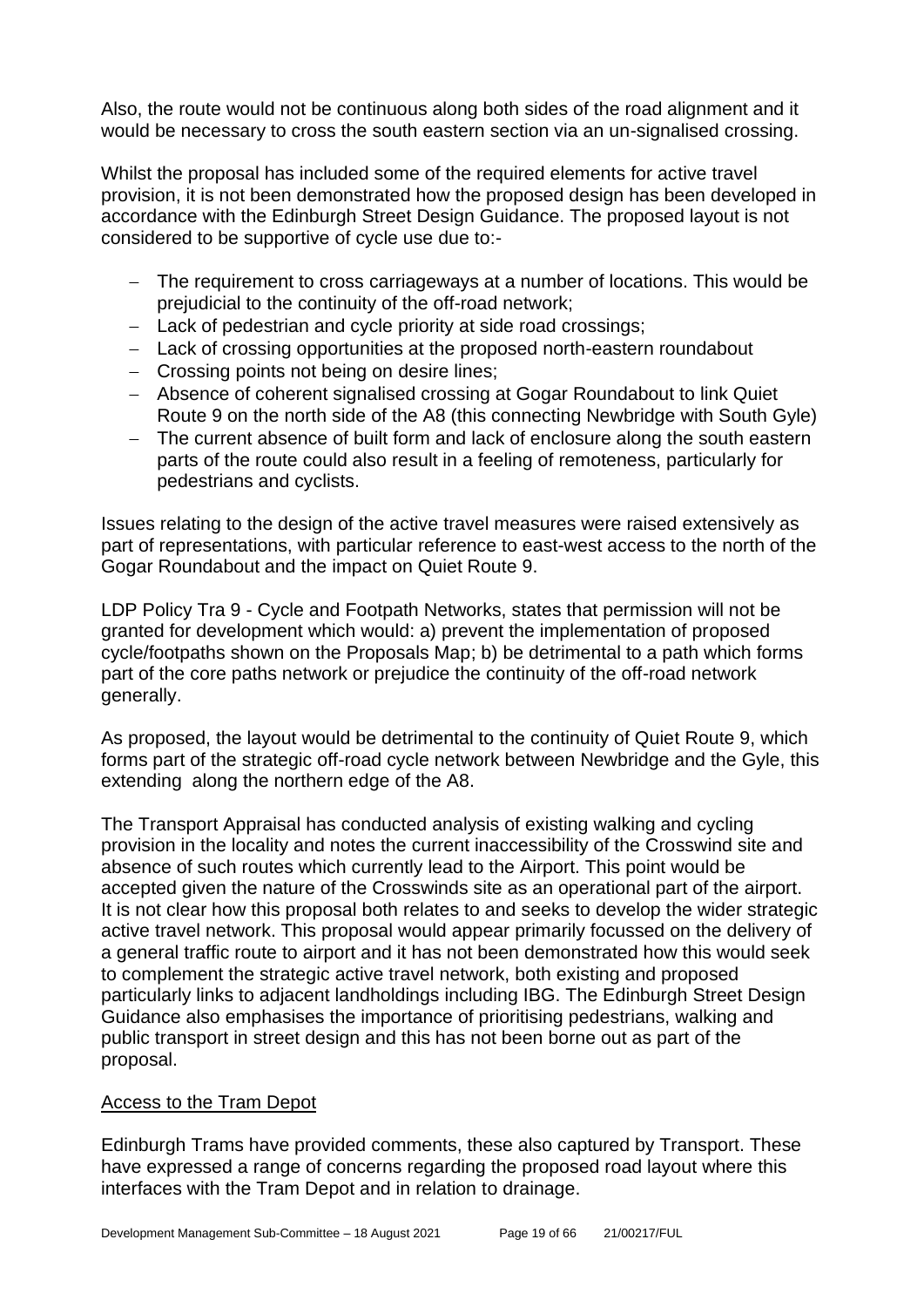Myreton Drive was purposely designed to provide access to the Tram Depot including specialist articulated low loader vehicles used to move tram vehicles to and from the depot. The proposed layout, which would significantly alter the existing route of Myreton Drive, does not appear adequate for this purpose.

Transport have commented that the proposed route alignment is likely to impact on the existing tram crossing at Eastfield Avenue, which lies immediately to the south of the Airport tram stop. Although this lies outside the red line boundary, the proposed route will result in increased traffic flows using the crossing and this may present issues for the operation of the tram.

Given the broader issues affecting this application, these matters have not been discussed with the applicant and therefore remain unresolved.

#### Summary - Transport issues

The WETA Refresh Study 2016 advocated a multi-purpose route for the Gogar Link Road, which avoided the need for multiple routes serving the airport.

This proposal for an eastern access road represents a stand-alone proposal and is not aligned with the findings of the WETA Study, nor does it represent the safeguarded route as set out in the LDP. As proposed, it represents a completely independent access point to the airport and the air freight depot at Turnhouse.

There is concern that options to deliver the Gogar Link Road are being ruled out prematurely and this application proposal fixes a road alignment to the east which would effectively limit a wider range of options from being further explored. The proposal does not represent a joined up approach, will not contribute towards placemaking, with the possibility of two roads instead of one and the unintended consequences on the road network which were not modelled by the WETA Study.

The proposed route is not consistent with the safeguarded LDP Proposal T9, for the Gogar Link Road, a route which has been subject to comprehensive analysis in the context of a strategic package of transport measures for West Edinburgh. It is critical that objectives can be realised, i.e. development of a link between the Gogar Roundabout and Eastfield Road via IBG, this also serving the Airport, and this is not prejudiced.

The proposed development would be prejudicial to the implementation of Local Development Proposal T9, Gogar Link Road, specifically the delivery of proposed new roads, network improvements and public transport proposals. The proposed route alignment would prejudice the road network improvements and public transport improvements as listed in the LDP Table 9.

The proposal has failed to address the objectives of the WETA Refresh Study 2016 in that it has not demonstrated how a multi-purpose link required to support long term sustainable development in West Edinburgh would be delivered.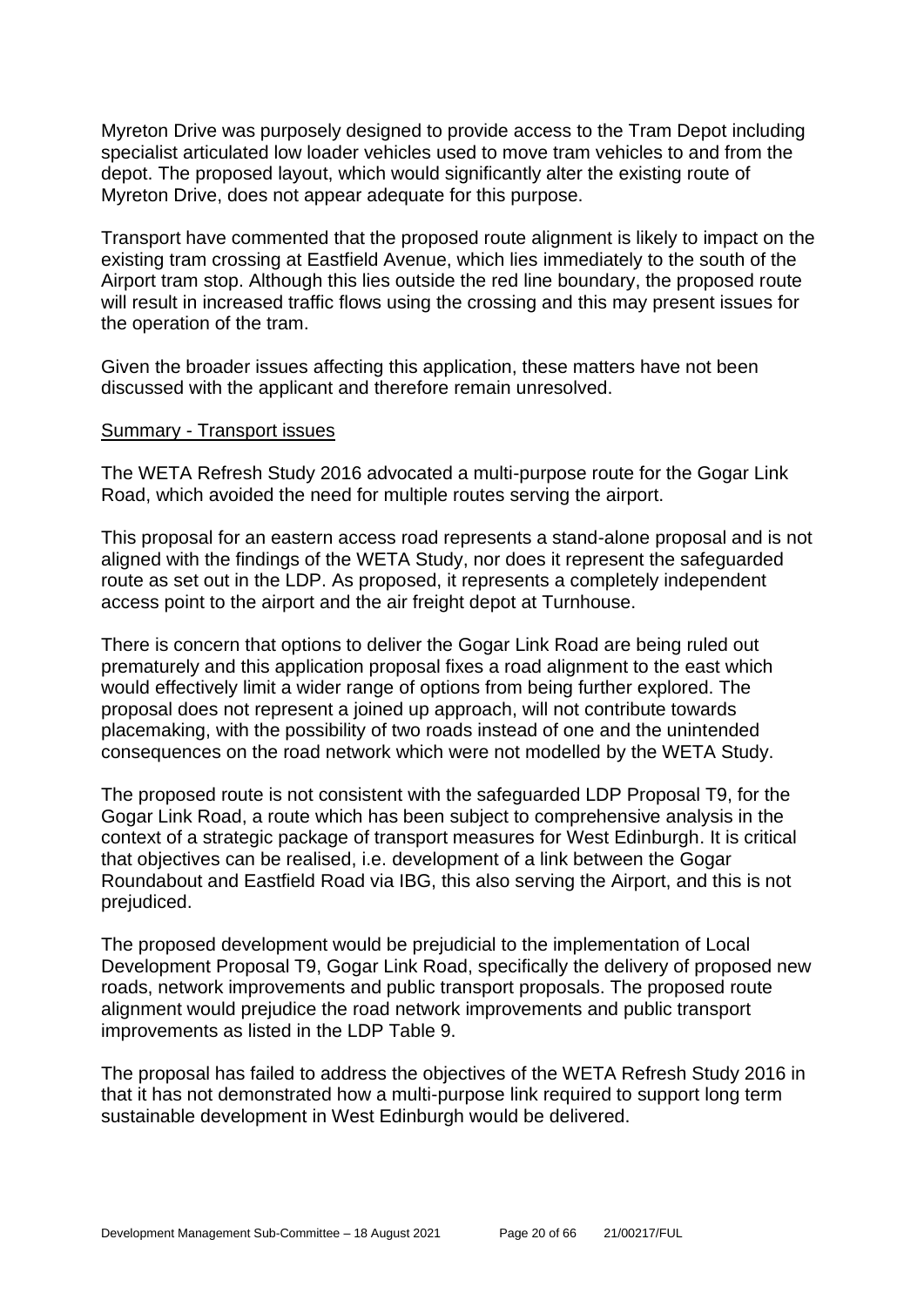The proposal is thereby contrary to LDP Policies Tra 10 - New and Existing Roads, Tra 7- Public Transport Proposals and Safeguards and Tra 8 - Provision of Transport Infrastructure, part b) in that transport infrastructure identified in LDP Proposal Table 9 has not been addressed as relevant to the proposal.

# **d) Design**

The West Edinburgh Strategic Design Framework, 2010, establishes a vision for West Edinburgh providing guidance in relation to specific development sites, landscape and public realm, buildings, movement and infrastructure. The guidance also supports key LDP policies relating to West Edinburgh including Emp 4.

With regard to street design, detailed guidance is contained in the Council's Edinburgh Design Guidance and Edinburgh Street Design Guidance this aligning with the Scottish Government's Designing Streets Policy Guidance. The Edinburgh Street Design Guidance sets out the Council's expectations for the design of Edinburgh's streets to support the Council's wider policies, in particular transport and planning policies.

Early design proposals were presented to the Edinburgh Urban Design Panel (EUDP) on 27 November 2019. The Panel identified the following issues:-

- − The airports masterplan needs to be revised to address the City's carbon neutral and set the context for road access requirements and modal shift.
- − Linkages to adjacent development area and transport infrastructure requires further consideration especially with respect to pedestrian and cycle routes.
- − Further traffic modelling is required to assess the impact on the existing road network.
- − A full landscape strategy should be prepared to provide a context for the road.
- − Temporary landscape should be considered to create an attractive approach to the city in the interim, as future development may take many years to be completed.

Further advice in relation to design matters, including landscape and streetscape was provided as part of Planning Pre-Application discussions.

LDP Policy Des 1 - Design Quality and Context states that development should demonstrate how proposals will create or contribute towards a sense of place. Design should be based on an overall design concept that draws upon the positive characteristics of the surrounding area. Permission will not be granted for poor quality or inappropriate design or for proposals that would damaging to the character or appearance of the area around it, particularly where this has special importance.

A Planning, Design and Access Statement has been submitted. Whilst some analysis has been undertaken of the site context, this is largely based around planning policy and development issues, rather than seeking to provide a comprehensive overview of the strategic design context for the proposal.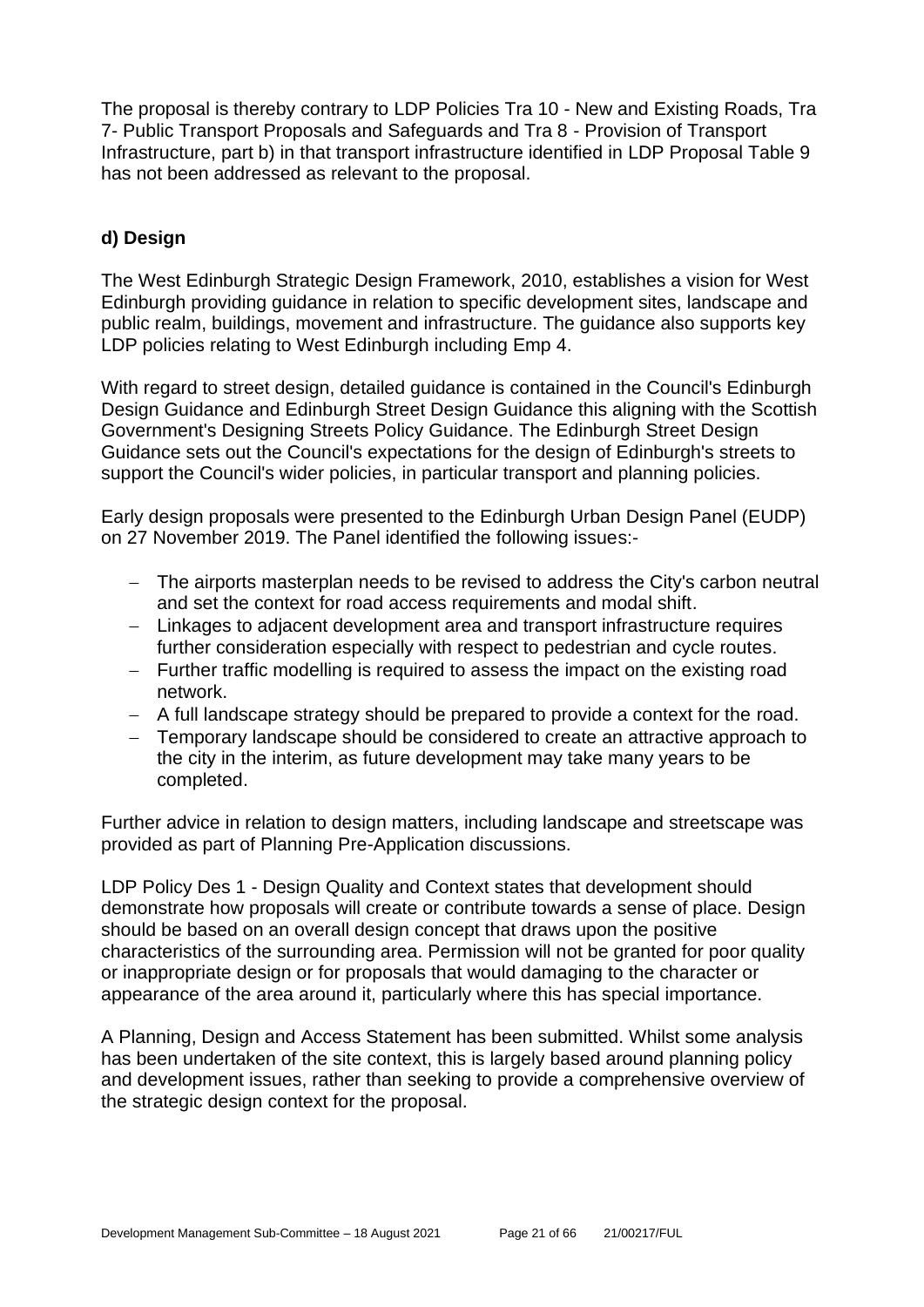The application site, particularly the south eastern section of the route is largely characterised by open land related to the airport, with Eastfield Avenue occupied by a range of ancillary uses and premises associated with the airport, these flanked by large areas of surface car parking.

Although the potential for incorporating and enhancing existing and potential features as part of the proposal, as per LDP Policy Des 3, is relatively limited, the openness of the site allows for views to features within the wider landscape including Castle Gogar, the Pentlands, Corstorphine Hill and the Forth Bridges. Whilst views to these features would not be diminished by the proposal, it has not been demonstrated how the design concept has sought to respond to these features.

The proposed route alignment will establish the placemaking framework for the potential redevelopment of the Crosswinds site.

LDP Policy Des 7 - Layout Design, emphasises the need for comprehensive and integrated approach to the layout of new buildings, streets, footpaths and cycle paths and SUDS features. Furthermore, Edinburgh Street Design Guidance (Section 4.3) outlines that when creating new street patterns, designers should seek to create an urban form that establishes suitable grid and patterns and creates relationships between street widths and building heights.

However, there is concern that the design concept for the proposal has been developed in the absence of a full understanding of the emerging context, not least the City Plan 2030 and spatial strategy for West Edinburgh. Crosswinds does not yet form a committed development proposal supported by the development plan or national planning policy. The planning context of the proposal site is not therefore established nor can an integrated design approach with the development of adjacent land be demonstrated at this stage.

The proposed route alignment would also result in a one-sided street running parallel to the railway. This could reinforce the existing 'edge' created by the railway along the north eastern extents of the site and limit the potential of providing future connections to adjacent landholdings, including Maybury/West Craigs.

The existing character of Eastfield Avenue is utilitarian and functional in nature, this forming an existing access through the Airport estate. The proposal will result in this becoming a through route, yet minimal steps have been taken to positively enhance the environmental quality of this route as a key entrance and arrival point into the city. The perception of the south eastern section of the route, currently occupied by land associated with the former runway could remain poor until such a time that development is forthcoming and/or landscaping is established.

The design concept has not sought to fully draw upon the positive characteristics of the locality. The proposed route would not contribute towards a high-quality environment, which is a reflection of the fact that it does not form part of an integrated design approach to development in west Edinburgh. The strategic design approach for the proposal is flawed and may result in placemaking opportunities being missed.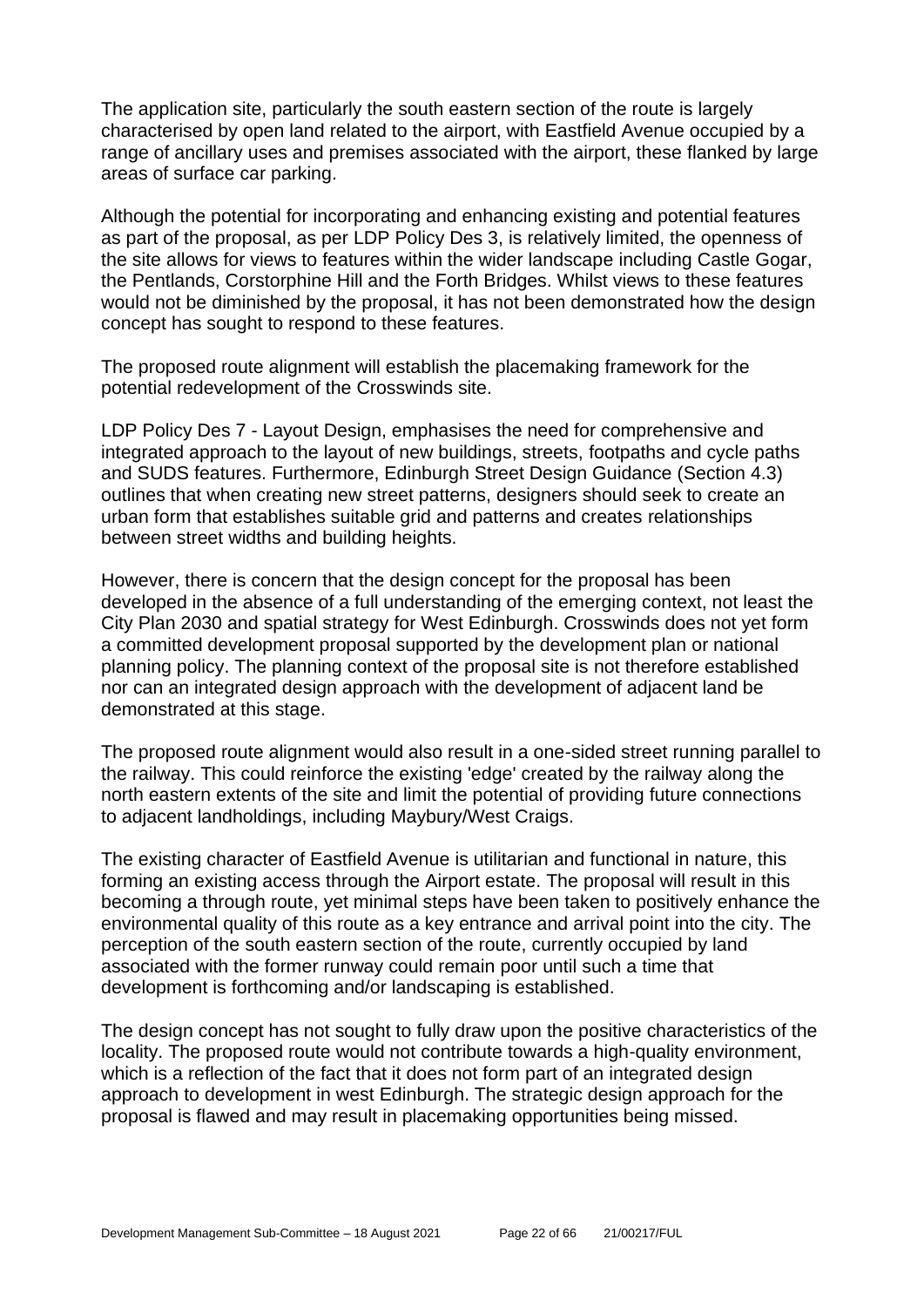There are concerns that the proposal has largely been derived from the operational needs of the Airport and has not responded fully to committed developments in the immediate context of the site including Maybury/West Craigs and International Business Gateway.

LDP Policy Des 8 - Public Realm and Landscape Design states that external spaces and features, including streets, footpaths, civic spaces, green spaces, boundary treatments should be designed as an integral part of the scheme as a whole and it has been demonstrated that:-

a) the design and materials to be used are appropriate for their intended purpose, to use and character of the area generally, especially this has a special interest or importance;

b) the different elements of paving, landscaping and street furniture are coordinated to avoid a sense of clutter, and in larger schemes design and provision will be coordinated over several phases of development;

c) particular consideration has been given, if appropriate, to the planting of trees to provide a landscape setting for buildings, boundaries and road sides and create a robust landscape structure;

The overall design approach has largely been based conventional roads design principles - more typical of a new road passing through an undeveloped area, such as a rural by-pass, rather than an urban street. Although hedged boundaries are proposed along parts of the route, hard surface treatments and fenced boundaries which would be largely functional and utilitarian in nature.

The EUDP suggested that a full landscape strategy be provided to provide a context for the road with possible temporary landscape measures to create an attractive approach to the city.

Detailed landscape proposals have been prepared by competent consultants, with a satisfactory level of detail although these have not been supported by a wider landscape strategy to establish a landscape context for the route nor have temporary landscape proposals been provided. In the absence of this, there is concern that the road could be in existence for many years before development takes place therefore it is important the sacrificial landscape is provided so that the road integrates with its surroundings.

There are also concerns that in the absence of a robust landscape strategy, opportunities to integrate such a route as part of a strategic Green/Blue network are potentially being missed.

The extents of soft landscaping are minimal with few trees proposed within the scheme. The proposed road alignment sits in a relatively narrow corridor where opportunities to create a strong landscape structure will be limited.

The proposed embankments including the slopes to the proposed swale features are indicated as 1:3 which is steep and likely to make grass cutting and maintenance difficult. In visual terms, a 1:3 slope will also appear engineered rather than a shallower, more natural slope that ties into the adjacent landscape.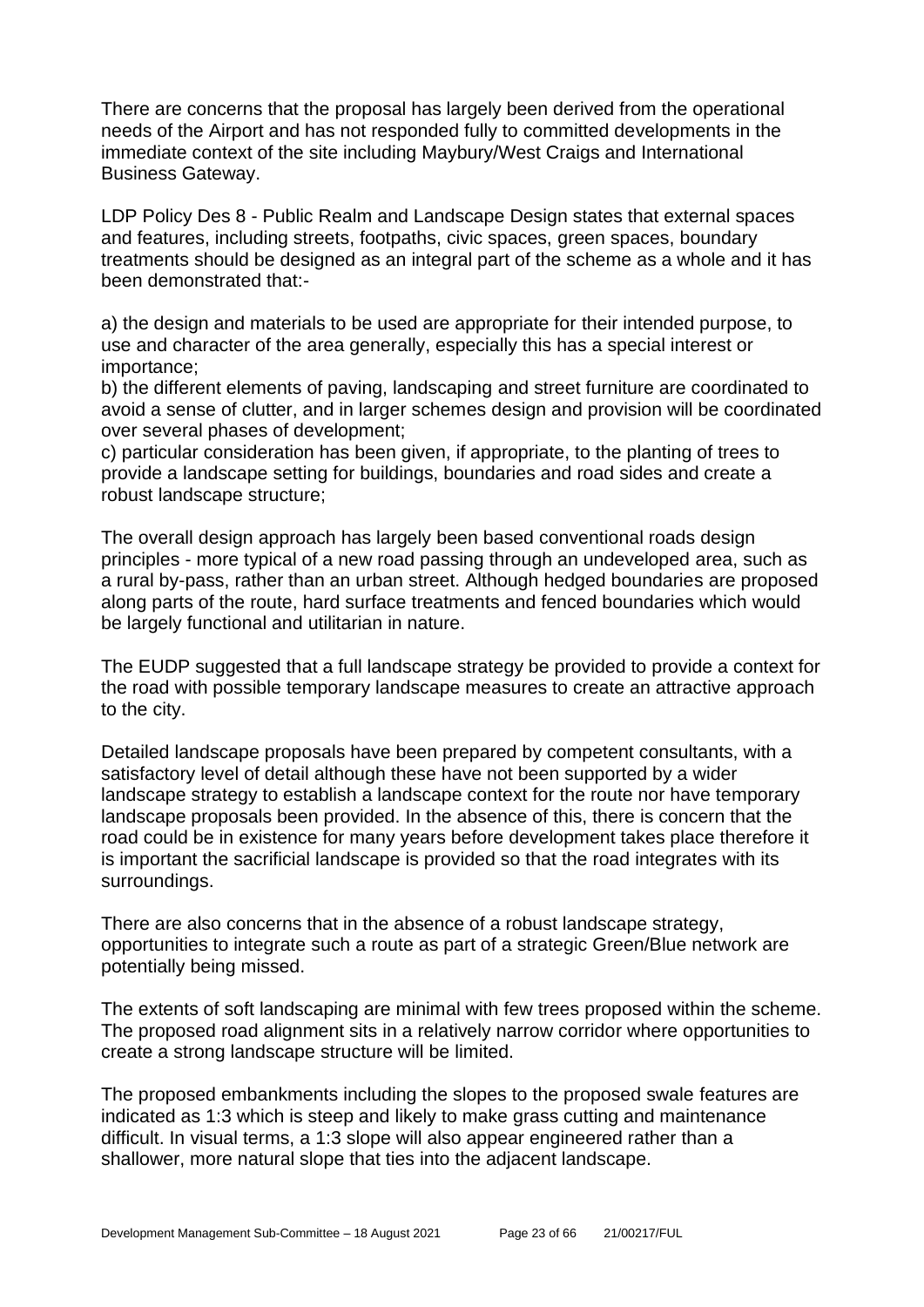#### **Summary**

The Edinburgh Street Design Guidance is intended to bring about a shift in emphasis of street design across the city from a movement dominated approach, to one which starts considering streets as places. The WESDF also seeks to ensure that movement both to and through West Edinburgh is as sustainable as possible with the network of routes contributing to a high-quality environment. Furthermore, under principle M1 development is to be as sustainable as possible, maximising the use of public transport and promotion of walking and cycling measures.

The application proposal is based on a functional roads design which has prioritised movement before place. The overall design concept has not sought to draw up the positive characteristics of the surrounding area or demonstrate how it would contribute to a sense of place. The design has been primarily driven by the requirements of vehicular traffic, not least the private car, with the needs of pedestrians and cyclists treated as secondary. The proposals have not been supported by a landscape strategy to provide a context for the route nor has a robust landscape structure been proposed, with minimal levels of tree planting identified.

The strategic design context of the route has not yet been fully established and it is not yet possible to demonstrate how the proposal would successfully integrate with the development of adjacent land or potentially contribute to the delivery of green-blue networks. The environment along parts of the proposed route would form a poor initial impression to the city for passengers arriving at Edinburgh Airport.

The proposal has not addressed requirements of LDP Policy Des 1 or Des 8, part c).

The design proposals have not been developed in line with principles contained in the Edinburgh Street Design Guidance, the Scottish Government's Designing Streets policy guidance, or the West Edinburgh Strategic Design Framework.

# **e) Strategic Landscape Impact**

LDP Policy Des 9 - Urban Edge Development identifies that permission will only be granted for development on sites at the green belt boundary where it: a) conserves and enhances the landscape setting of the city and c) includes landscape improvement proposals that will strengthen the green belt boundary and contribute to multi-functional green networks by improving amenity and enhancing biodiversity.

The site lies at the western edge of the city in close proximity to the rural edge and green belt, where a number of landscape characters converge. The relatively open nature of the site affords expansive views to open countryside and landscape features.

In view of these issues, a Landscape Visual Impact Assessment (LVIA) has been submitted as part of the application. This has considered 3 viewpoints along the length of the proposed route.

Given the linearity and low-level nature of development and the relatively low sensitivity of its landscape and visual context, landscape and visual effects are expected to be limited.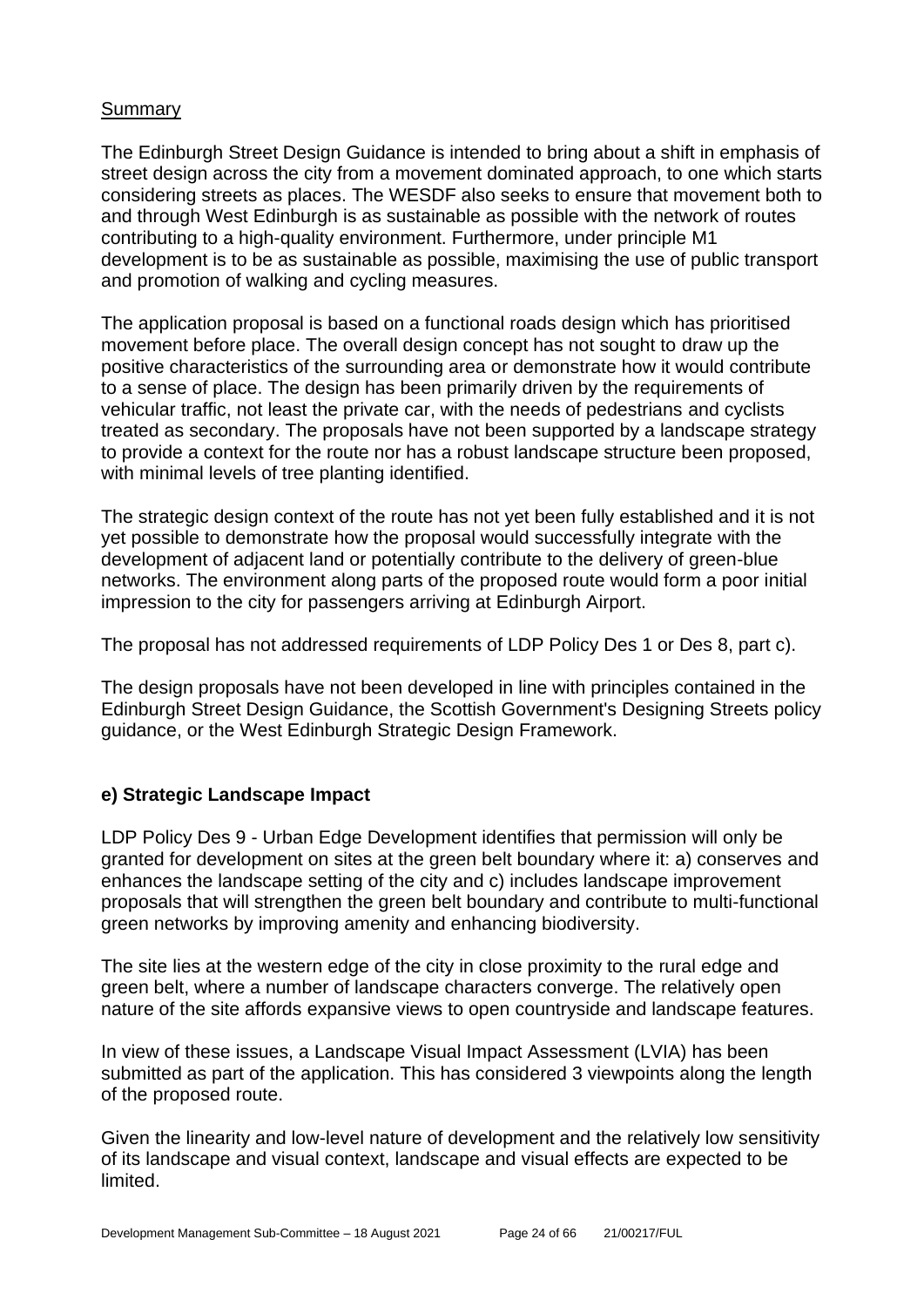However, although the site does not form a boundary with the green belt, there are concerns that in the absence of a robust landscape strategy, and failing to establish a clear relationship with the emerging spatial strategy for west Edinburgh, opportunities to integrate such a route as part of a strategic multi-functional green networks are potentially being missed. Therefore, the proposal does not fully address the requirements of LDP Policy Des 9, part c).

# **f) Surface Water Management**

#### Flood Risk and Drainage

Matters relating to water environment have been considered as part of the EIA Report, this including a Flood Risk Assessment. Surface Water Management Plan (SWMP) information and detailed drainage design.

Given reporting deadlines, Flood Prevention were unable to provide a finalised consultation response to the application and had requested that further confirmation be provided in relation to surface water attenuation up to the 1:200-year flooding event + 40% climate change for all 4 proposed catchments. The SWMP also notes that for some sections of the road, no attenuation is proposed. Also, the correct selfcertification certification had not been signed. Due to time constraints this information was not been sought from the applicant.

SEPA have commented that the proposal is Scottish Planning Policy (SPP) compliant and have no objection on flood risk grounds. However, they have noted that it is for the Council as Flooding Authority to comment on the acceptability of propose surface water management measures and the provision of safe vehicular/egress routes in event of flooding.

In view of these comments, whilst it is considered that the nature of the proposal would address requirements of LDP Policy Env 21, part a) in that it would not increase a flood risk or be at risk of flooding itself, should the decision be taken to grant planning permission, it is recommended that these matters relating to surface water attenuation would need to be addressed.

#### LDP Proposal GS7 - Gogar Burn Diversion

LDP Greenspace Proposal GS7 identifies an enhancement and diversion of the Gogar Burn with a potential realignment crossing the north western part of the application site. The LDP shows an indicative alignment linking the existing course of the Gogar Burn to the south west of the site with the River Almond to the north, this crossing the former Crosswind runway. The proposed alignment flanks the southern edge of the site for approximately 740 metres before crossing the site in a northerly direction towards the air freight terminal.

Such a project would offer benefits of reducing flood risk, improving water quality and enhancing biodiversity. The proposal is a long running aspiration originally developed by the Gogar Burn Partnership and was incorporated into relevant documents, including development plans.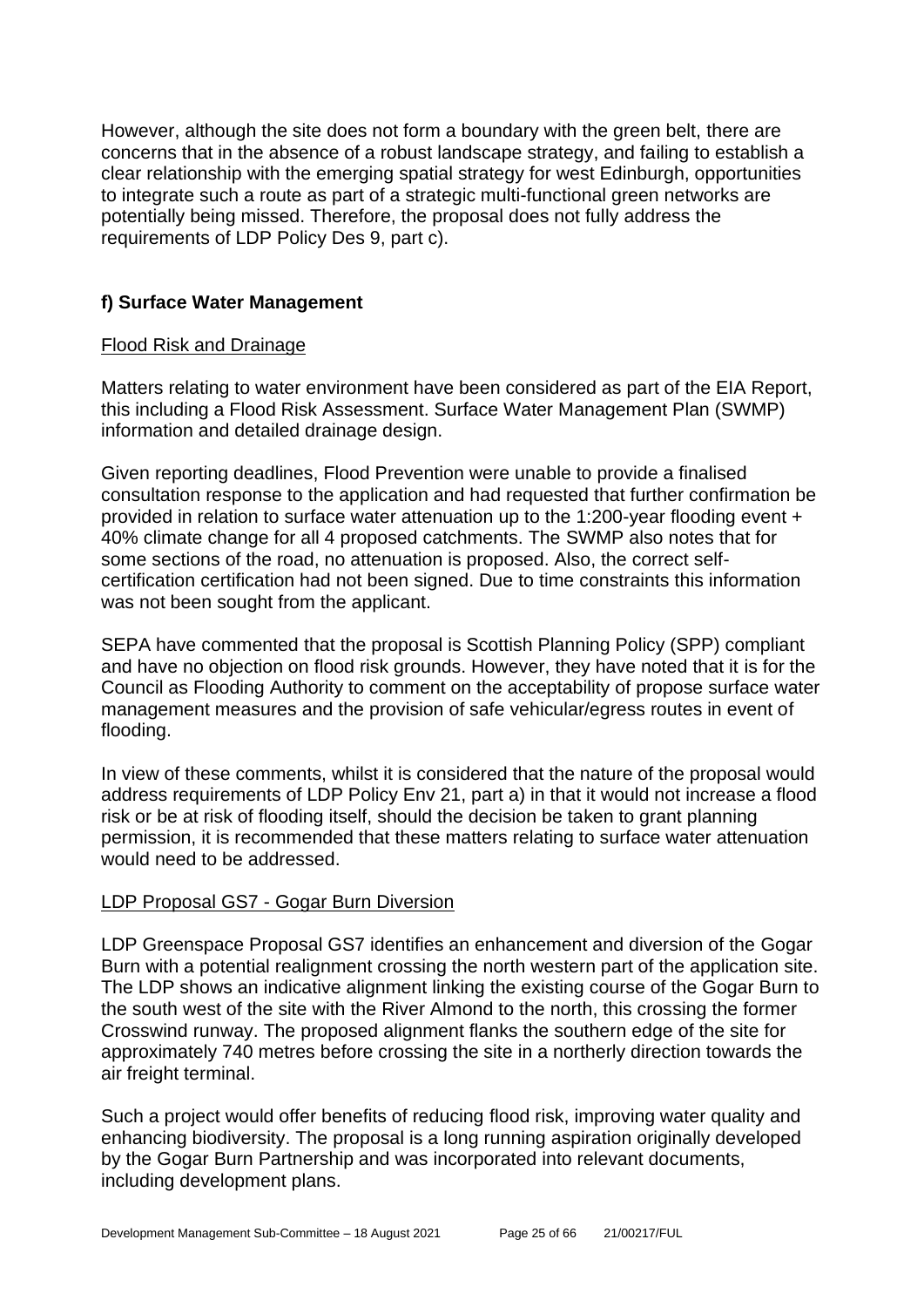SEPA do not consider that this proposal would compromise the principle of the overall long-standing aspiration of the Gogar Burn re-diversion but have remarked there is no technical information that accompanies this application to confirm. SEPA had previously requested that the EIA should demonstrate how this proposal will contribute to the re-diversion of the Gogar Burn. Following discussions between the applicant and SEPA in March 2020, the EIA has provided justification in this respect, and it has been demonstrated that the proposed development will not prevent a future Gogar Burn rediversion.

SEPA are therefore satisfied that the proposal will allow for a preferred future Gogar Burn re-alignment but with caveats. The proposal will have a neutral or better effect on flood risk to an area which is already developed with existing road and car parking infrastructure.

SEPA have commented that the proposed alignment would cross the LDP Safeguarded route. The EIA has stated this could be achieved through a culvert beneath. However, SEPA would not accept a culverted retrofitted solution and would expect a solution which maintains an open water course channel. If the road did require to be retrofitted, a bridge solution would likely be needed.

SEPA have reiterated the need for a strategic approach to flood risk management in the West of Edinburgh which would be aided by a baseline model that includes an extended reach of the Gogar Burn, Murray Burn and their tributaries, They strongly advise against a piecemeal approach to flood risk assessment in the this area given the complexities and interactions between fluvial, surface water and drainage in this area and the potential for significant future development proposals. SEPA also recommend that the Council work collaboratively with the applicant and SEPA to develop a design that allows the long-standing aspiration to divert the Gogar Burn.

# **g) Ecology and Biodiversity**

The application site mainly comprises managed grassland, with few trees and is of limited ecological interest. The Gogar Burn which is designated as Local Nature Conservation Site, although this is largely separated from the proposed route by the Crosswinds site and existing airport development.

There are no findings in the EIA Report that would preclude development in relation to of the LDP environment policies for designated site or protected species. The proposal would result in some limited biodiversity enhancement along the proposed road corridor.

The EIA Report recommends mitigation and enhancements and it is proposed that a Construction Environment Management Plan (CEMP) be prepared for the site to minimise ecological impact and promote good environmental practice during construction. Should the Committee be minded to approve the application, this could be secured through condition.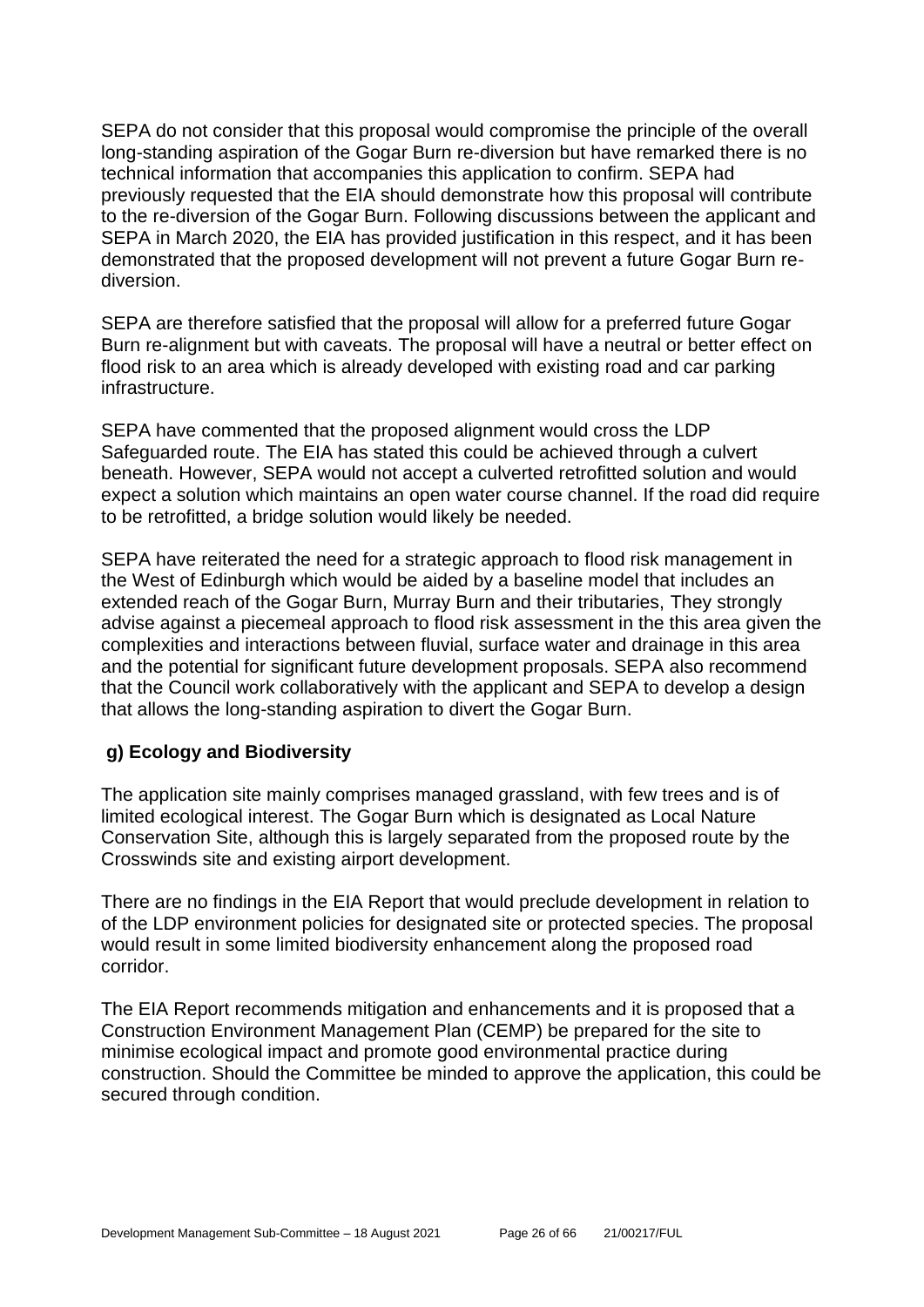# **h) Archaeology**

The City Archaeological Officer has commented that the proposals would require significant ground-breaking works for construction, landscaping and installation of services. Such works would have significant impacts upon any surviving archaeological remains, expected to range from 20th Century remains associated with RAF Turnhouse, paleo-channels of the Gogar Burn to possible activity associated with the 1650's Battle of the Field of Flashes and potentially prehistoric and medieval remains. It is recommended that should the application be approved, further archaeological investigation should be secured through condition.

# **i) Setting of Listed Buildings**

Section 59 of the Planning (Listed Buildings and Conservation Areas) (Scotland) Act 1997 states: "In considering whether to grant planning permission for development which affects a listed building or its setting, a planning authority or the Secretary of State, as the case may be, shall have special regard to the desirability of preserving the building or its setting or any features of special architectural or historic interest which it possesses."

The Category A listed Castle Gogar lies to the south west of the proposed road alignment, this separated by the Crosswinds site.

The applicant has submitted a Heritage Impact Statement. This discusses the effect on the setting of Castle Gogar and associated listed buildings which form part of the Castle Gogar Estate. This concludes that the site makes a limited contribution to the landscape context of nearby heritage assets with the proposed alignment of the route maintaining an appropriate buffer distance.

Given the level of separation, the nature of the proposal would not adversely affect the setting of Castle Gogar and associated listed buildings and would address the requirement s of LDP Policy Env 3 - Listed Building - Setting.

# **j) Air Quality**

LDP Policy Env 22 - Pollution and Air, Water and Soil Quality does not support development which would result in a significant adverse effect on air quality.

An Air Quality Impact Assessment (AQIA) has been provided as part of the EIA.

Air Quality Management Areas (AQMAs) are situated at Glasgow Road (Ratho Station/Newbridge) and St John's Road, Corstorphine, each located c.2km from the application site. The report advises that no change in traffic activity attributable to the proposed Eastern Access Road is predicted on roads within either the Glasgow Road or St John's Road AQMA's.

The AQIA also states that the proposed Eastern Access Road has a beneficial effect on air quality as it would divert airport traffic away from exiting residential properties on Eastfield Road, which forms the existing access to the airport, and the section of Glasgow Road between Eastfield Road and the Gogar Roundabout. No additional mitigation to address air quality is proposed within this report.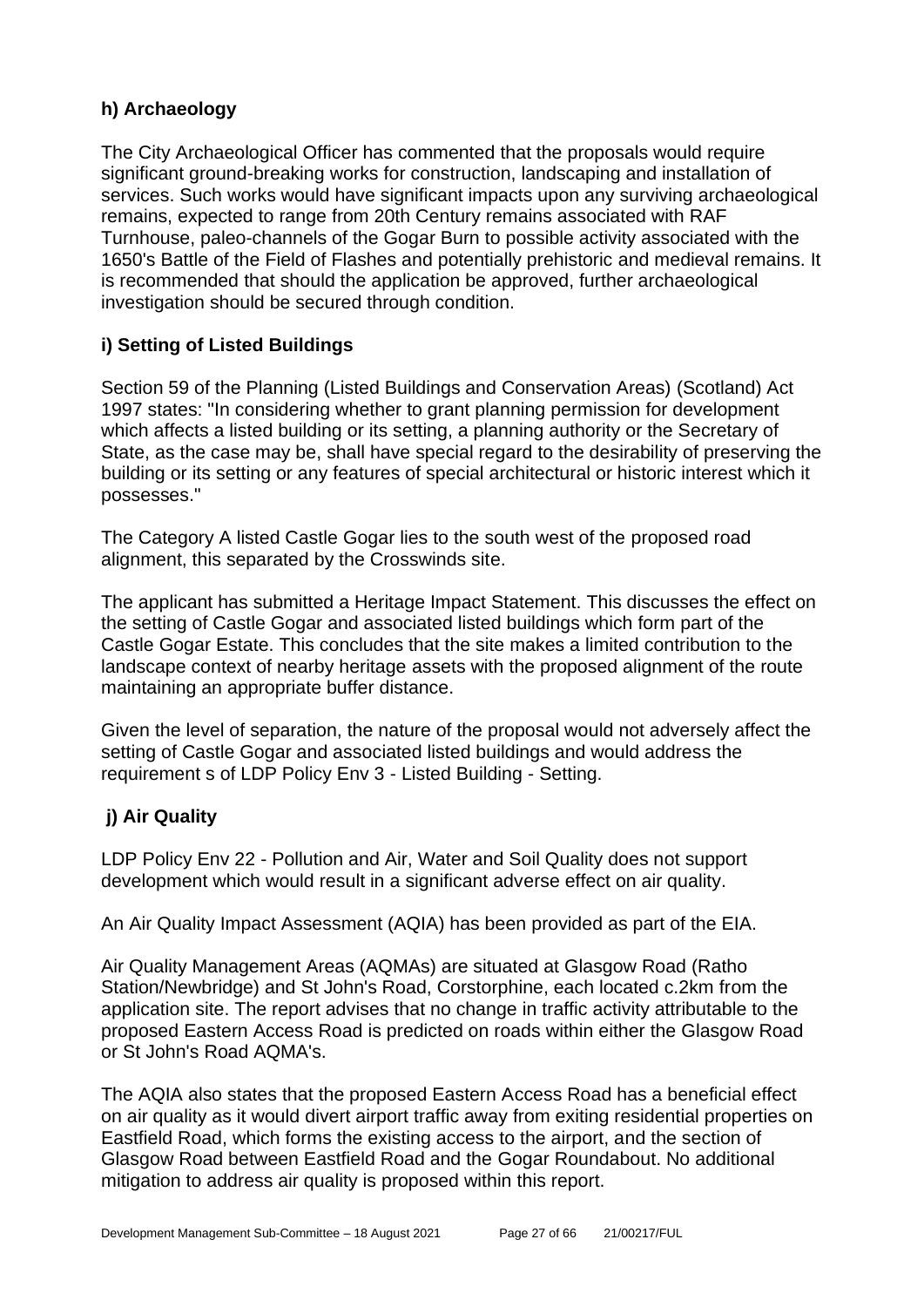The outcome of the AQIA advises that the operational impact of the proposed access road has a beneficial effect on air quality as it diverts airport traffic away from residential properties. Based on the understanding of emissions from traffic that would use the Eastern Access Road, it is unlikely that building residential properties on land adjacent to the proposed road alignment would create new exposure to poor air quality.

Environmental Protection have remarked that whilst the building of additional roads is not conducive to reducing localised air quality impacts, future travel modes point towards public transport and electric vehicle use. Roads to a certain extent will still be required in the future to incorporate modern sustainable transportation modes. In view of this, they do not object to the application.

In summary, based on the findings of the AQIA, the proposed development would not adversely impact upon local air quality, designated AQMA's or residential properties, both existing and proposed, in the vicinity of the site.

#### **k) Amenity of Neighbours**

#### Noise Impact

A Noise Impact Assessment (NIA) has considered the route of the new road and the associated noise impacts upon proposed on exiting noise sensitive properties.

The NIA process undertook detailed predictions for a total of 929 residential receptors within the study area, together with two other (non-residential) sensitive receptors. All noise level and noise changes were presented for both the short-term and long-term. Whilst there are some noise sensitive properties which are likely to be affected by noise, the NIA concludes that there will also be a reduction in noise affecting other properties on existing airport routes. The NIA advises that levels do not necessitate the need for noise mitigation (e.g. acoustic barriers or low noise tarmac) and the route will be limited to vehicle speeds of 30mph. The properties also do not quality for mitigation under the Noise Insulation (Scotland) Regulations.

The EIA Report also considered cumulative and proposed developments within the HSG19 Maybury/West Craig housing allocation. This would be situated around 40 metres from the proposed road alignment to the north east, being separated by the railway. However, planning conditions relating to the development of this site will require a noise barrier, 1.8-2.0 metres high, to be constructed between the railway line and the Maybury/West Craigs development to mitigate railway noise. This barrier has been included in the as part of the noise impact assessment process.

The NIA advises that the majority of dwellings are predicted to experience changes of Negligible or Minor magnitude in the short and long term, during the day and night. The proposed Eastern Access Road is expected to result in a local redistribution of traffic, with a reduction in vehicle movements (and a slight increase in traffic speed) along the existing access via Eastfield Road and along the A8 between the Eastfield Road junction and the Gogar Roundabout.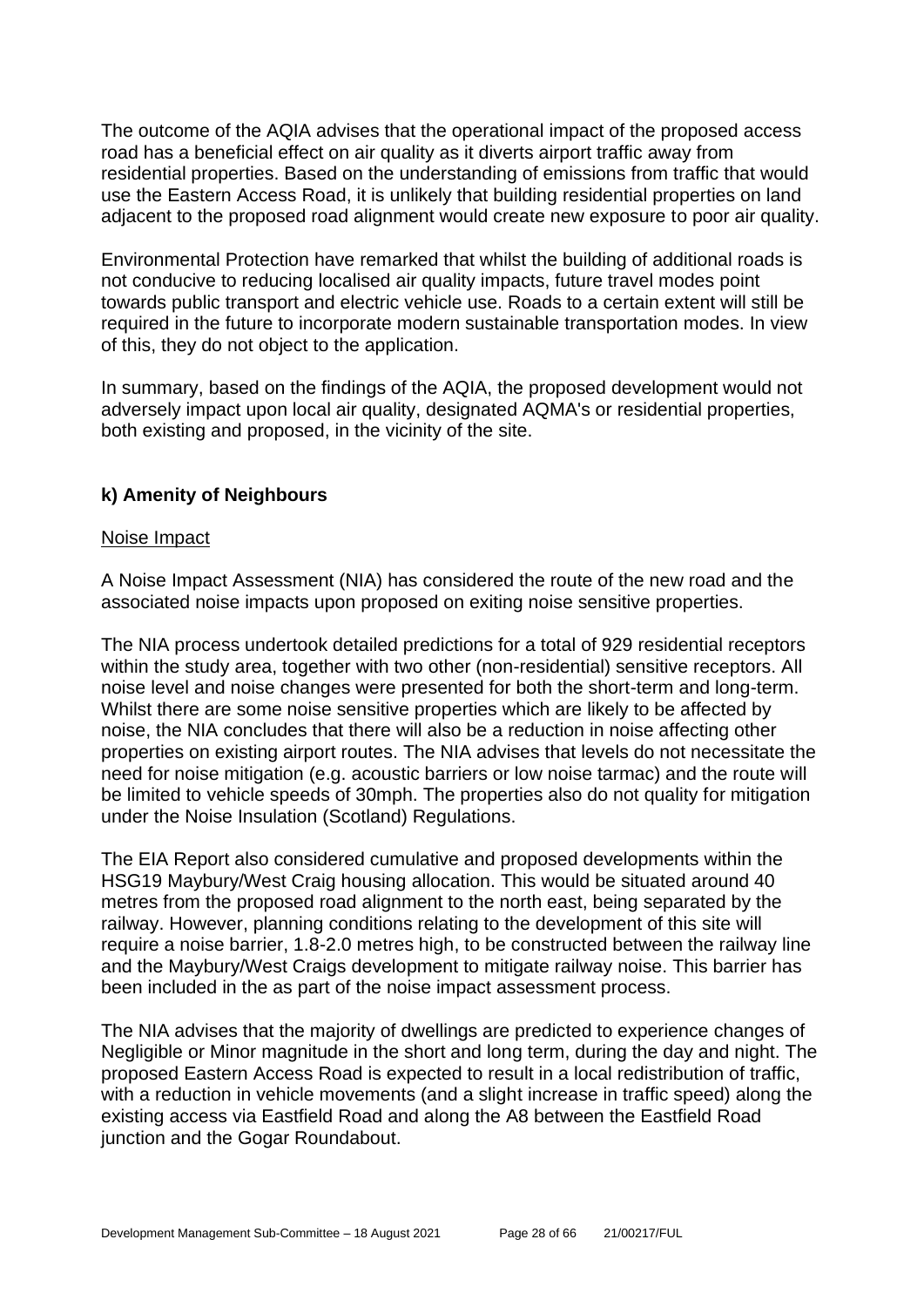In conclusion, although there will be some properties which will see some increases in road traffic noise, some properties which will benefit from a reduction in traffic noise due to the redistribution of traffic that is likely to occur from the proposal.

Environmental Protection have commented that although new roads will inherently result in increased noise levels due to vehicle movements, they concur with the conclusions of the NIA and EIA Report and do not object to the proposal

The proposal would address the requirements of LDP Policy Des 5 - Development Design - Amenity, part a) in that the amenity of neighbouring developments would not be adversely impacted by noise from the proposed development and that future occupiers of proposed development lying adjacent to the proposed route would have acceptable levels of amenity.

#### Land Contamination

A Ground Investigation Report has been prepared as part of the EIA.

This has concluded that potential risks arising to/from development as a result of recorded ground conditions to be sufficiently low to not require further investigations or mitigation toward future end users of the site or the wider environment. As such, Environmental Protection have not requested that additional information is required as part of the planning process, to ensure the development is suitable for use in relation to potentially contaminated ground conditions.

In view of these findings, the proposed development would address requirements of LDP Policy Env 22 Pollution and Air, Water and Soil Quality, in respect of land contamination.

However, the Ground Investigation Report does not confirm that contamination will not be present. Should the application be approved, it would be recommended that this matter be addressed as part of Construction Environmental Management Report (CEMP) and this could be secured through condition

#### **l) Environmental Impact Report**

An EIA Report has been provided alongside the application. This provides an assessment of the impact of the application in environmental terms. The scope of the EIA Report is acceptable, the content is comprehensive and the methodologies. Sufficient information has been submitted in the EIA Report to allow a balanced judgement to be made regarding resulting impacts. Therefore, this report not only provides an assessment of the proposal in planning terms, it has also considered the conclusions of the EIA Report.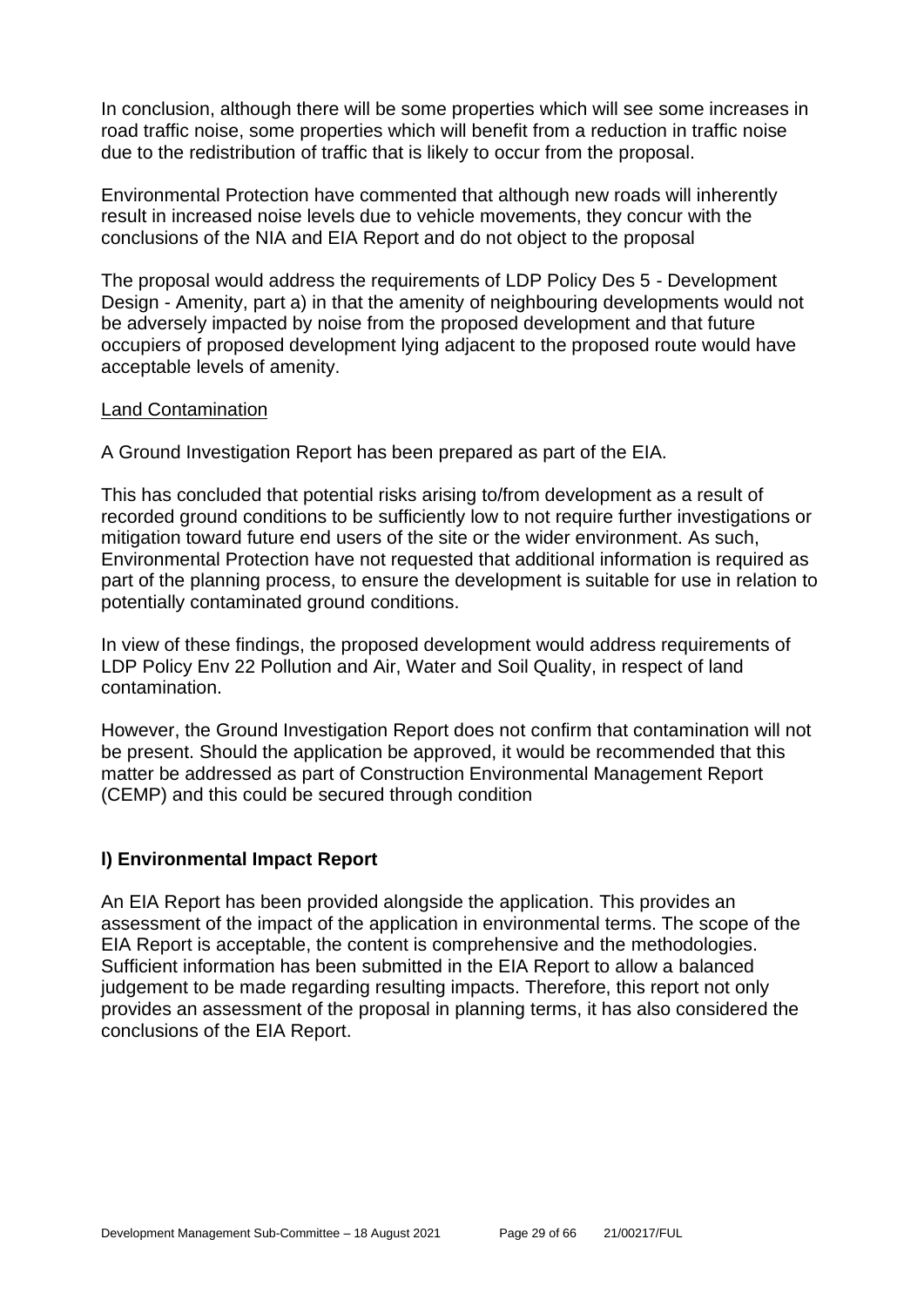# **m) Developer Contributions**

LDP Policy Del 1 - Developer Contributions and Infrastructure Delivery states that proposals will be required to contribute to infrastructure provision where relevant and necessary to mitigate any negative impact (either on an individual or cumulative basis) and where commensurate to the scale of the proposed development. Detailed requirements are established through the Developer Contributions and Infrastructure Delivery Guidance and LDP Action Programme.

In the event of the application being approved, the costs of implementing the road would contribute to the delivery of the package of transport mitigation measures identified in the WETA Refresh Study and the LDP Action Programme. However, contributions would likely need to be secured in respect of the proposed junction improvements to the Gogar Roundabout (LDP Proposal T12). Further costs are likely to be incurred for the integration and tie-in of the route with the existing public road network, including active travel routes, the scope of which would need to be established with the applicant. The applicant would also need to secure agreement with the Council as landowner of the areas to the north of Myreton Drive, including the proposed change to the Tram Depot access arrangements.

Therefore, should the Committee be minded to grant permission, it is recommended that a suitable legal agreement be entered into with the applicant.

However, given the nature of the proposal, it is unlikely that further contributions would be sought in relation to other areas.

#### **n) Issues Raised in Representations**

Key issues raised:-

#### **Objections**

Environmental impacts - addressed in parts a) j) and k) of the assessment

- Encourages carbon emissions;
- Climate Emergency; contrary to Scottish Government's aims to decarbonise travel;
- − Contrary to net carbon neutral by 2030;
- − New roads create increase demand; building would be a regressive move;
- − NPF4 Position statement sets out ambitious targets for addressing climate change allied with the need for significant investment in related infrastructure;
- − AQMA Air Quality Modelling Report Misleading;
- − EIA Report has not identified potentially significant noise, air quality and visual amenity impacts relating to the West Craigs development (HSG19) - this represents the largest concentration of receptors potentially affected by the proposed development.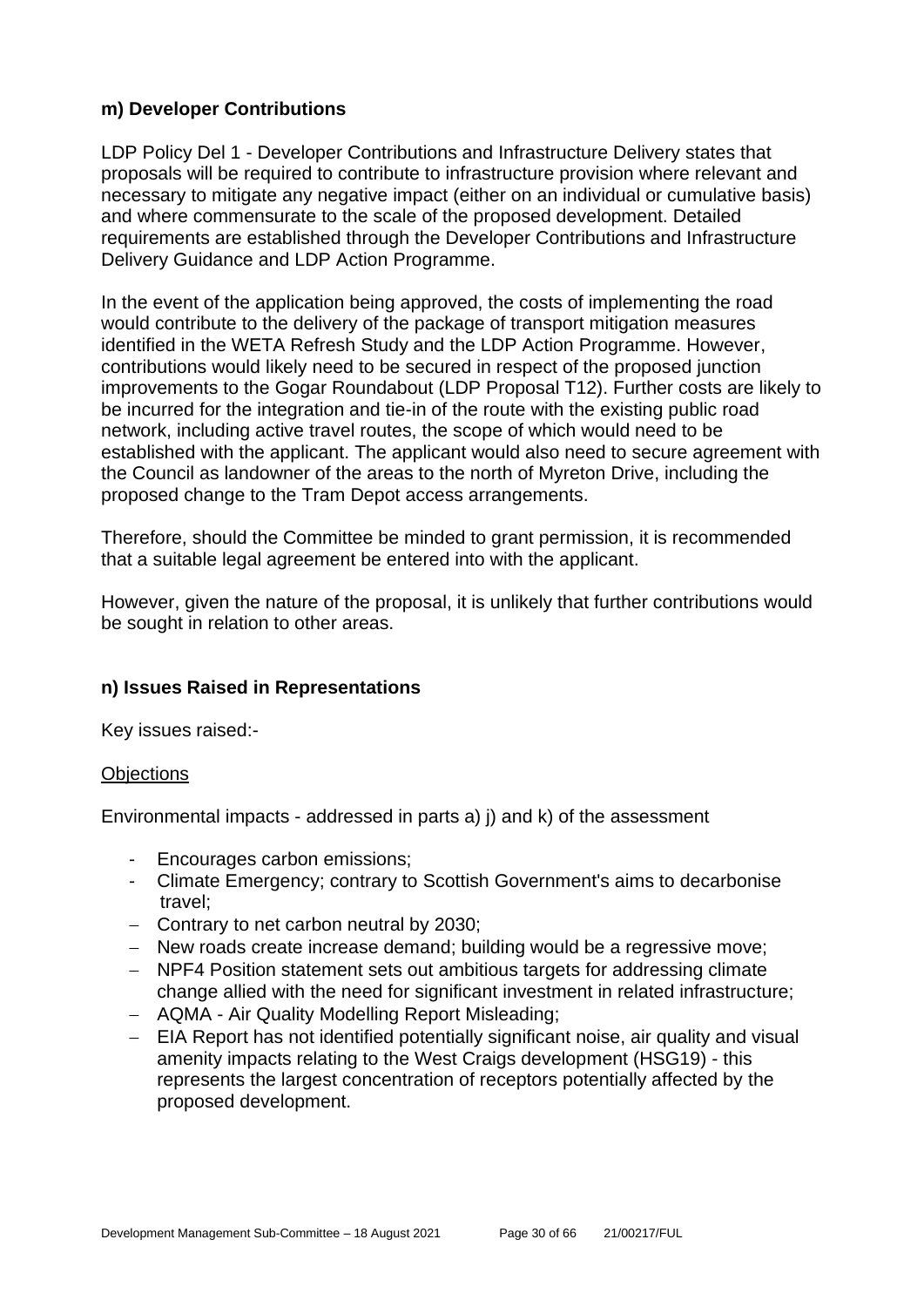Transport impacts - addressed in 3.3 c) of the assessment

- − Proposal is regressive, increasing traffic is retrograde;
- − Traffic projections should be reduced in light of Pandemic;
- − Prioritises private vehicular use over public transport and active travel;
- − Increased traffic Impact on Gogar roundabout and Glasgow Road;
- − Proposal would be prejudicial to the promotion of public transport, active travel and road network improvements as envisaged in the LDP and specifically safeguarded through proposal T9 Gogar Link Road and policy Tra10;
- − Proposal contradicts the 'transport hierarchy';
- − City Mobility Plan Movement 15 and 23;
- − Fails to support Edinburgh Active Travel Plan;
- − Proposal fails to demonstrate how transport infrastructure improvements within West Edinburgh would be delivered;
- − Traffic Analysis models assumptions from WETA that are not delivered;
- − Transport Assessment (TA) lacks sufficient detail to enable supporting analysis to be fully understood in accordance with TA Guidance;
- − Not demonstrated that the TA scope has been agreed with the Council in accordance with TA Guidance. This is a fundamental first step, ensuring that the TA is appropriate and fit for purpose.

Proposed route alignment - addressed in 3.3 a) b) and c) of the assessment

- − Contrary to Policy Tra 9 of the Edinburgh Local Development Plan;
- − Contrary to the WETA Refresh Study; Proposal does not represent the agreed Gogar Link Road alignment, this reflected in the LDP Proposal T9
- − Closure of the Crosswinds runway now presents an opportunity to further consider the detailed alignment of the Gogar Link Road;
- − Application states that proposed road will not preclude the delivery of the Gogar Link Road in the future. As such, it is clear that it is the applicant's intention that both routes are to be delivered
- − Proposal would not form part of a coordinated transport infrastructure proposal linking Gogar Roundabout with the IBG site as Eastfield Road as required by the LDP
- − The proposed alignment fails to demonstrate unencumbered connectivity for development within the West Edinburgh area, including how the Council's development plan allocations can be effectively serviced and how connections beyond the site boundaries would be secured
- − Given the significance of West Edinburgh, any related decision of planning applications must take cognisance of this context and in a way that continues to safeguard the successful delivery of the Gogar Link Road in due course
- − Need to consider relationship with the Crosswinds application (reference 20/03219/PPP) for the adjacent landholding - now appealed to the DPEA for non-determination. Respective movement and access parameters are the same for both applications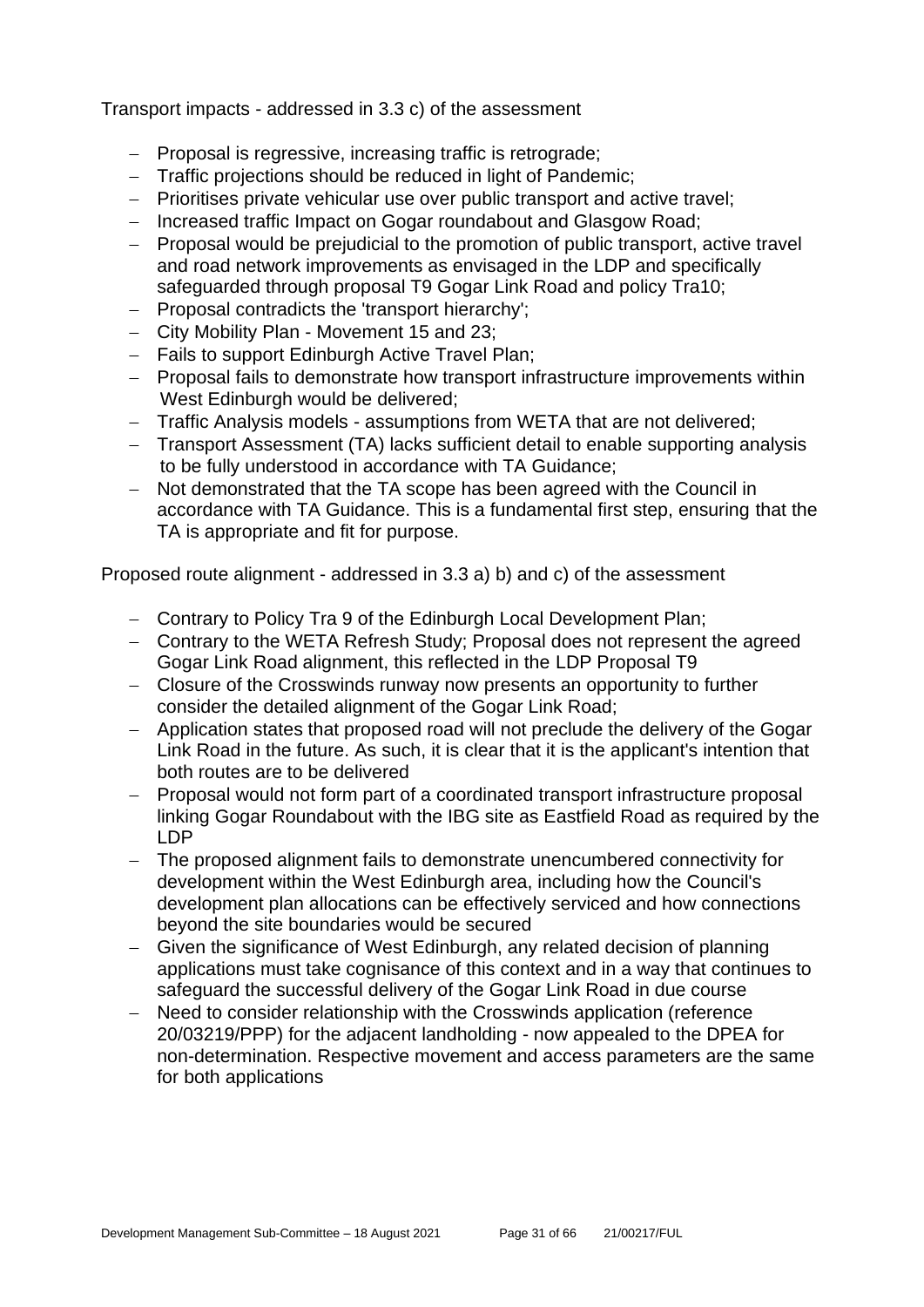Need for the development - addressed in 3.3 a) b) and c) of the assessment

- − Access road to the airport is not a priority given reduction given reduction in flying and traffic levels using the airport since the pandemic;
- − Good public transport links already exist to the Airport, project costs could subsidise high prices on the Airport tram route or provide additional bus routes;
- − Proposed development is speculative and intended to facilitate other development which do not have planning permission. A Trojan horse.

Design and layout - addressed in 3.3 c) and d)

- − Active travel provision is poor and measures seem to be an afterthought;
- − Proposal will result in poor continuity and be detrimental to cyclists crossing the Myreton Drive junction, this designated as Quiet Route 9;
- − Poor Quality Active Travel Route outdated designed/ shared use/ not fully segregated/ interface with road users;
- − Proposal does not location of bus stops, or whether the alignment is intended to facilitate future bus services along its route;
- − Access to Edinburgh Gateway Station would be reduced to a left-in left-out operation resulting in a convoluted 650m diversion for vehicles using the station including buses;
- − Impact on disabled access to Edinburgh Gateway Station.

#### **Support**

- − Improves commuting time by the private car;
- − Easier to get to work at the airport by car;
- − Provides much needed contingency airport access;
- − Reduces congestion on Eastfield Road;
- − Number of letters of support (x 17) provided no comments

#### Cramond and Barnton Community Council

- − Object to the proposal unless consent is granted subject to conditions;
- − Support the principle of the new road but notes its ability to operate within the capacity of the Gogar Roundabout. Without improvement the operation of the new road for additional airport traffic is likely to cause significant congestion to the wider strategic road network;
- − Suspensive conditions suggested that route should not be opened until enhancements have been undertaken to the Gogar Roundabout and Maybury junction, with no access from IBG and Crosswinds developments until such a time that various transport improvements have been delivered;
- − Concerns regarding analysis and omissions contained in the Transport Assessment including need for enhancement to the Gogar and Maybury junctions.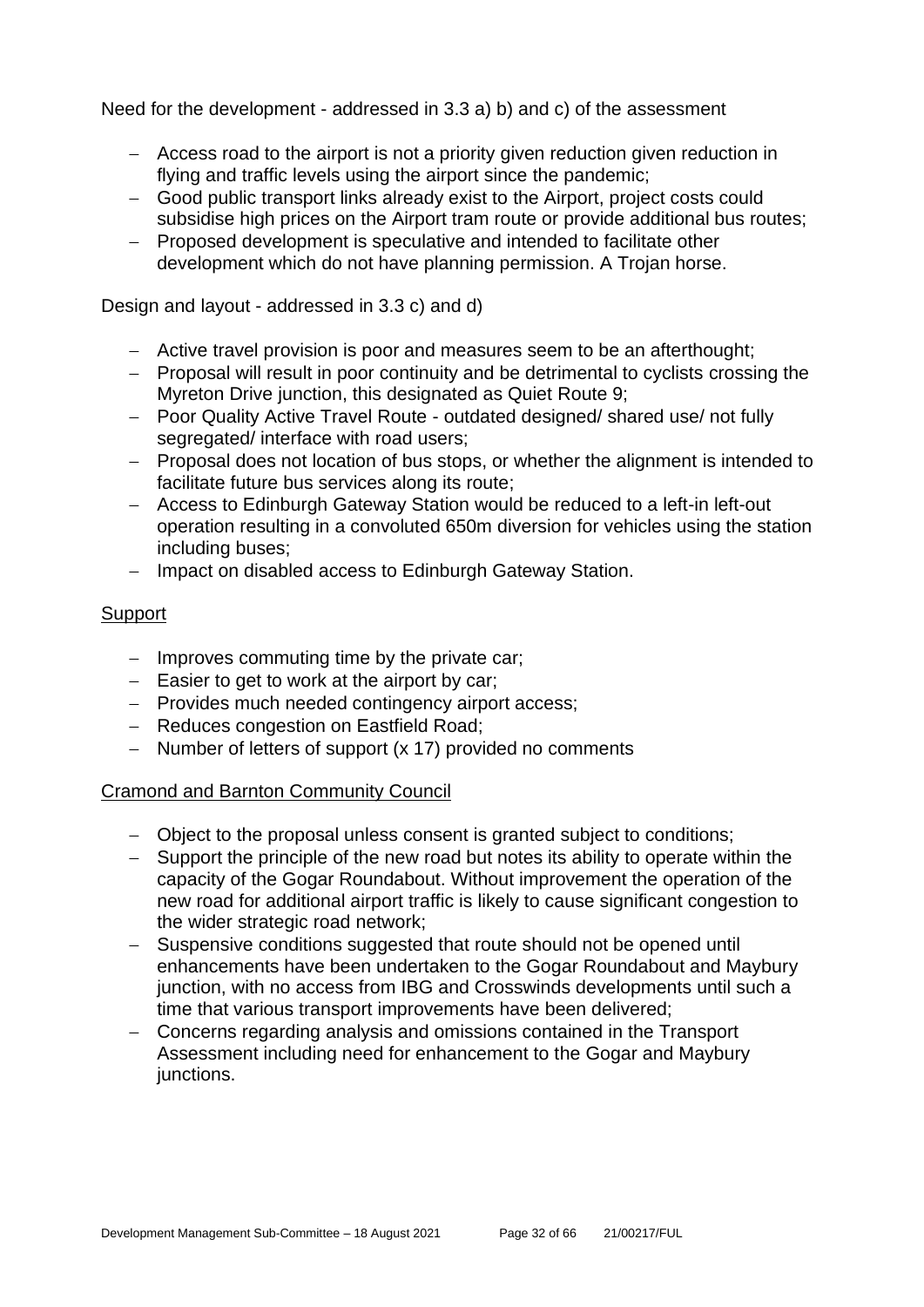#### Corstorphine Community Council

- − Object to the proposal. Concerns expressed in relation to increase air pollution, increased traffic congestions and reduced ease of use for local active travel links;
- − New access road likely to induce demand for vehicle trips;
- − Contrary to Scottish Governments Climate Change Plan that commits to a 20% in car Km's by 2030;
- − Contrary to the Council's City Mobility Plan and commitment to the sustainable hierarchy which places private vehicles at the lowest level;
- − Traffic modelling reliant on WETA upgrades to the Gogar Roundabout;
- − Design is contrary to LDP Policy Tra 9 as it detrimentally impacts on Quiet Route 9 at the Myreton Drive junction;
- − Proposed active travel provision along the route is poor. Disappointing to see shared-use paths, multiple non-signalised crossings. No consistent derire lines for pedestrians without multiple crossing points.

#### Ratho and District Community Council

- − No objection to the application in principle but object until such a time that conditions are met;
- − Appreciate that the Airport require an additional access road to the main terminal to increase resilience but difficult to understand impact to the Gogar Roundabout;
- − The Gogar Roundabout should be resilient enough to accommodate increased traffic flows arising from proposed developments as per the WETA Refresh Report 2016;
- − Enhancements to both the Gogar Roundabout must be implemented in advance of any approval being granted.

# **Conclusion**

The principle of a new access road serving the airport is supported by the LDP.

However, this route is intended to be multi-purpose and support the long-term sustainable development of West Edinburgh. The proposed route is not consistent with the West Edinburgh Strategic Design Framework (WESDF) and LDP Proposal T9, which safeguards the Gogar Link Road, a route which was subject to comprehensive analysis as part of WETA (West Edinburgh Transport Appraisal) Refresh Study 2016.

The proposal would not achieve coordinated development, the route alignment would be prejudicial to the delivery of the Gogar Link Road and potentially require the delivery of a second route to achieve the objectives of the LDP.

The strategic design context of the route has not yet been fully established and it is not yet possible to demonstrate how the proposal would successfully integrate with the development of adjacent land or potentially contribute to the delivery of green-blue networks. Whilst the proposed design would deliver a functional requirement for a road, it has not been demonstrated how this would achieve a sense of place.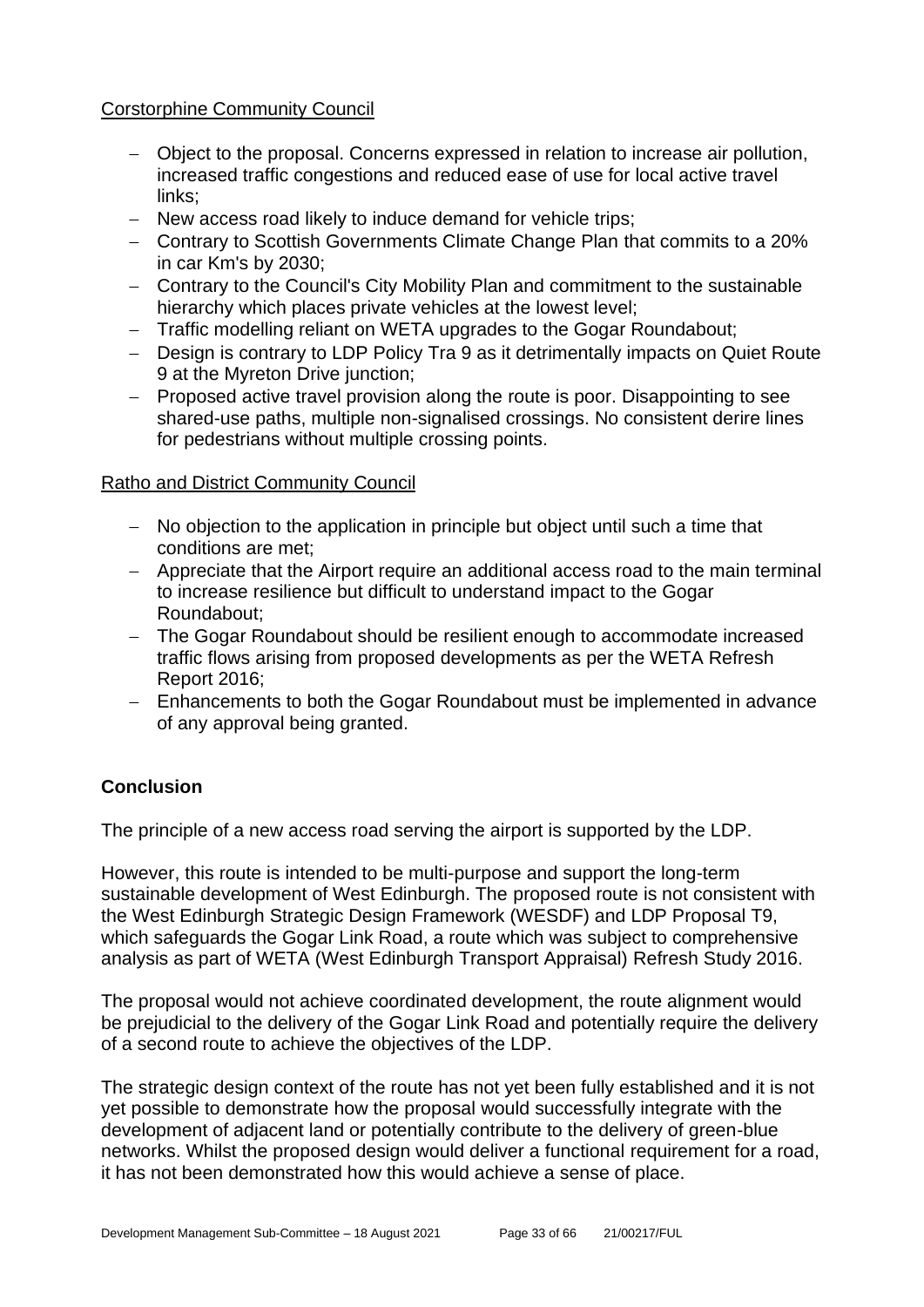It is recommended that this application be Refused for the reasons below.

## **3.4 Conditions/reasons/informatives**

#### **Reasons**: -

- 1. The nature of the proposed development is contrary to the existing National Planning Policy 3, the Strategic Development Plan and the Local Development Plan (LDP) specifically Policy Emp 4 - Edinburgh Airport in that it is not supported by an approved airport master plan. The application does not accord with the West Edinburgh Strategic Design Framework (WESDF) 2010 and other local development policies relating to transport and coordinated development.
- 2. The proposed development would be contrary to Local Development Plan (LDP) Policy Des 2, Co-ordinated Development, parts a) and b) and would fail to deliver coordinated development in West Edinburgh. The application is premature and may compromise the development plan strategy for West Edinburgh. The strategic design context of the route has not yet been fully established and it is not yet possible to demonstrate how the proposal would successfully integrate with the development of adjacent land or potentially contribute to the delivery of green-blue networks.
- 3. The proposed development would be prejudicial to the implementation of Local Development Proposal T9, Gogar Link Road specifically the delivery of proposed new roads, network improvements and public transport proposals. The proposal is thereby contrary to LDP Policies Tra 10 - New and Existing Roads, Tra 7- Public Transport Proposals and Safeguards, Tra 8 - Provision of Transport Infrastructure, part a) and Tra 9 - Cycle and Footpath Networks. The proposal has failed to address the objectives of the WETA Refresh Study 2016 in that it has not demonstrated how a multi-purpose link required to support long term development in West Edinburgh would be delivered.
- 4. The proposed development would be contrary to Local Development Plan (LDP) Policies Des 1, Design Quality and Context, Des 8, Public Realm and Landscape Design, part c) and has not addressed requirements of the Edinburgh Street Design Guidance. The overall design concept has not sought to draw up the positive characteristics of the surrounding area or demonstrate how it would contribute to a sense of place. The application proposal is based on a functional road design which has prioritised movement before place. The proposals have not been supported by a landscape strategy to provide a context for the route nor has a robust landscape structure been proposed, with minimal levels of tree planting identified.

# **Financial impact**

# **4.1 The financial impact has been assessed as follows:**

The application is subject to a legal agreement for developer contributions.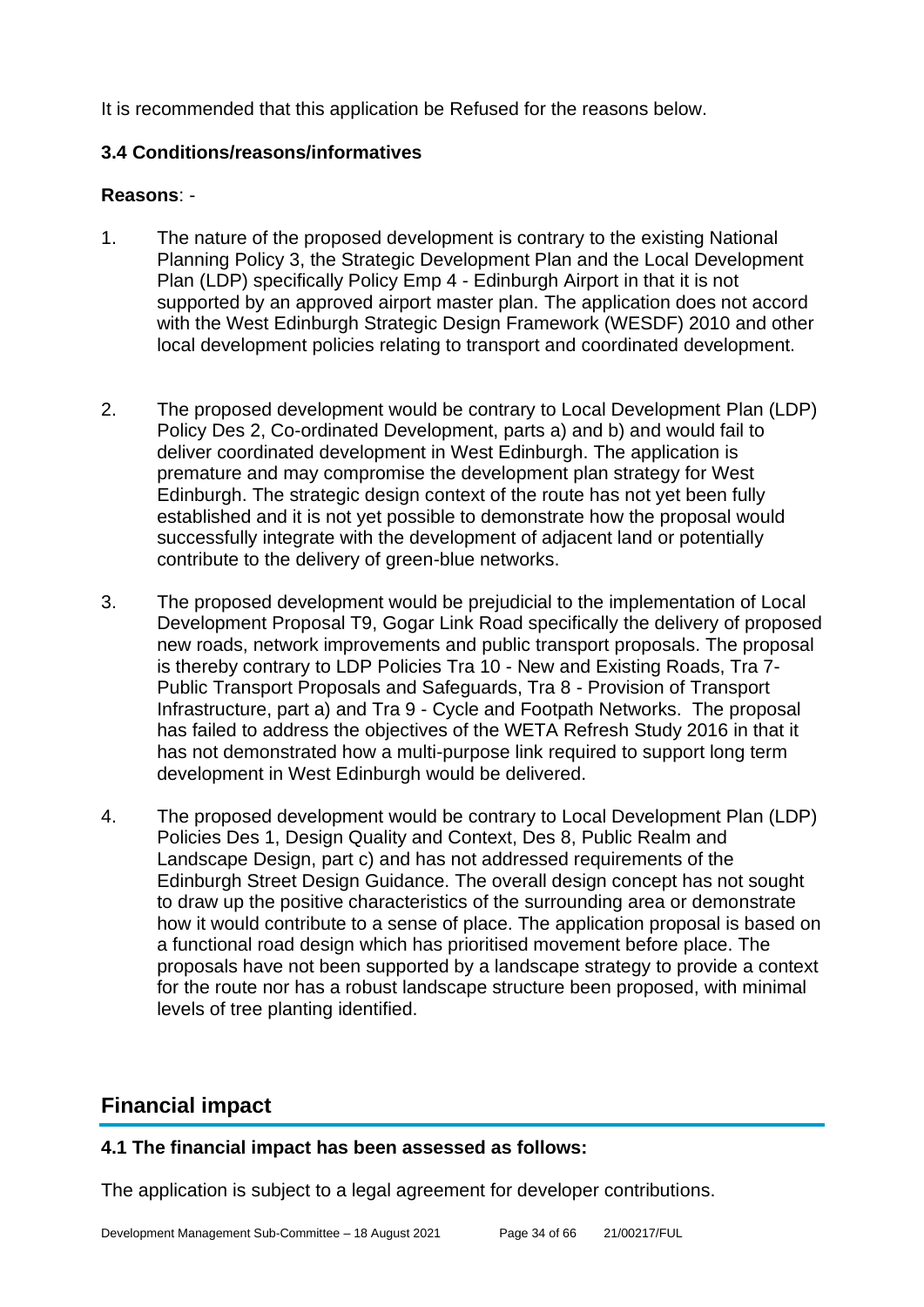# **Risk, Policy, compliance and governance impact**

**5.1** Provided planning applications are determined in accordance with statutory legislation, the level of risk is low.

# **Equalities impact**

#### **6.1 The equalities impact has been assessed as follows:**

The application has been considered and has no impact in terms of equalities or human rights.

# **Sustainability impact**

#### **7.1 The sustainability impact has been assessed as follows:**

This application meets the sustainability requirements of the Edinburgh Design Guidance.

# **Consultation and engagement**

#### **8.1 Pre-Application Process**

A Proposal of Application Notice was submitted and registered on 23 September 2019. Copies of the Notice were also issued to

- − Ratho Community Council
- − Cramond and Barnton Community Council
- − Corstorphine Community Council
- − All ward councillors

Community consultation events were held throughout in November 2019. Full details can be found in the Pre-Application Consultation report, which sets out the findings from the community consultation. This is available to view on the Planning and Building Standards Online services.

A pre-application report on the proposals was presented to the Committee on 6 November 2019.

The proposal was presented, at pre-application stage, to the Edinburgh Urban Design Panel on 27 November 2019.

Extensive pre-application advice offered to the applicants has not been followed.

#### **8.2 Publicity summary of representations and Community Council comments**

The application was advertised via the Council's Planning Portal on 8 February 2021 with a 28 day period for comments to take account of the Environmental Impact Assessment.

A total of 128 representations were received, these comprising 54 objections and 74 expressing support.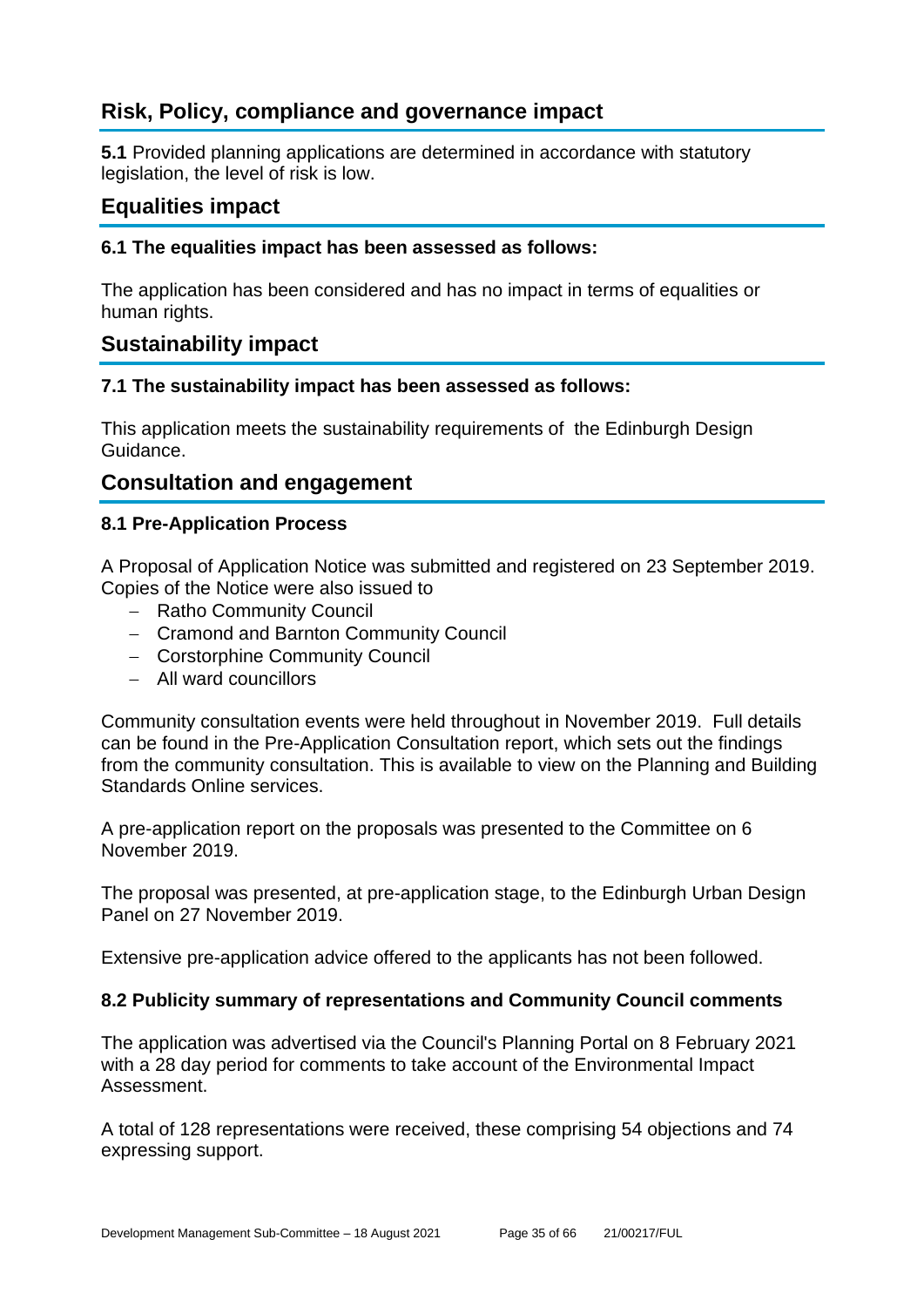Objections were received on behalf of two adjacent landowners, Spokes, Transform Scotland and the Gogarburn Bicycle Users Group.

In terms of support, some of these responses are identified as Edinburgh Airport staff or parties working of their behalf with 17 responses providing no comments. 50% of addresses are identified as being outwith Edinburgh including other parts of the UK.

Comments were received from Ratho and District, Cramond and Barnton and Corstorphine Community Councils. All have objected to the application.

The application is a hearing due to the level of public interest and range and substance of material representations received. The Council, as Roads Authority also has operational responsibility for the southern area of the application site including Gogar roundabout and Myreton Drive.

#### **Background reading/external references**

- To view details of the application go to
- [Planning and Building Standards online services](https://citydev-portal.edinburgh.gov.uk/idoxpa-web/search.do?action=simple&searchType=Application)
- [Planning guidelines](http://www.edinburgh.gov.uk/planningguidelines)
- [Conservation Area Character Appraisals](http://www.edinburgh.gov.uk/characterappraisals)
- [Edinburgh Local Development Plan](http://www.edinburgh.gov.uk/localdevelopmentplan)
- **[Scottish Planning Policy](http://www.scotland.gov.uk/Topics/Built-Environment/planning/Policy)**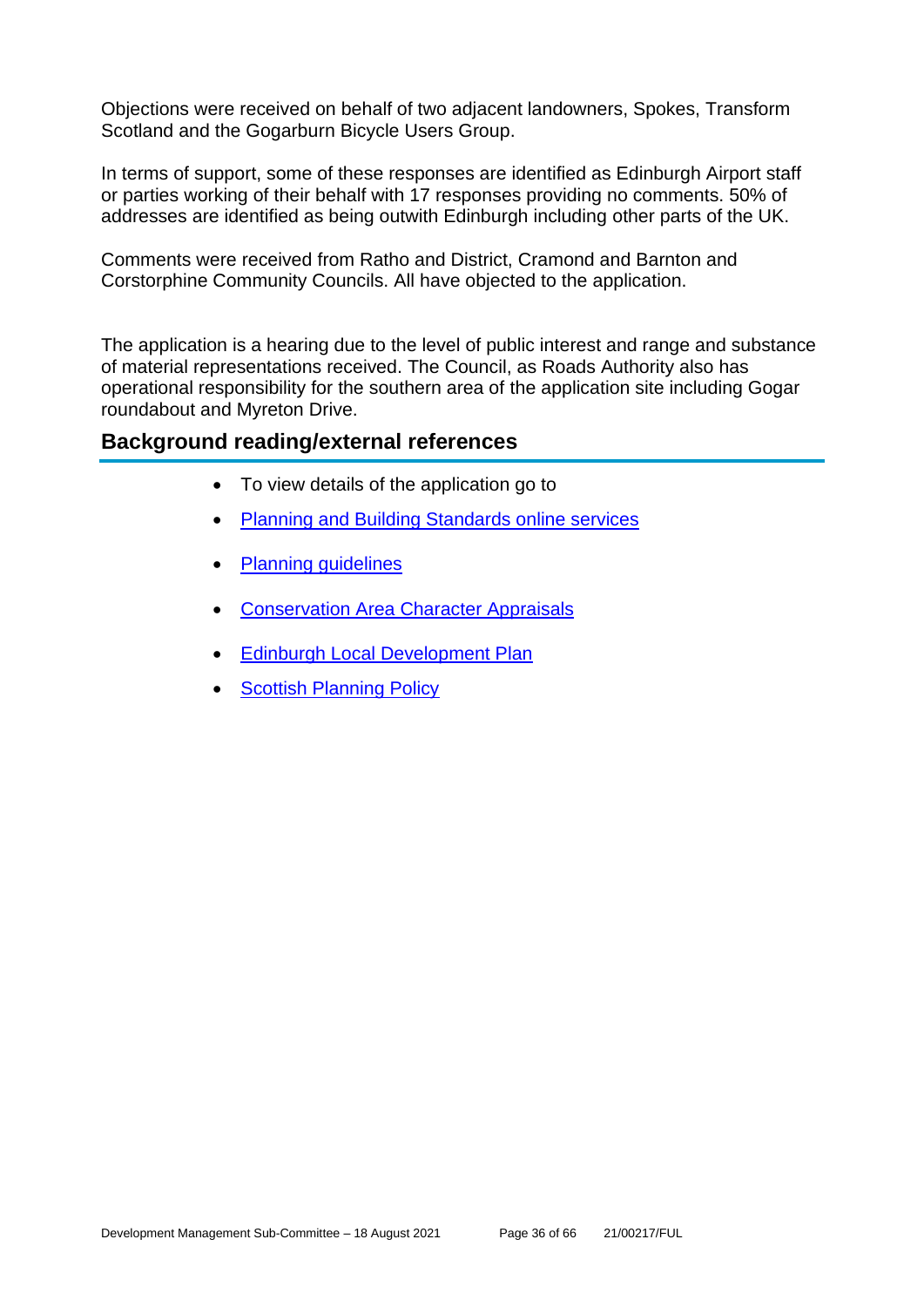| <b>Statutory Development</b>  |                                                                                                                                                                                                                                                                                                                                                                                                                                                                                                                                                                                                                                                              |
|-------------------------------|--------------------------------------------------------------------------------------------------------------------------------------------------------------------------------------------------------------------------------------------------------------------------------------------------------------------------------------------------------------------------------------------------------------------------------------------------------------------------------------------------------------------------------------------------------------------------------------------------------------------------------------------------------------|
| <b>Plan Provision</b>         | <b>National Planning Framework 3 (NPF3)</b><br><b>Strategic Development Plan (SDP)</b><br>West Edinburgh Strategic Design Framework (WESDF)<br>Developer Contributions and Infrastructure Delivery<br>Guidance<br><b>LDP Action Programme</b><br>West Edinburgh Transport Appraisal (WETA) Refresh<br>Study 2016<br><b>LDP Status:-</b><br>Special Economic Area - LDP Policy Emp 4 Edinburgh<br>Airport, Urban Area<br>LDP Greenspace Proposal GS7 - Diversion of the<br><b>Gogar Burn</b><br>LDP Transport Proposals and Safeguards T9 - Gogar<br><b>Link Road</b><br>LDP Transport Proposals and Safeguards T12 -<br>Improvements to the Gogar Roundabout |
| Date registered               | 4 February 2021                                                                                                                                                                                                                                                                                                                                                                                                                                                                                                                                                                                                                                              |
| <b>Drawing numbers/Scheme</b> | $1 - 38,$                                                                                                                                                                                                                                                                                                                                                                                                                                                                                                                                                                                                                                                    |
|                               | Scheme 1                                                                                                                                                                                                                                                                                                                                                                                                                                                                                                                                                                                                                                                     |

**David Givan** Chief Planning Officer PLACE The City of Edinburgh Council

Contact: Francis Newton, Senior Planning Officer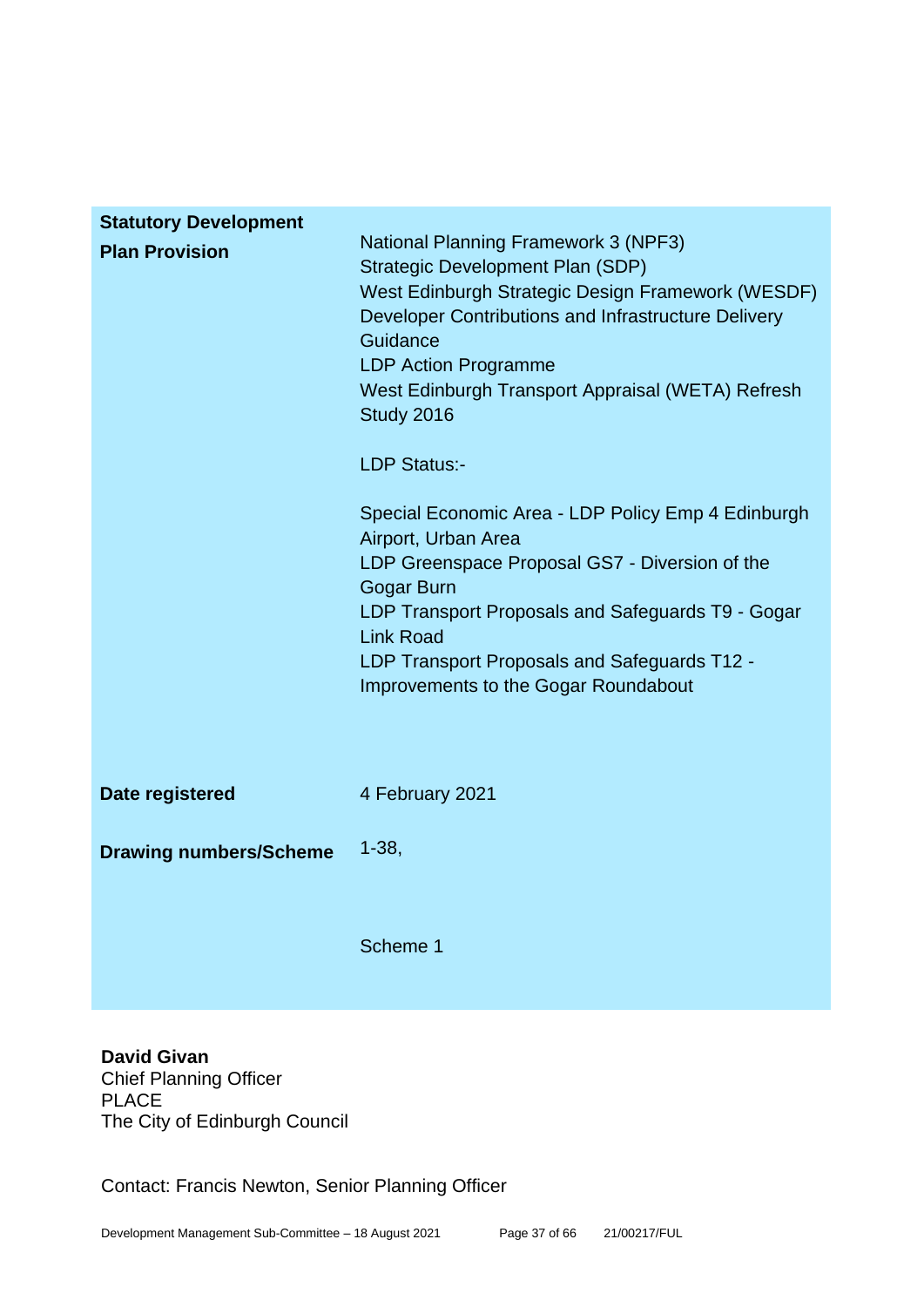# **Links - Policies**

# **Relevant Policies:**

LDP Policy Del 1 (Developer Contributions and Infrastructure Delivery) identifies the circumstances in which developer contributions will be required.

LDP Policy Des 1 (Design Quality and Context) sets general criteria for assessing design quality and requires an overall design concept to be demonstrated.

LDP Policy Des 2 (Co-ordinated Development) establishes a presumption against proposals which might compromise the effect development of adjacent land or the wider area.

LDP Policy Des 3 (Development Design - Incorporating and Enhancing Existing and Potential Features) supports development where it is demonstrated that existing and potential features have been incorporated into the design.

LDP Policy Des 5 (Development Design - Amenity) sets criteria for assessing amenity.

LDP Policy Des 6 (Sustainable Buildings) sets criteria for assessing the sustainability of new development.

LDP Policy Des 7 (Layout design) sets criteria for assessing layout design.

LDP Policy Des 8 (Public Realm and Landscape Design) sets criteria for assessing public realm and landscape design.

LDP Policy Env 3 (Listed Buildings - Setting) identifies the circumstances in which development within the curtilage or affecting the setting of a listed building will be permitted.

LDP Policy Env 9 (Development of Sites of Archaeological Significance) sets out the circumstances in which development affecting sites of known or suspected archaeological significance will be permitted.

LDP Policy Env 16 (Species Protection) sets out species protection requirements for new development.

LDP Policy Env 21 (Flood Protection) sets criteria for assessing the impact of development on flood protection.

LDP Policy Env 22 (Pollution and Air, Water and Soil Quality) sets criteria for assessing the impact of development on air, water and soil quality.

LDP Policy Emp 4 (Edinburgh Airport) sets out criteria for development proposals at Edinburgh Airport and requires they accord with the West Edinburgh Strategic Design Framework.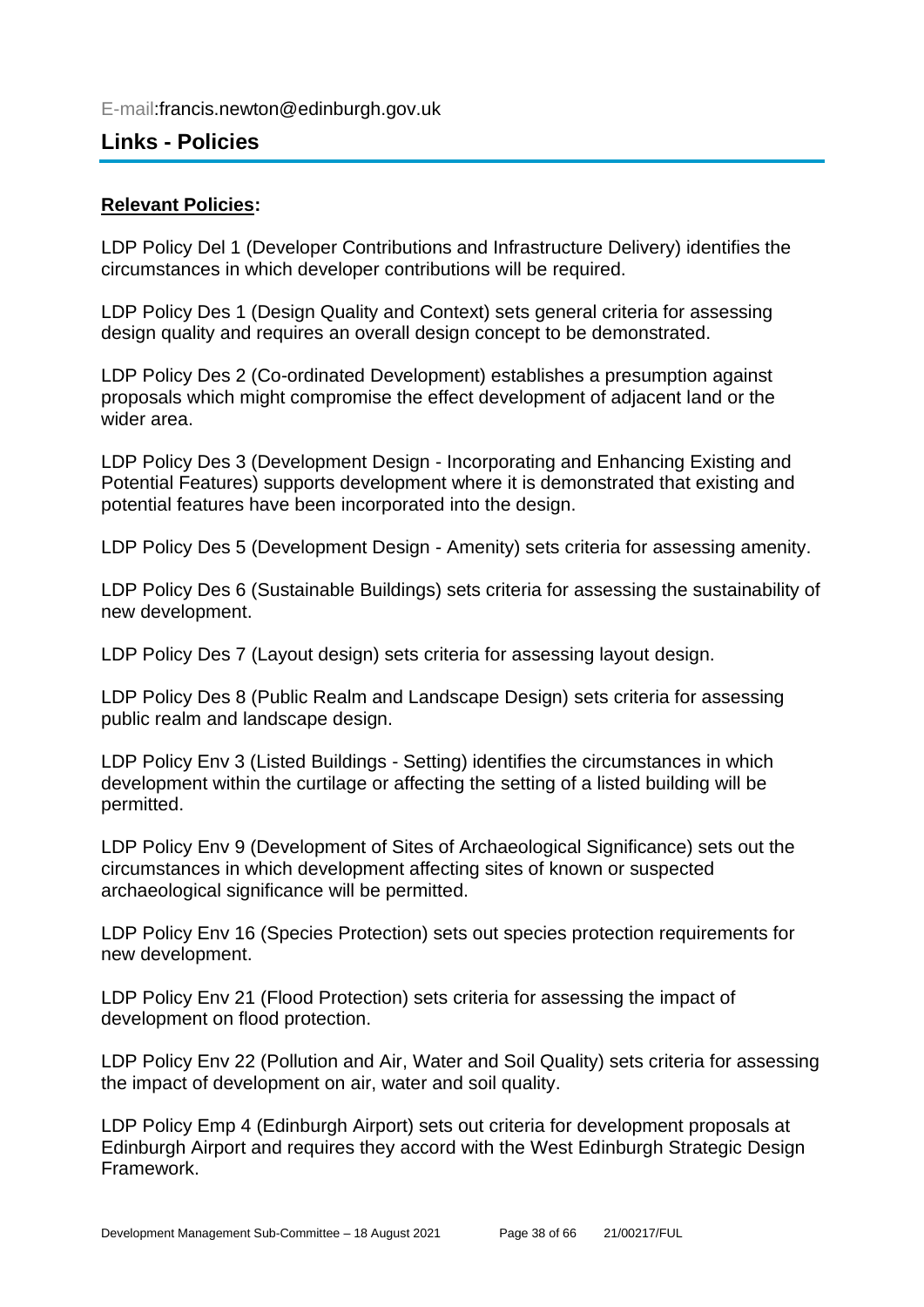LDP Policy Tra 7 (Public Transport Proposals and Safeguards) prevents development which would prejudice the implementation of the public transport proposals and safeguards listed.

LDP Policy Tra 8 (Provision of Transport Infrastructure) sets out requirements for assessment and mitigation of transport impacts of new development.

LDP Policy Tra 9 (Cycle and Footpath Network) prevents development which would prevent implementation of, prejudice or obstruct the current or potential cycle and footpath network.

LDP Policy Tra 10 (New and Existing Roads) safeguards identified routes for new roads and road network improvements listed.

**Non-Statutory guidelines** Edinburgh Design Guidance supports development of the highest design quality and that integrates well with the existing city. It sets out the Council's expectations for the design of new development, including buildings, parking, streets and landscape, in Edinburgh.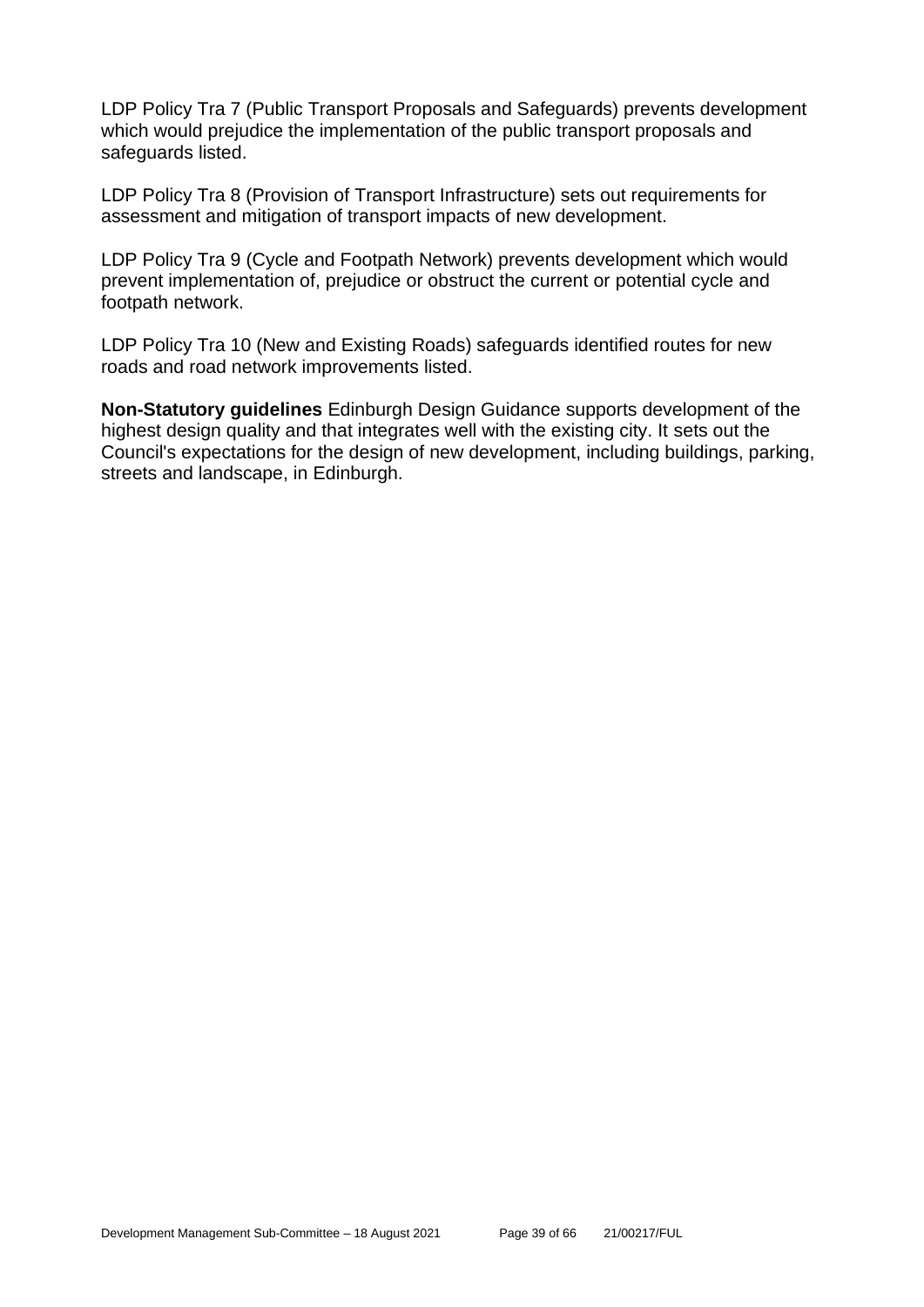# **Appendix 1**

**Application for Planning Permission 21/00217/FUL At Main Terminal, 1 Edinburgh Airport, Jubilee Road Formation of new access road and active travel route from east of terminal building to Gogar Roundabout.**

# **Consultations**

#### **Edinburgh Urban Design Panel Report**

#### *Recommendations*

*The Panel welcomes the opportunity to comment on this proposal at an early stage in the design process. In taking forward the design, the Panel recommends that the following issues should be addressed:* 

*The airports masterplan needs to be revised to address the City's carbon neutral target and set the context for road access requirements and modal shift*

*Linkages to adjacent development areas and transport infrastructure requires further consideration especially with respect to pedestrian and cycle routes*

*Further traffic modelling is required to access the impact on the existing network road network* 

*A full landscape strategy should be prepared to provide a context for the road*

*Temporary landscape should be considered to create an attractive approach to the city in the interim, as future development may take many years to be completed* 

#### *Planning Context*

*Pre-application discussions commenced August 2019. A Proposal of Application Notice (Reference:- 19/04534/PAN) was considered by the DM Sub Committee on 06 November 2019.*

#### *Proposal*

*Development of a single carriageway road which would link the main passenger terminal at Edinburgh Airport with the Gogar Roundabout - a distance of approximately 3 km. The proposed road would be fully accessible to general traffic.*

*A proposed alignment has been presented for the road. This would exit the Gogar Roundabout and Myreton Drive via a new junction, before following the Edinburgh - Fife railway for approximately 1.2 km. A new roundabout is indicated to the south east of the existing Airport Freight Terminal. The road would then cross the former*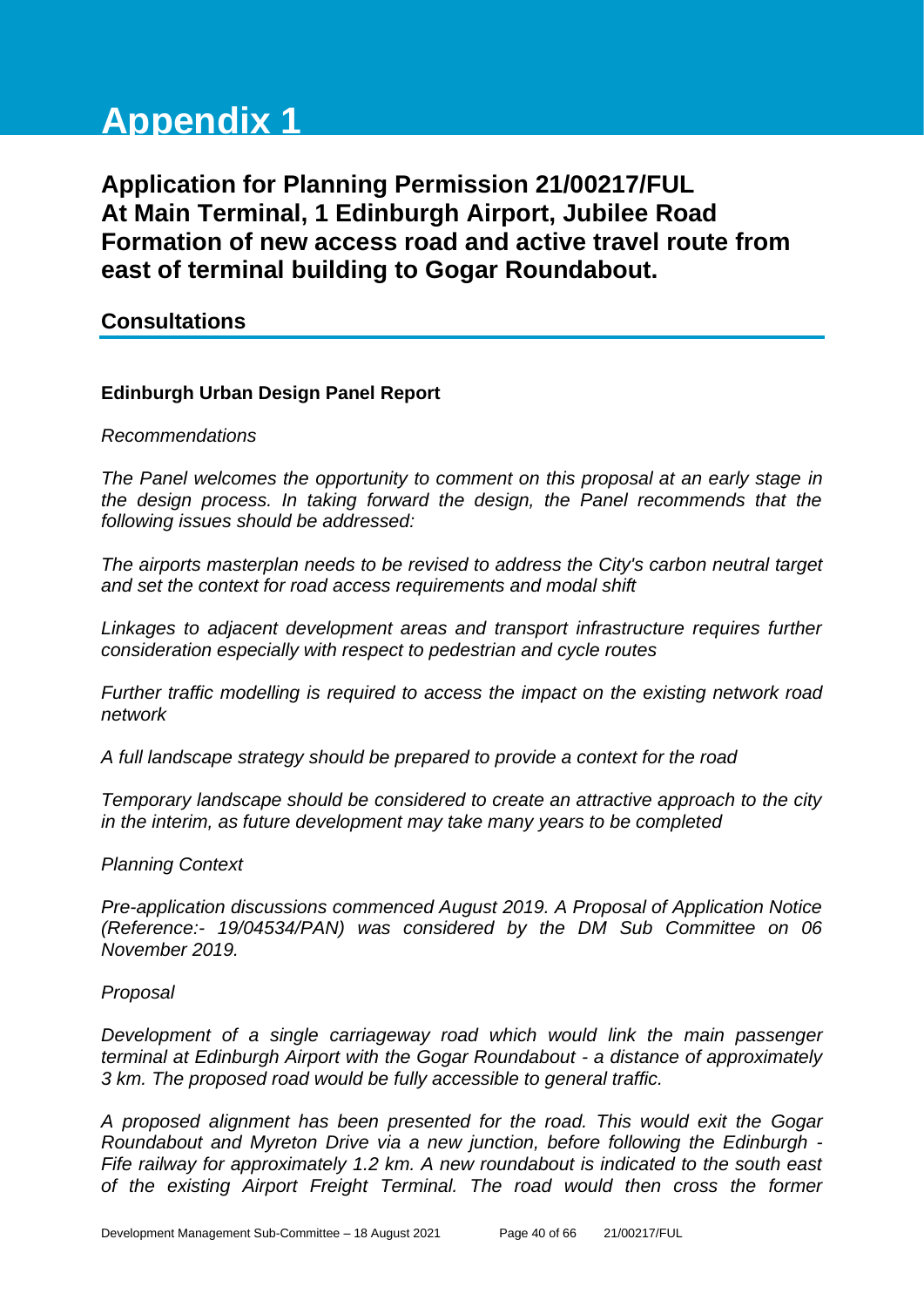*Crosswind runway to the south west, proceeding through the extents of the existing Airport estate lying to the north of the Gogar Burn. The route would then connect with an existing roundabout at Eastfield Avenue, crossing the tram route to the west with a northern spur utilising the existing alignment of Gogar Bridge Road - extending to the main Airport Terminal building.*

#### *Site Description*

*The PAN proposal site (79 hectares) is defined by Edinburgh Airport to north and north west and the Edinburgh - Fife railway to the north east. The southern site edges are defined by the Gogar Burn, the Castle Gogar Estate, the Edinburgh Tram Depot, the Gogar roundabout and the A8 dual carriageway.*

*The majority of the site comprises operational land for Edinburgh Airport, this including the former 12/30 'Crosswind' runway which was decommissioned in 2018. The western part of the proposal site includes airport car parking, industrial units and various access roads associated with the operation of the airport. The site also includes the northern extents of the Edinburgh Tram Depot, Myreton Drive which provides which provides access to the depot and area of uncultivated land to the north west. Edinburgh Gateway Intermodal Station lies within the proposal to the south east.*

#### *Planning Policy*

*The proposal site lies substantially within the airport boundary as defined in the LDP with land designated as Special Economic Area.*

*LDP Transport Proposal T9 outlines the requirements for the Gogar Link Road, this is required to support long term development in West Edinburgh and connecting Eastfield Road via the International Business Gateway. The LDP identifies an indicative alignment and safeguard crossing the southern part of the proposal site.*

*The Gogar Burn which flows to the southern edge of the site is designated as Local Nature Conservation Site with Areas of Importance for Flood Management situated in the vicinity of the Burn to the south west.*

*LDP Greenspace proposal GS7 identifies an enhancement and diversion of the Gogar Burn with an indicative alignment crossing the site crossing the site from south to north. This proposal seeks to reduce flood risk in west Edinburgh, improve water quality and enhance biodiversity.* 

#### *Declarations of Interest*

*Nicholas Taggert stated that 7N Architects where he currently works, has historically been engaged on the IBG project adjacent to this site. He also stated that he was not involved directly in this project.*

*Charles Strang stated that he had worked on the West Edinburgh Strategic Design Framework.* 

*The above was discussed by the Chair and the Panel. It was agreed to record the above statements as part of the Panel's note but that neither constituted a conflict of interest.*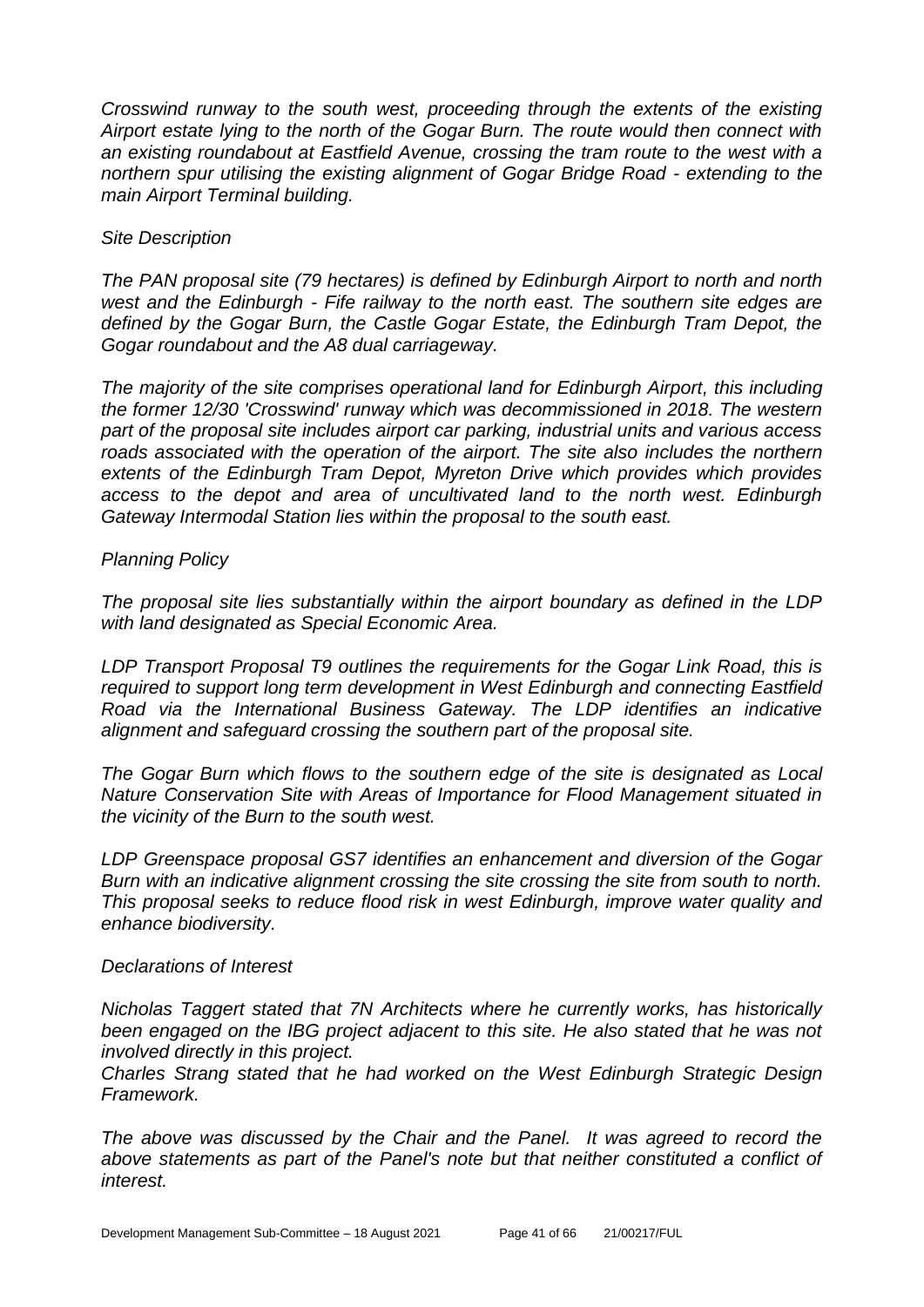*General*

*This report should be read in conjunction with the pre-meeting papers.*

*This report is the view of the Panel and is not attributable to any one individual. The report does not prejudice any of the organisations represented at the Panel forming a differing view of proposals at a later stage.*

*Panel Comments*

*The Panel's detailed comments are as follows:*

*Principle of Development and Airport Management Plan/Masterplan* 

*It was noted that the City of Edinburgh Council has set a target to deliver a carbon neutral Capital by 2030.* 

*Given the airport has permitted development rights for operation development, the Panel noted the importance of revising the Airport Management Plan / masterplan, to address the City's carbon neutral target and in consultation with the City and other key agencies.* 

*The Panel noted there is a balance between economic growth and climate change. A revised masterplan drawing including consented proposals for adjacent sites is required to understand the access required and whether a new road to the airport is an appropriate approach. The Panel was concerned that this proposal may increase car movements and not encourage modal shift.* 

*Therefore, the Panel advocated a strategic approach to this area which could consider enhanced public transport links, at national and regional level, not just connections to the city.* 

*In summary the Panel remained to be convinced that this development is compatible*  with the City of Edinburgh Council target to deliver a carbon neutral Capital by 2030 *and actions to address the Climate Emergency.* 

#### *Coordination of Development*

*The Panel advocated that the proposed road, if justified, should demonstration fully how it will connect to future developments to ensure a coordinated delivery of development within west Edinburgh.* 

*The Panel noted that linkages to adjacent development areas and transport infrastructure requires further consideration particularly with respect to pedestrian and cycle routes.* 

*The edge conditions to the site make these connections particularly challenging for example the railway line but should be addressed through this application.* 

*Impact on the existing network*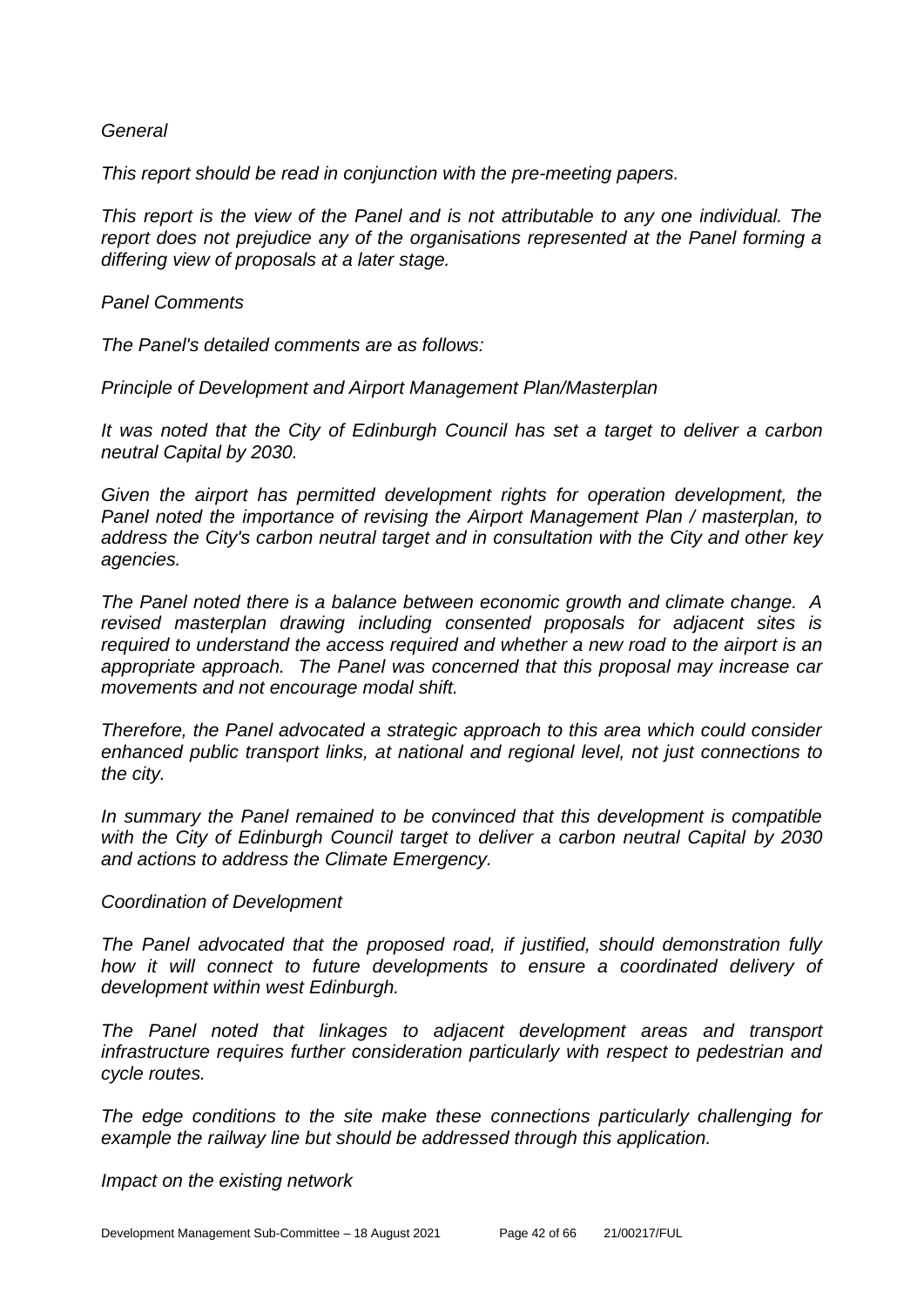*The Panel noted that more work on traffic modelling was required on the impact this road would have on the existing network particularly the Gogar Roundabout.*

*The Panel were supportive of the TRIX methodologies being used to look at this issue.* 

*The Panel suggested that the road network may benefit from new technologies for example the installation of variable message signs (VMS).*

#### *Design of the road*

*The Panel advocated that a Whole Life Carbon Assessment should be carried out on the road and landscape design to help quantify the impacts of the design on the environment.* 

*The Panel recommended that a full landscape strategy should be prepared to provide a context for the road. This is important to assist in establishing an attractive character for the route as it could be an important approach to the city from the airport and to future developments in west Edinburgh. With respect to this it was noted that it may take many years for development to take place in this area and it was suggested that temporary landscape works may assist in providing a suitable context and character for the road.* 

*Sectional and level information should be provided as part of the application to show how the road sits within the context, particularly its relationship to the site edges. Sections and levels will also assist to understand the character of the route.* 

#### *Setting of Gogar Castle*

*The Panel noted that the alignment of the road is located on the best side of the site with respect to any impact on the setting of Gogar Castle.* 

#### *Archaeology*

*The Panel noted that West Edinburgh has several sites of significant archaeological value and this will have to be considered as part of the design process with the appropriated assessments and field evaluations.* 

#### *Public Safety and Crime*

*The Panel noted that this should be a well-lit route particularly the cycle/pedestrian routes. It was also noted that if cycling is encouraged to the airport then adequate and secure cycle storage must be provided.*

#### **Scottish Water response**

#### *Audit of Proposal*

*Scottish Water has no objection to this planning application; however, the applicant should be aware that this does not confirm that the proposed development can currently be serviced and would advise the following:*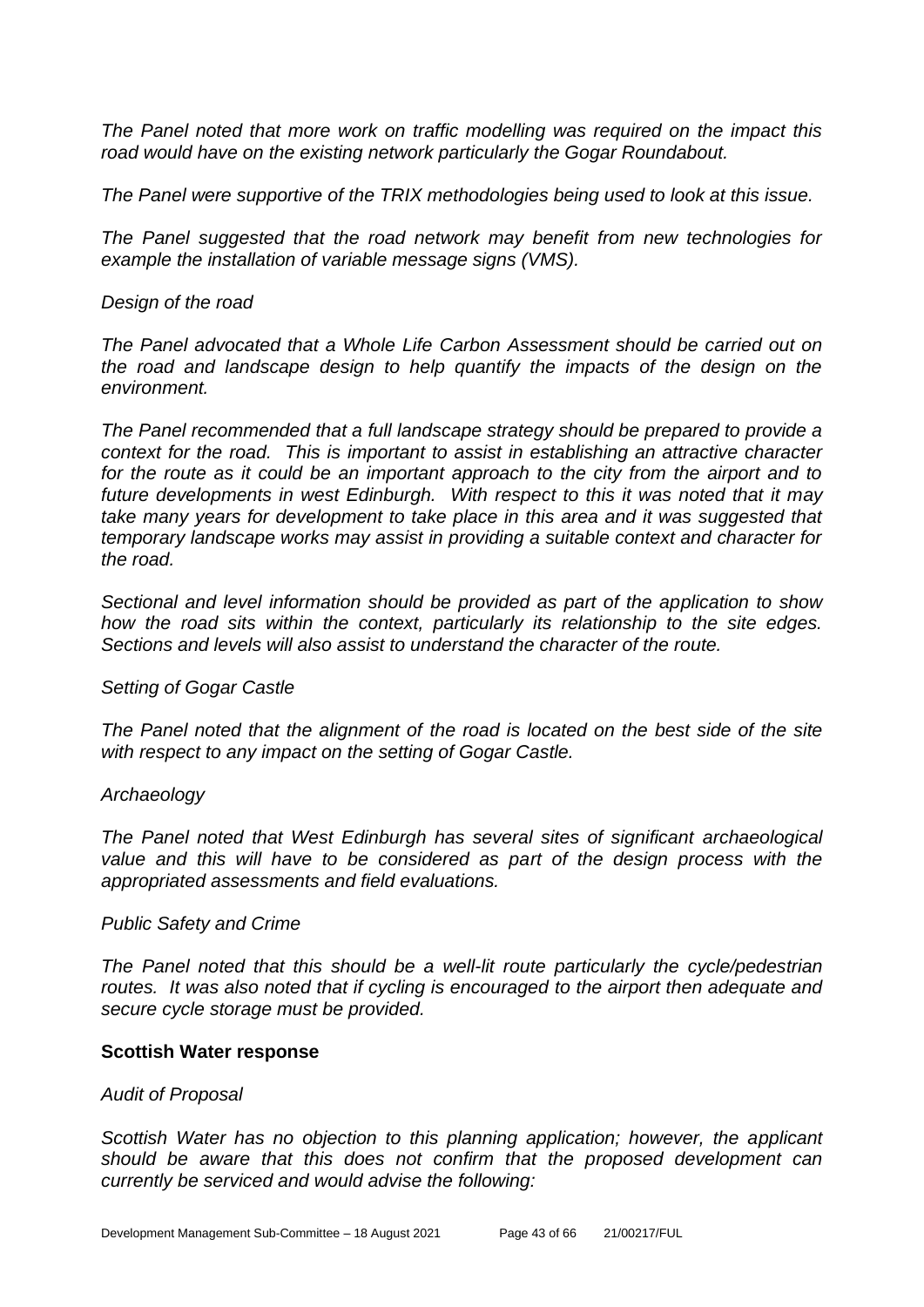#### *Waste Water Capacity Assessment*

*This proposed development will be serviced by Edinburgh Waste Water Treatment Works. Unfortunately, Scottish Water is unable to confirm capacity currently so to allow us to fully appraise the proposals we suggest that the applicant completes a Pre-Development Enquiry (PDE) Form and submits it directly to Scottish Water via our Customer Portal or contact Development Operations.*

#### *Surface Water*

*For reasons of sustainability and to protect our customers from potential future sewer flooding, Scottish Water will not accept any surface water connections into our combined sewer system.*

*There may be limited exceptional circumstances where we would allow such a connection for brownfield sites only, however this will require significant justification from the customer taking account of various factors including legal, physical, and technical challenges.*

*In order to avoid costs and delays where a surface water discharge to our combined sewer system is anticipated, the developer should contact Scottish Water at the earliest opportunity with strong evidence to support the intended drainage plan prior to making a connection request. We will assess this evidence in a robust manner and provide a decision that reflects the best option from environmental and customer perspectives.*

#### *Please Note*

*The applicant should be aware that we are unable to reserve capacity at our water and/or waste water treatment works for their proposed development. Once a formal connection application is submitted to Scottish Water after full planning permission has*  been granted, we will review the availability of capacity at that time and advise the *applicant accordingly.*

#### *Asset Impact Assessment*

*According to our records, the development proposals impact on existing Scottish Water assets.*

*There are various large diameter water and sewer mains within the site boundary.*

*The applicant must identify any potential conflicts with Scottish Water assets and contact our Asset Impact Team via our Customer Portal to apply for a diversion.*

*The applicant should be aware that any conflict with assets identified may be subject to restrictions on proximity of construction.* 

*Drinking Water Protected Areas*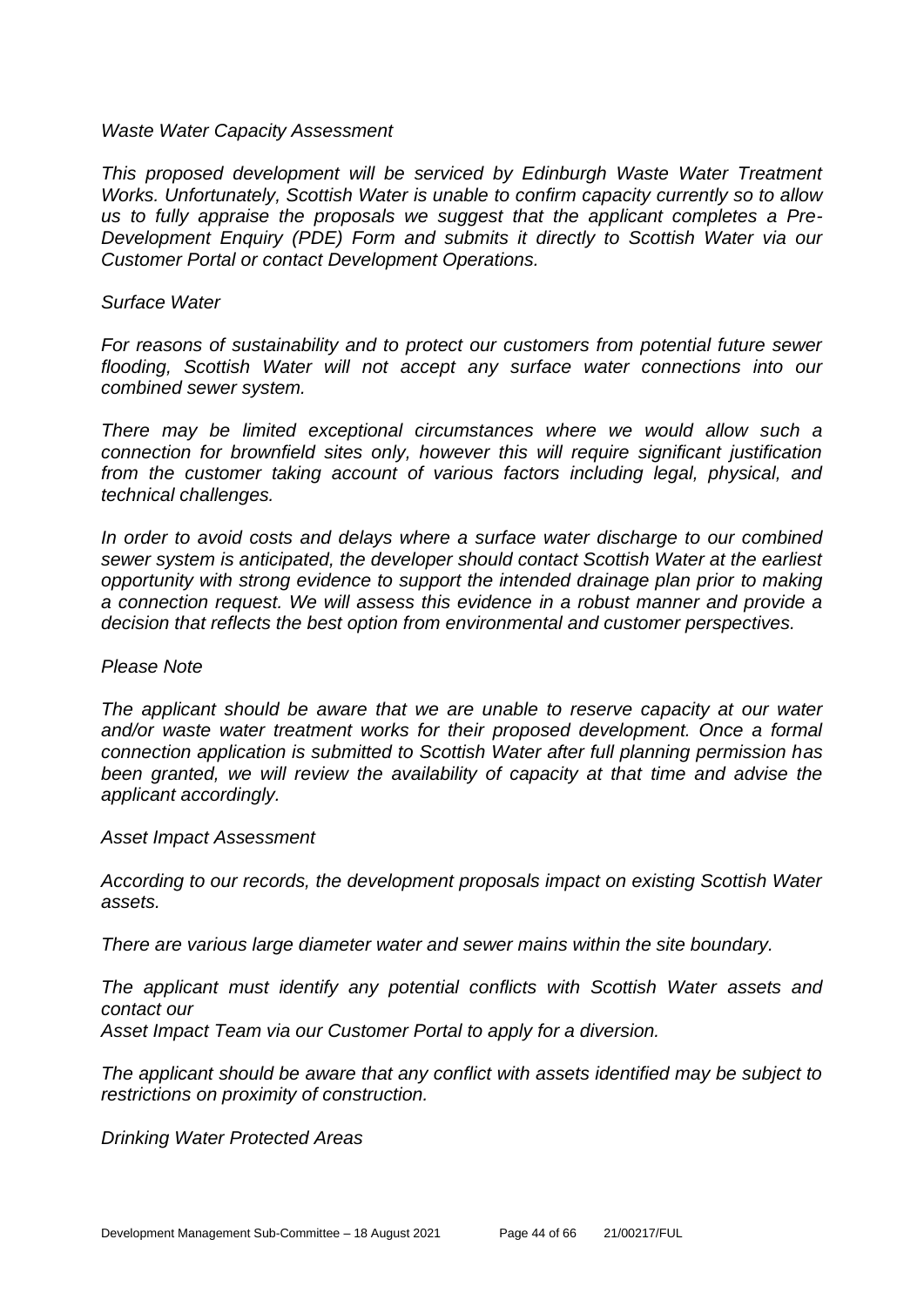*A review of our records indicates that there are no Scottish Water drinking water catchments or water abstraction sources, which are designated as Drinking Water Protected Areas under the Water Framework Directive, in the area that may be affected by the proposed activity.*

*Next Steps:*

#### *All Proposed Developments*

*All proposed developments require to submit a Pre-Development Enquiry (PDE) Form to be submitted directly to Scottish Water via our Customer Portal prior to any formal Technical Application being submitted. This will allow us to fully appraise the proposals.*

*Where it is confirmed through the PDE process that mitigation works are necessary to support a development, the cost of these works is to be met by the developer, which Scottish Water can contribute towards through Reasonable Cost Contribution regulations.*

#### **Edinburgh Airport response**

*The proposed development has been examined from an aerodrome safeguarding perspective and does not conflict with safeguarding criteria. We therefore have no objection to this proposal, however have made the following observation:* 

#### *Cranes*

*Given the nature of the proposed development it is possible that a crane may be required during its construction. We would, therefore, draw the applicant's attention to the requirement within the British Standard Code of Practice for the safe use of Cranes, for crane operators to consult the aerodrome before erecting a crane in close proximity to an aerodrome. This is explained further in Advice Note 4, 'Cranes' (available at http://www.aoa.org.uk/policy-campaigns/operations-safety/)* 

#### *Lighting*

*The development is close to the aerodrome and the approach to the runway. We draw attention to the need to carefully design lighting proposals. This is further explained in Advice Note 2, 'Lighting' (available at (http://www.aoa.org.uk/policycampaigns/operations-safety/) Please note that the Air Navigation Order 2005, Article 135 grants the Civil Aviation Authority power to serve notice to extinguish or screen lighting which may endanger aircraft.*

*It is important that any conditions requested in this response are applied to a planning approval. Where a Planning Authority proposes to grant permission against the advice of Edinburgh Airport, or not to attach conditions which Edinburgh Airport has advised, it shall notify Edinburgh Airport, and the Civil Aviation Authority and the Scottish Ministers as specified in the Safeguarding of Aerodromes Direction 2003.*

# **Cramond+Barnton Community Council response**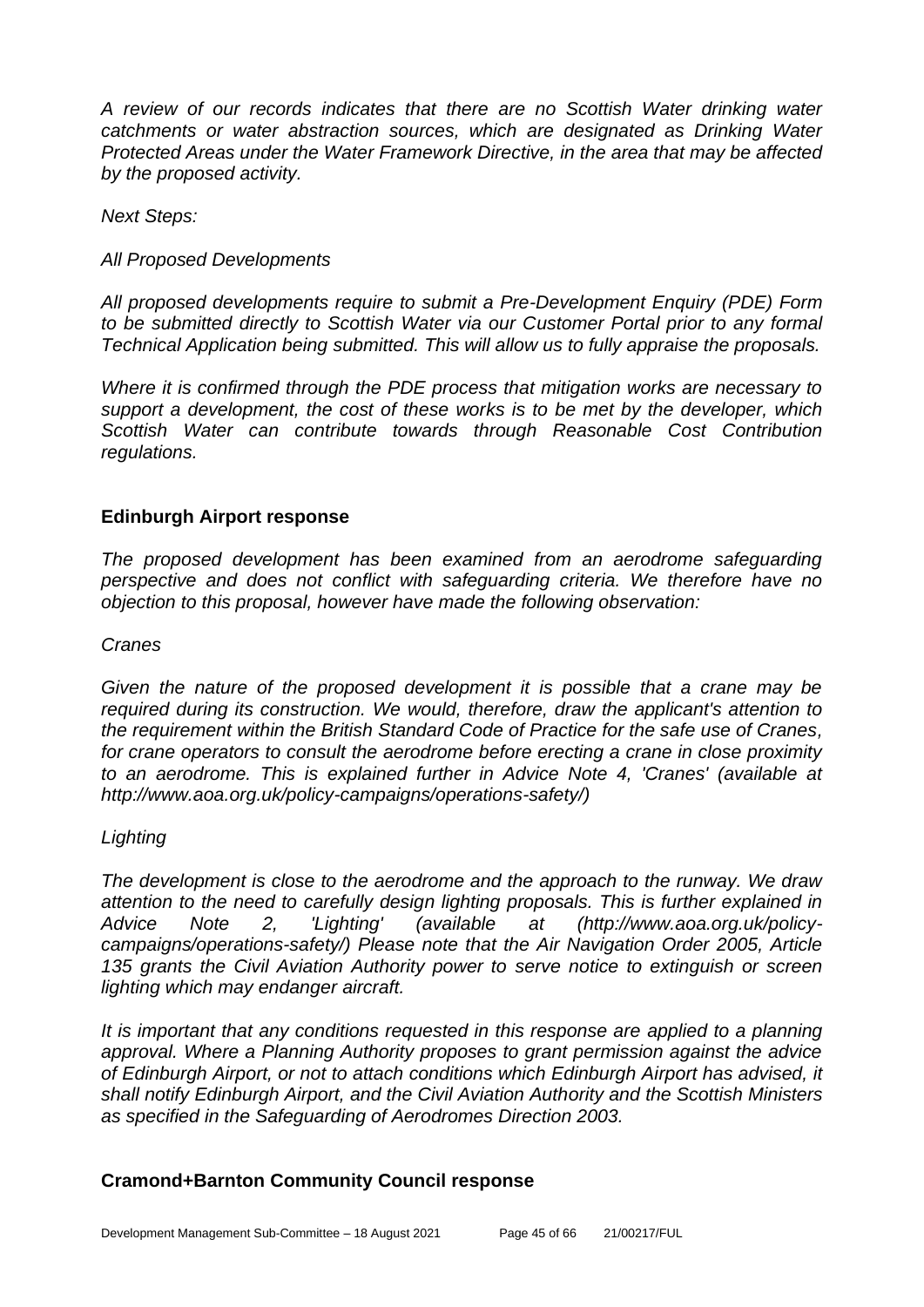*The proposed development comprises the construction of a new road between the existing access to Edinburgh Airport at Eastfield Road and the Gogar roundabout at the confluence of the A8 and A820. The new road lies outwith the geographic boundaries of the Cramond and Barnton Community Council, but the use of the new road has the potential for serious deleterious impacts on the free and safe access between the national strategic road system and the Community Council area.*

*The Community Council supports the principle of the new road but notes that its ability to operate within the capacity of the Gogar Roundabout is dependant on the provision of certain public road improvements by the City of Edinburgh Council and that currently there are no firm approved plans nor approved and guaranteed financial provision for these improvements.* 

*Without these improvements the operation of the new road for airport traffic is likely to cause significant and avoidable congestion to the wider strategic road network. The Community Council therefor objects to the application unless consent is subject to the following conditions:*

*1. The new road will not be opened to Airport traffic until the capacity of the Gogar Roundabout is increased by the construction of an additional traffic lane on the Northbound Circulatory section and improvements are made to the Maybury Junction and A8 eastbound approaches to the junction, and* 

*2. No access will be allowed to the new road from the IBG or the Crosswinds developments until such a time as the new road is further improved and appropriate measures are taken to further improve the A8, the Maybury Junction and the Gogar Roundabout or constrain access between the Gogar Roundabout and the new road to provide sufficient capacity for the predicted traffic demand.*

*Reason: to ensure the continuing satisfactory traffic performance at the critical strategic node in the public road network at and around the confluence of the A8 and A820 Principal Roads.* 

#### *Analysis.*

*The proposed new road will have the effect of transferring traffic to and from Edinburgh Airport from the existing sole access with the A8 at Eastfield Road to a new access with the A8 at the Gogar roundabout, where the traffic has an origin or destination to the east or south east of the airport.* 

*For traffic leaving the airport this will mean that segment of the total traffic traveling to the east will no longer use the A8 between Eastfield Road and Gogar, but will join the A8 by way of the Gogar Roundabout.* 

*It is accepted that because of the current practice by some drivers at peak traffic period to leave the A8 at the Gogar Roundabout, to pass through the circulatory system and then re-join the A8, and the ability of traffic to dynamically reassign between the through section of the A8 and the circulatory system, this may have little practical consequence. Additionally, traffic currently travelling to the south east will leave the A8*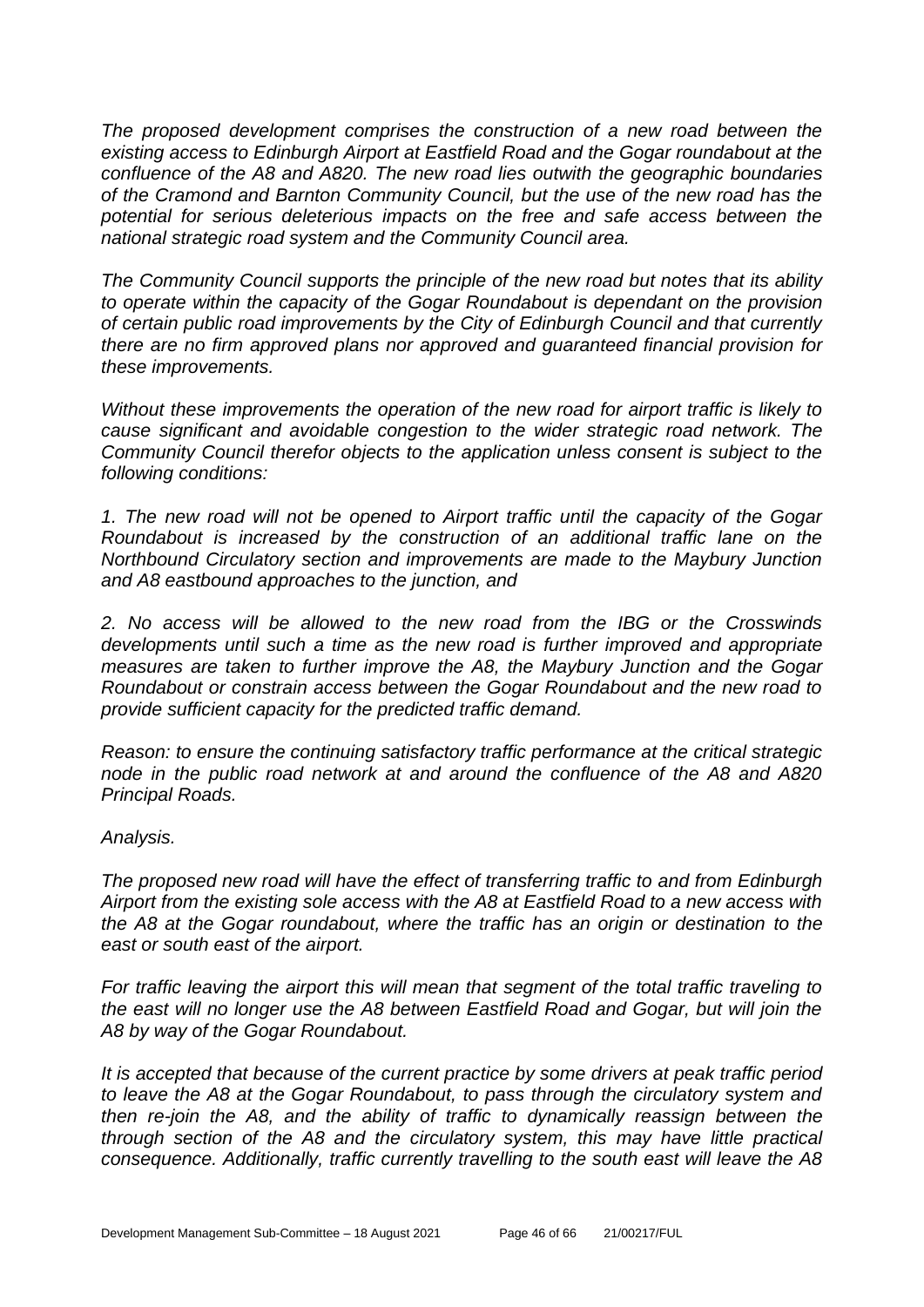*and travel to the A820 round the circulatory system. That traffic which would use the new road would join the circulatory system later and travel, as before, to the A820.* 

*For traffic traveling to the Airport from the east, use of the new road will involve leaving the through section of the A8 under the circulatory system and using the southwestbound, westbound and northbound sections of the circulatory system. In doing this they will be joined on the northbound section by airport traffic from the A820, which currently joins the A8 westbound before reaching this section.*

*Analysis of this is provided by the applicant in the "Mott MacDonald Edinburgh Airport Eastern Access Road Transport assessment" which indicates in section7.2.5.1 which indicates:*

*"Overall, the results of the LinSig modelling for the EAR demonstrates that the redistribution of traffic due to the proposed infrastructure has limited impact on the existing Gogar Roundabout. Our analysis demonstrates that the interchange operates within the capacity levels up to and including 2030"*

*The results of the analysis are set out in tables 7.5 and 7.6 for airport traffic only, and with the inclusion of IBG and Crosswinds traffic in tables 7.7 and 7.8. The former show some level of que and delay on the circulatory system, while the latter show more widespread difficulties with some arms of the circulatory system and Myreton Drive*  being subject to traffic beyond capacity levels. What is important to note is that the *analyses model the network with the assumption that the WETA improvements comprising an additional lane on the Gogar west gyratory and improved signal operation/timings will be in place ( see the first para of 7.2.5.1 of the Transport assessment).* 

*Accordingly, the reference to existing Gogar Roundabout does not mean the roundabout as configured currently, but an improved roundabout. Although not specifically reported as having been modelled, it seems clear that without these improvements serious congestion appears inevitable once airport traffic uses the new road.*

*Regarding the A8, section 7.4 of the Traffic Assessment predicts:*

*"the implementation of separate upgrade works being progressed by CEC at the Maybury Interchange is also likely to improve current congestion..."*

*These works are shown in fig 3.23 of the Traffic Assessment.*

*The Transport Assessment Summary at section 4 within Volume 1 of the EIA Report: Non-Technical purports to provide a description of the impact of the new road. In paragraphs 42.and 4.3 it refers to the significant benefits the scheme will bring to the A8/Eastfield Road Junction and the possible reduction in queueing and improvements to the journey times along the western section of the A8. It indicates that up to 54% of all airport bound traffic may chose to use the new road, but makes no mention of the reliance on future public investment on improvements to Gogar and Maybury to avoid significant congestion and disruption to the strategic road network that will arise without this new public investment as a result of redistribution of traffic and overloading the existing northbound sector of the Gogar circulatory system. This omission seems to be*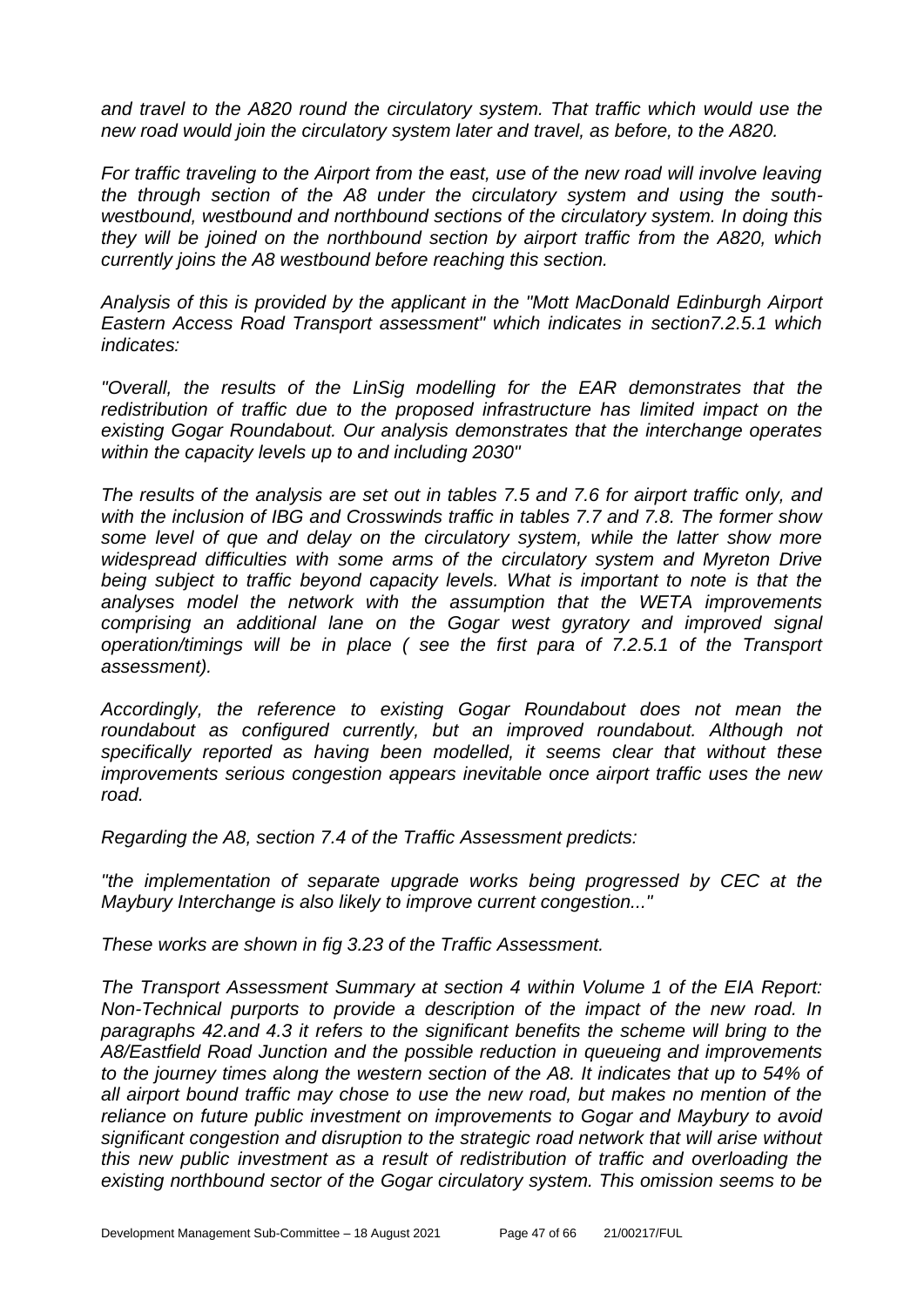*professionally questionable and should be a determining factor in the consideration of this application.*

#### **Corstorphine Community Council response**

*Corstorphine Community Council is writing to you with respect to the above planning application to note our objection.* 

*While outside of our community council boundary, there are likely to be significant detrimental impacts to the Corstorphine area if this application is approved as stands. Concerns include increased air pollution, increased traffic congestion, and reduced ease of use for local active travel links, specifically Quiet Route 9.* 

*The reasons for our objection are as follows:* 

*o This new access road is likely to induce demand for vehicle trips, as has been seen with the Queensferry Crossing. This is contrary to the Scottish Government Climate Change Plan Update that commits to a 20% reduction in car kms by 2030.*

*o It is contrary to the CEC City Mobility Plan's commitment to the sustainable transport hierarchy, which places private vehicles at the lowest level.* 

*o It is contrary to the CEC commitment to be net carbon neutral by 2030. As well as increased vehicle trips, road building itself is a significant contributor to carbon emissions.*

*o The traffic modelling on the application's transport assessment is reliant on WETA upgrades to the Gogar roundabout's capacity via signal improvements and an additional lane (see 7.2.5.1 of the assessment). As we understand it, neither of these changes have been budgeted and confirmed for implementation by CEC. No traffic modelling has been done using the roundabout's existing attributes, so traffic impacts are unknown (and likely to be negative). We would expect traffic modelling to be provided using current infrastructure.*

*o The proposed design is contrary to Local Development Plan TRA9, as it detrimentally impacts Quiet Route 9 at the Myreton Drive junction. Increased vehicle passage at this junction will make crossing much more hazardous for those on foot and cycle. We would expect a toucan crossing here as a minimum.* 

*o The current route for active travel is very poor and contrary to the Edinburgh Local Transport Strategy PCycle2, City Mobility Plan Movements 15 and 23, and Edinburgh Street Design Guidance. We are disappointed to see shared-use paths, multiple non-signalised crossings, no pedestrian priority over minor junctions and no advanced stop lines. We would expect pedestrians to be separated from cycles, protected on-road cycleways, continuous footway/raised tables over minor junctions, and consistent desire lines for pedestrians without multiple crossing points.*

#### **NatureScot response**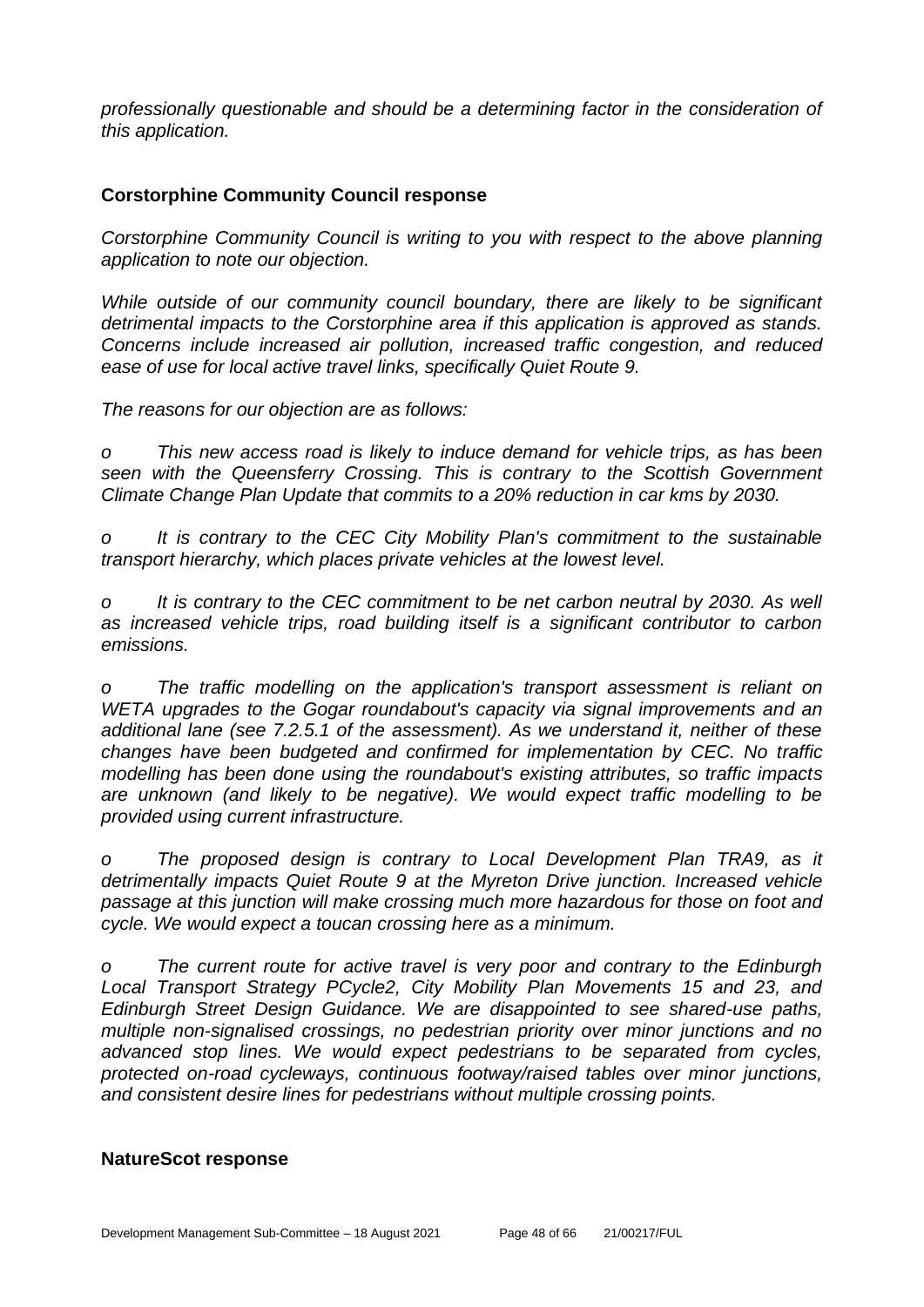#### *Summary*

*We are content that our EIA scoping comments have been incorporated within this application, and as such have only minor comments to make.* 

#### *SNH Advice*

*Green Infrastructure and connectivity* 

*It's noted that access links have been made to future development sites, such as Crosswinds, as well as links to the existing and to the proposed footbridges across the rail-line to West Craig's etc. These links are detailed on the landscape plans which allows ease of reference to see how active travel routes, access points and green infrastructure will integrate through and across the site.* 

*We recommend that detail over the management and maintenance of all the greenblue infrastructure is forthcoming, as successful delivery will help integrate the road and active travel route within the wider proposed development.*

*We have guidance on our website for incorporating pollinators within development, such as advice on meadow creation, and this may be a useful source of reference: https://www.nature.scot/guidance-pollinators-planning-and-construction-guide* 

*Biodiversity and nature conservation* 

*We note and support the Ecological Impact Assessment that has been carried out, in particular Section 5 Mitigation and Enhancements and its various recommendations.* 

*We agree with the conclusion that proposed earthworks by the Gogarburn, will have no impact on the Firth of Forth SPA/SSSI, due to the small scale nature of the works, distance from the designated site and water management measures that will be in place.* 

*Should pre-construction surveys identify protected species, we refer you again to our standing species advice on our website for mitigation and licensing guidance:* 

*https://www.nature.scot/professional-advice/planning-and-development/adviceplanners-and-developers/planning-and-development-protected-animals*

#### **Ratho and District Community Council response**

*The Ratho and District Community Council has appreciates that Edinburgh Airport requires an additional access road to the main terminal to increase the resilience of the airport as well as relieve congestion on Eastfield Road, the current main access route from the A8. However while accepting the perceived need for this development it is difficult to estimate the level of usage and therefore the impact on the Gogar Roundabout until the road has been built.*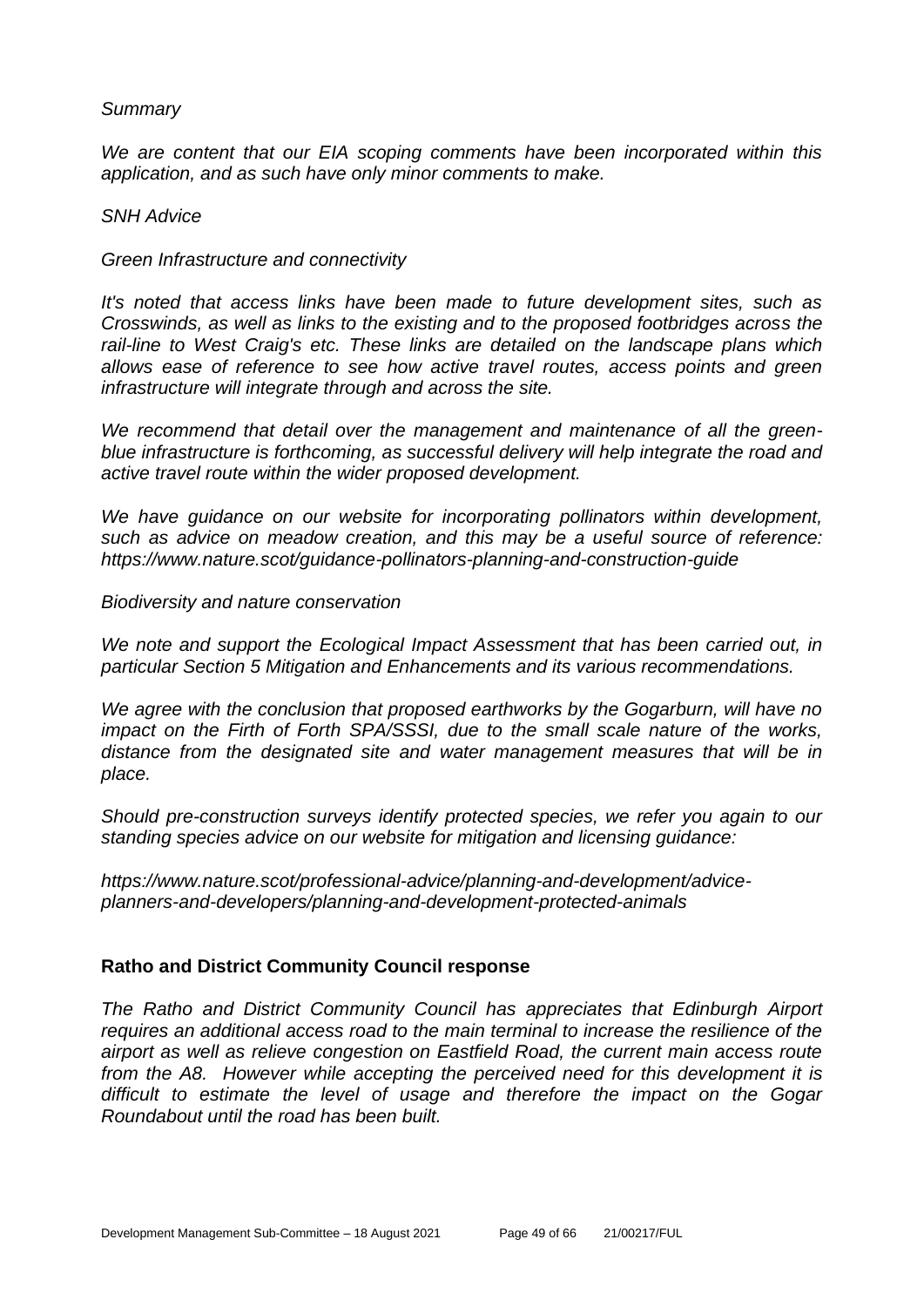*Taking these points into consideration the Ratho and District Community Council has no disagreement with the application in principle but must OBJECT to this application until such times that the following conditions are met*

*- The proposed Airport Road should not be opened until these improvements listed below have been implemented*

*- The Gogar Roundabout should be resilient enough to take into account the increased traffic flow arising from future developments* 

*- Traffic modelling should be undertaken by Edinburgh Council to ensure that the Gogar Roundabout is radically improved and improvements proposed are sufficient to meet current and future needs given that potential developments, including those proposed in the new City Plan 2030, arising since the preparation of the Mott MacDonald Report*

*- The junction between Myreton Drive and the Gogar Roundabout should be upgraded to take a substantially heavier traffic load and increased access by pedestrians and cyclists as*

*o This will be the access point for the new Airport Access Road*

*o In addition this will also be the access point for the new Crosswinds Development, the International Gateway and a possible development by West Craigs on land to the west of the Tram Depot*

*- The capacity of the roundabout should be increased by the addition of an extra traffic lane on the north bound Circulatory Section as identified in the WETA Refresh (2016) Report*

*- Provision for pedestrians and cyclists to access the Airport via this new road, as detailed in Table3.1 of the Mott MacDonald Report are constructed and fully functional before the opening of the new Airport Access Road*

*- Improvements to the Maybury Junction, which abuts the Gogar Roundabout to the east, causing significant delays and backlogs onto the Gogar Roundabout should also be undertaken before the Airport Access Road accesses the A8*

*- The developments at the International Business Gateway, the Crosswinds Development and West Craigs should not access the Gogar Roundabout until such times as the improvements mentioned above are undertaken*

*In summary the Ratho and District Community Council OBJECTS on the grounds that the improvements to both the Gogar Roundabout and the Maybury Junction arising must be implemented before any approval of the application can be granted.*

# **Edinburgh Trams response**

*1. The swept path for the route to and from the depot needs to cater for a 25m long articulated rail low loader, which takes a tram (in sections) delivered by road approximately 13.55m long, 2.65m wide and 3.39m high weighing 15t. The routes to*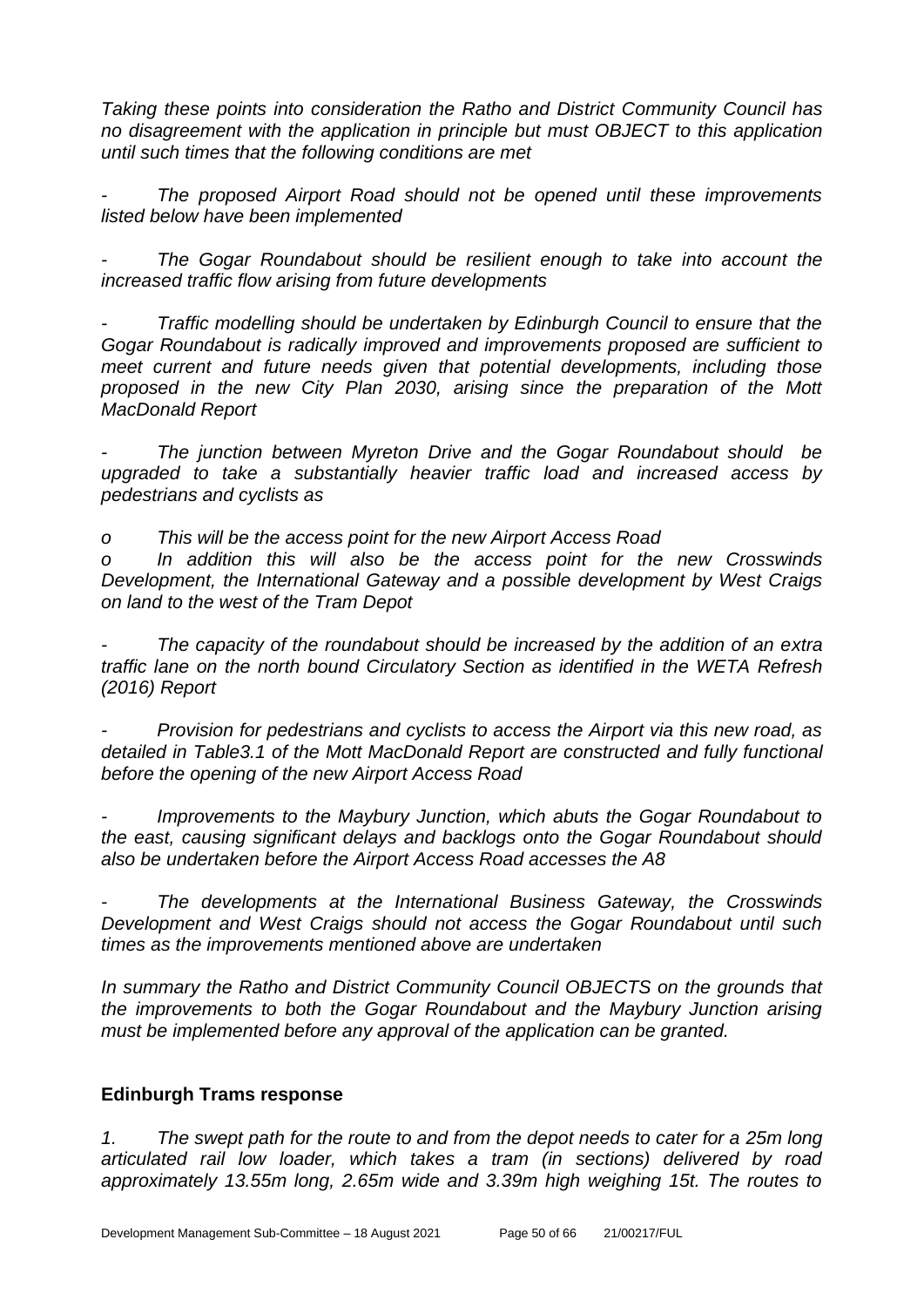*and from the depot do not look like they can accommodate that, and it is recommended that auto-tracking is undertaken to demonstrate that this is possible.*

*2. We do have concerns over the drainage proposal, which will increase the discharge into the tram drainage from the adjacent roads (which then outfalls into Scottish Water sewer within the tram depot). We have been experiencing annual flooding at Edinburgh Gateway (which is the lowest point in the area, which also outfalls via the depot Scottish Water connection) and increasing the surface area that goes into this system should be discouraged to avoid making matters worse. Placing this additional burden and risk onto Edinburgh Trams is not acceptable. It is therefore suggested that we work with the developer, Scottish Water and the City of Edinburgh Council to agree an alternative drainage design, that will also ensure tram safety in accordance with The Railways and Other Guided Transport Systems (Safety) Regulations 2006 (ROGS).*

*3. It is not clear in the proposals how pedestrians and cyclist are being accommodated at the new traffic signals at Myreton Drive/Gogar roundabout. Given the increase in traffic flows it appears that there is no crossing facility, so how do pedestrians and cyclist cross safely?*

*4. The landscaping drawings show new landscaping on the existing road bridge over the tram network. It is not clear how this is to be achieved?*

*5. Access to and from the depot must be maintained 24hrs a day 365 days a year.*

*6. A tram Authority to Work permit may be required to complete the work that is adjacent to the tram infrastructure.*

# **Network Rail response**

*Whilst Network Rail has no objections in principle to the development, due to its close proximity to the operational railway, we would request that the following matters are taken into account, and if necessary and appropriate included as advisory notes, if granting the application:*

*All construction works must be undertaken in a safe manner which does not disturb the operation of the neighbouring railway. Applicants must be aware of any embankments and supporting structures which are in close proximity to their development.* 

*o Details of all changes in ground levels, laying of foundations, and operation of mechanical plant in proximity to the rail line must be submitted to Network Rail's Asset Protection Engineer for approval prior to works commencing on site. Where any works cannot be carried out in a "fail-safe" manner, it will be necessary to restrict those works to periods when the railway is closed to rail traffic i.e. by a "possession" which must be booked via Network Rail's Asset Protection Engineer and are subject to a minimum prior notice period for booking of 20 weeks.*

*The developer must contact our Asset Protection Engineers regarding the above matters.*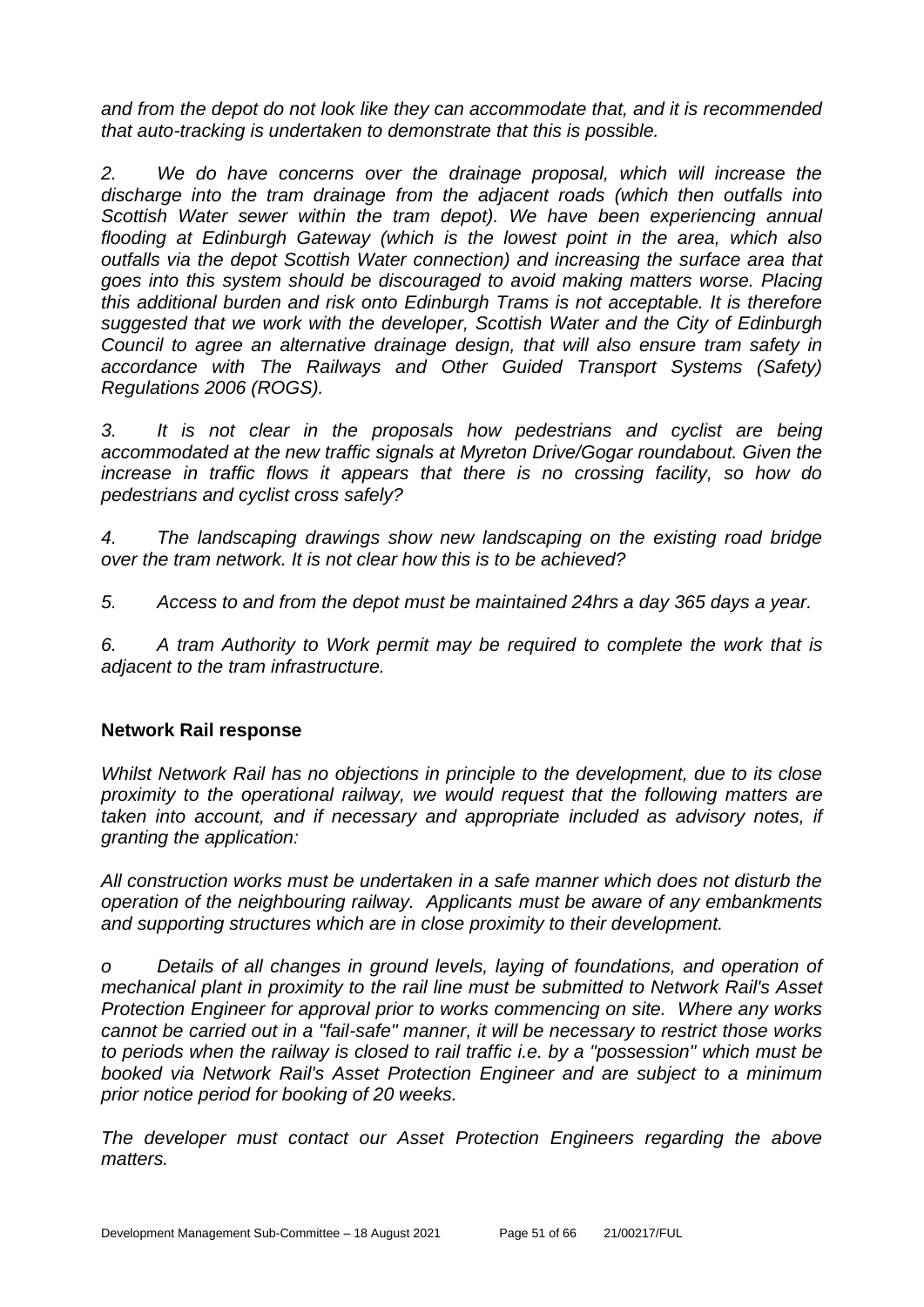#### **Archaeology response**

*The site runs across the southern part of Edinburgh Airport, in particular cutting across the former line of the Gogar Burn and the site of RAF Turnhouse. RAF Turnhouse is of historic significance, constructed during World War I and which continued in active service through the Cold War though in a much-reduced capacity from the 1960/70's. Prior to this the area formed part of the medieval Parish of Gogar situated between the medieval village to the South of the Burn and Meadowfield Farm adjacent. The Gogar*  Burn, in particular former old river courses relating to it, may contain important *paleoenvironmental evidence, charting local changes to the environment from the last Ice Age.*

*Excavations in 2008 as part of the Edinburgh Tram project at Gogar (see James & will SAIR Vols 72 & 79) along with those just completed in 2020 by AOC at West Craigs Farm and CFA Archaeology at Meadowfield Farm, have confirmed that this area contains significant evidence for occupation all periods including early medieval (Anglian) and Mesolithic occupation. The excavations by CFA at Meadowfield Farm (opposite the site) further support the archaeological potential of the area. The results providing evidence for its occupation going back to its medieval (14th century) origins. In addition, as well as medieval evidence the excavations have significantly produced two cannonballs probably relating to the 1650 battle between Cromwell and Leslie known as the Field of Flashes and WWII defences.*

*The Archaeology Statement produced by Golder Associates (UK) Ltd refers also recent geophysics of parts of the Crosswinds site undertaken by Headland for Litchfield. The results produced a number of results the interpretation of some of which have disputed in earlier correspondence as until they are ground truthed some may reflect important archaeological remains associated with the sites past use including those of the historic important RAF Turnhouse.* 

*As such the site has been identified as containing occurring within and area being of archaeological and historic significance in terms of military buried archaeology (17th-20th century), paleo-environmental evidence (Gogar Burn) and relating to the development of the medieval and later parish of Gogar, Meadowfield Farm and potentially earlier prehistoric occupation. Accordingly, this application must be considered under terms Scottish Government's Our Place in Time (OPIT), Scottish Planning Policy (SPP), PAN 02/2011, HES's Historic Environment Policy for Scotland (HEPS) 2019 and CEC's Edinburgh Local Development Plan (2016) Policies ENV8 & ENV9. The aim should be to preserve archaeological remains in situ as a first option, but alternatively where this is not possible, archaeological excavation or an appropriate level of recording may be an acceptable alternative.*

#### *Buried Archaeology*

*The proposals would require significant ground-breaking works regarding construction,*  landscaping services etc. Such works will have significant impacts upon any surviving *archaeological remains, expected to range from 20th century remains associated with RAF Turnhouse, paleo-channels of the Gogar Burn to possible activity associated with the 1650's Battle of the Field of Flashes and potentially prehistoric and medieval remains.*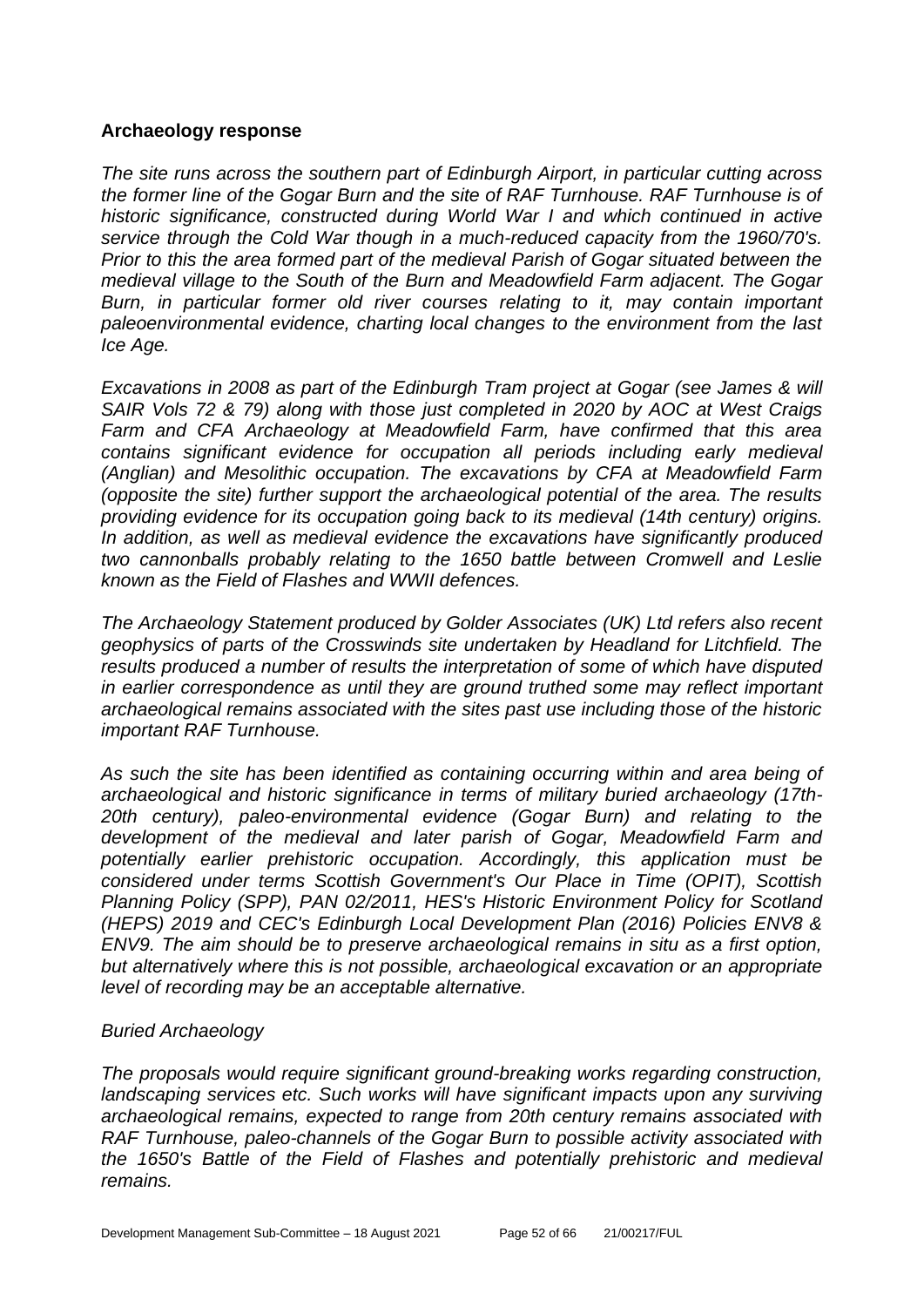*Although I concur with Golder Associates (Uk) Ltd general conclusions that the scheme is likely overall, to have a low, impact I disagree with their conclusions in Section 6 of their Archaeological Statement that no mitigation is required.* 

*Although it safe to say that the development of the current Airport will have had a significant adverse impact over large sections of the site especially the section closest to the current Terminal and carparks. They have also dismissed the archaeological significance of potential remains associated with the Gogar Burn and RAF Turnhouse which are likely to survive across the eastern half of the site. Indeed, remains associated with the latter may be reflected in some of the Headland's Geophysics results for the Crosswinds development.* 

*Accordingly, it is recommended that if permission is granted that an archaeological programme of work is undertaken prior/during development, to fully excavate, record and analyse any surviving archaeological remains.* 

*This will require the undertaking of phased programme of archaeological investigation, the first phase being the undertaking of an archaeological evaluation (max 10%) across the eastern side of the site. The results of this evaluation work will inform the scope of secondary phases of investigation and analysis. Based upon the results from the adjacent sites at Gogar and Meadowfield/West Craigs, this is likely to include both set piece excavations and a wider programme of strip, map record and excavate during topsoil removal/landscaping works and paleoenvironmental sampling of former river and associated deposits.*

*Given the recent discovery of 17th century cannonballs and the its use as a former military airfield metal detecting surveys will also be required to be undertaken during the evaluation to both recover artefacts and assess scope for potential more detailed battlefield survey's depending on results.*

#### *Public Engagement*

*As stated, it is likely that archaeological investigations will reveal to important remains associated with RAF Turnhouse and possibly dating back to early prehistory. It is therefore considered important that a programme of public/community engagement is undertaken. The full scope of which will be agreed with CECAS but could include press calls, social media, temporary exhibitions.*

*It is recommended therefore, that a condition be applied to any permission granted to secure this programme of archaeological works based upon the following CEC condition;*

*'No development shall take place on the site until the applicant has secured the implementation of a programme of archaeological work (excavation, metal detecting survey, paleo-environmental sampling, analysis, reporting, publication and public*  engagement) in accordance with a written scheme of investigation which has been *submitted by the applicant and approved by the Planning Authority.'* 

*The work must be carried out by a professional archaeological organisation, either working to a brief prepared by CECAS or through a written scheme of investigation*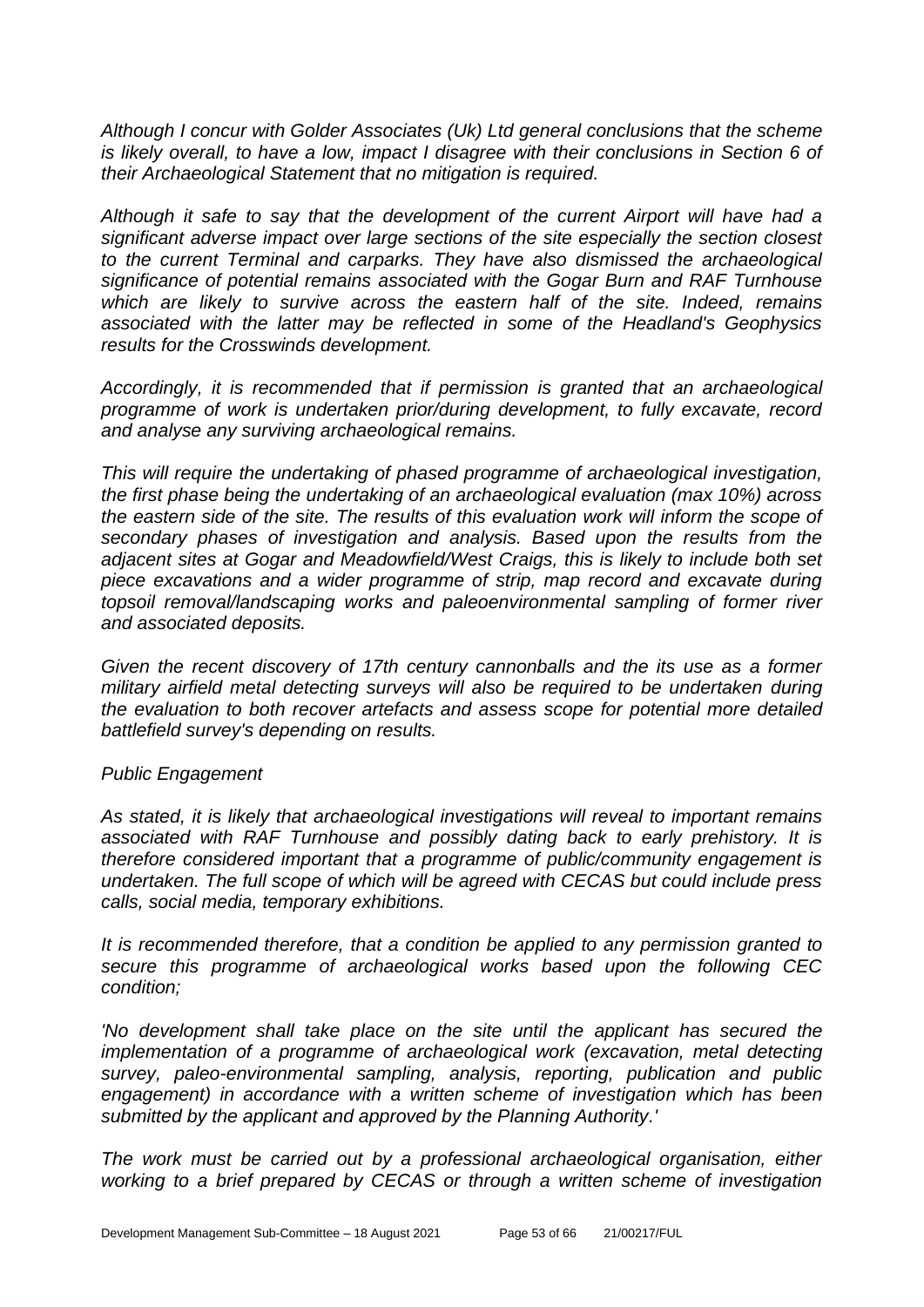*submitted to and agreed by CECAS for the site. Responsibility for the execution and resourcing of the programme of archaeological works and for the archiving and appropriate level of publication of the results lies with the applicant.*

#### **Roads Authority Issues**

*The application should be refused.* 

*Reasons: The application is considered not to comply with a number of Local Development Plan policies:* 

- *a. TRA 7 Public Transport Proposals and Safeguards;*
- *b. TRA 8 Provision of Transport Infrastructure;*
- *c. TRA 9 Cycle and Footpath Network;*
- *d. TRA 10 New and Existing Roads; and*
- *e. DES 2 Co-ordinated Development. as set out below.*

1. The proposal has been assessed in relation to the West Edinburgh Transport *Appraisal Refresh (WETA). The WETA Refresh was completed in 2016 and took into account a number of changes in west Edinburgh, particularly in relation to a number of planned developments but also in specific relation to the airport;* 

*2. The proposed access road is not considered to meet the requirements of the Gogar Link Road set out in the West Edinburgh Transport Appraisal Refresh (WETA Refresh). The Gogar Link Road is intended not only to improve network resilience to Edinburgh Airport but also to open up development opportunities in west Edinburgh. The proposed Link Road alignment emerged from WETA as the best option to address the different requirements of development and the airport whilst providing an efficient network with flexibility for public transport provision, walking, cycling and general road users. Whilst there is some flexibility with proposed alignment, the proposed road configuration aligns the airport link eastwards of that set out in WETA and is considered to promote the north / south direction of travel over access to the IBG area to the west. The proposed alignment is considered to focus on access to the airport rather than to the main IBG area and is likely to be to the detriment of public transport serving the IBG site (ref. LDP Policy 7, TRA 8, TRA 10, DES 2);* 

*3. The proposed alignment and extension to the airport will lead to the creation of a new link to the airport freight area to the east of the airport. Whilst there are some potential benefits of such an alignment, for example to remove some goods vehicles from the West Craigs development, it will lead to a potential new route for motor traffic between Maybury Road at Craigs Road and Gogar Roundabout. The WETA alignment, whilst still potentially creating such a link, is less likely to lead to significant additional traffic on that route;* 

*4. The proposed alignment is likely to impact on the existing tram crossing at Eastfield Avenue immediately south of the airport tram stop. ;* 

*5. The proposed layout includes cycle and pedestrian provision. Whilst some of the required elements have been included, the proposed layout is not considered to be supportive of cycle use due to:*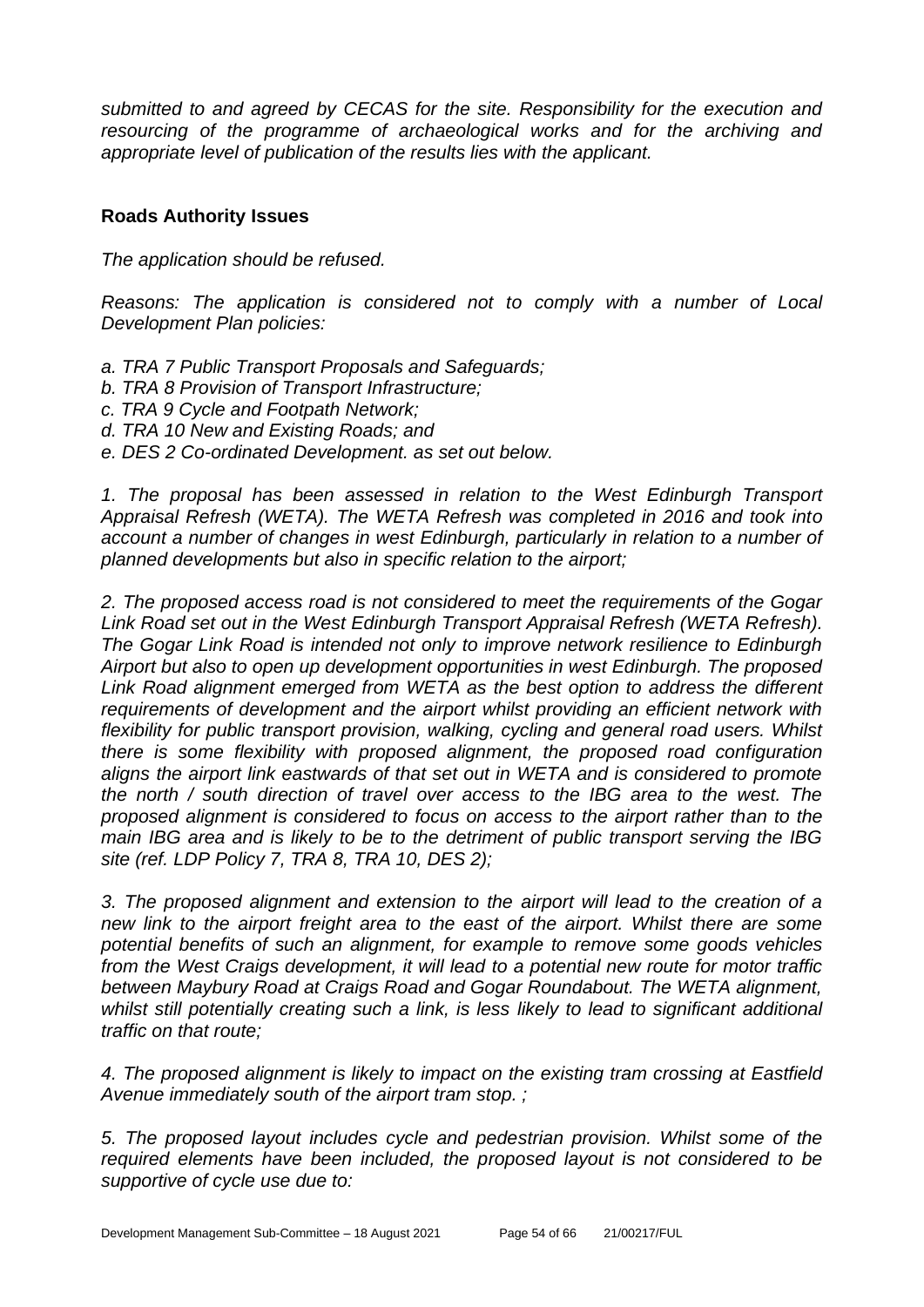*o the requirement to cross carriageways at a number of locations. This is considered to be prejudicial to the continuity of the off-road network;* 

*o lack of pedestrian and cycle priority at side road crossings;* 

*o lack of crossing opportunities at the proposed north-eastern roundabout;* 

*o crossing points not being on desire lines;* 

*o absence of coherent signalised crossing at Gogar Roundabout to link Quiet Route 9 on north side of A8;* 

*6. The proposed layout will also impact on access to the tram depot and to the related drainage:* 

*o The proposed layout serving the tram depot does not appear adequate for access by the required vehicles. The required swept path will be required to cater for a 25m long articulated rail low loader, which takes a tram (in sections) delivered by road approximately 13.55m long, 2.65m wide and 3.39m high weighing 15t;* 

*o The proposed drainage is likely to increase discharge into the tram drainage from the adjacent roads which then outfalls into a Scottish Water sewer within the tram depot. There are existing issues with flooding at Edinburgh Gateway, the lowest point in the area, which also outfalls via the depot Scottish Water connection sewer. Any increase in hard standing etc. which enters this system will place additional burden and risk onto Edinburgh Trams. This is not considered acceptable. Further discussion with Scottish Water and the City of Edinburgh Council will be required to agree an alternative drainage design to ensure tram safety in accordance with The Railways and Other Guided Transport Systems (Safety) Regulations 2006 (ROGS);* 

*o It is unclear how the proposed landscaping on the existing road bridge over the tram line adjacent to Gogar Roundabout can be accommodated;* 

*o It should be noted that access to and from the depot must be maintained at all times and that a tram Authority to Work permit may be required to complete any work adjacent to tram infrastructure.* 

*7. The applicant should note that any road will require to be constructed under separate application for road construction consent and will form a public right of passage.*

#### **Environmental Assessment response**

*Environmental Protection does not object to the proposed development.*

*The application proposes the formation of a new airport access road and active travel route from the east of the existing terminal building at Edinburgh Airport to the Gogar Roundabout via Myreton Drive. A noise impact assessment (NIA) and air quality impact assessment (AQIA) have been provided by the applicant in support of the application.* 

*The proposed Eastern Access Road (EAR) follows an easterly alignment, running northwards from the Gogar roundabout towards the airport, before turning to the west to join the existing Eastfield Avenue. This alignment maximises the separation distance between the proposed EAR and the nearest dwellings to the west (Castle Gogar, Castle Gogar Rigg and Castle Mains Farm).*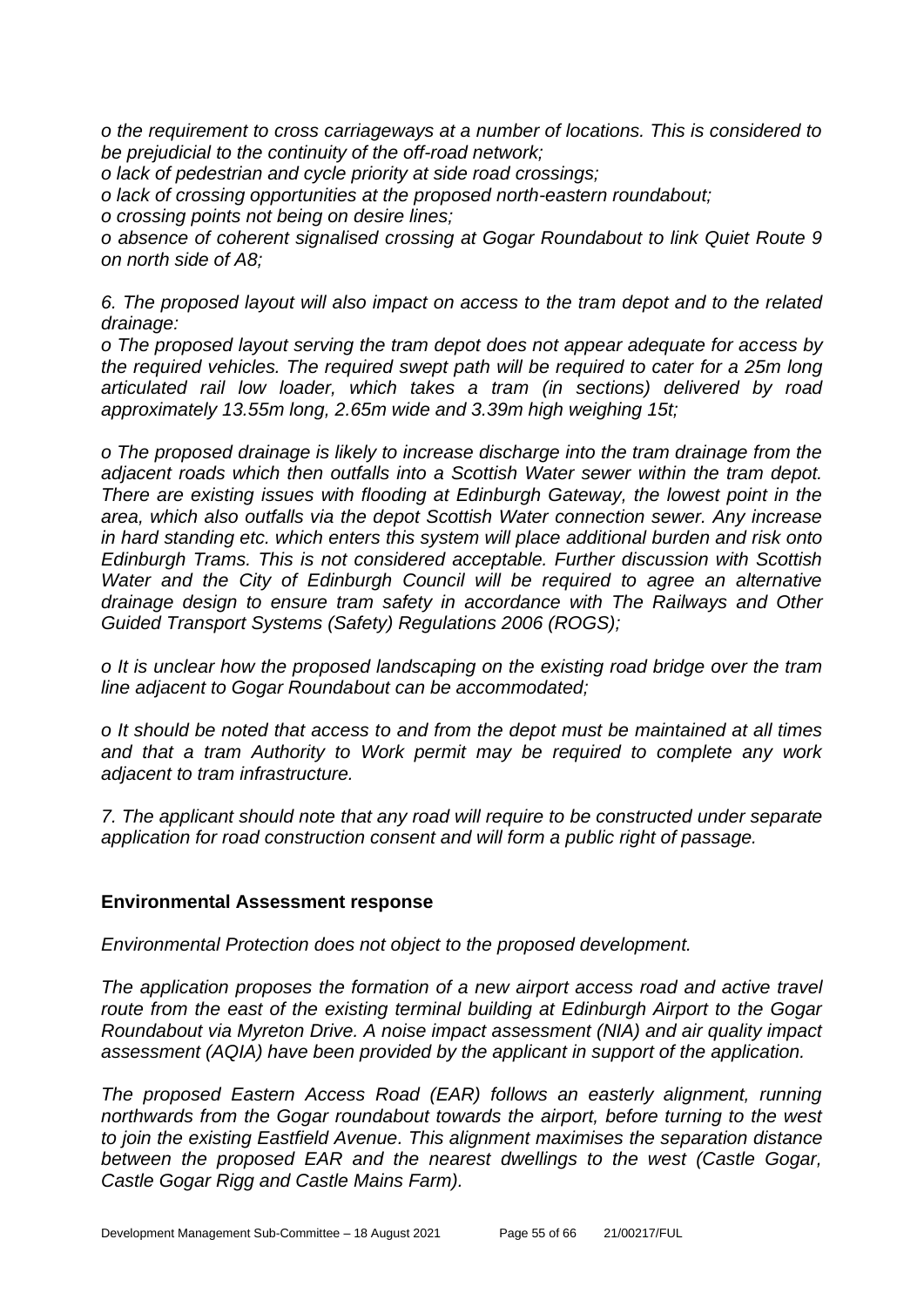*The proposal includes additional access to the airport from the east including sustainable modes (pedestrians, cyclists, public transport - buses and taxis) and private cars (to long/mid stay carparks).*

*The proposed development will provide a two-directional single carriageway road with a verge separating the carriageway from a shared-use active travel route (for pedestrians and cyclists) towards the eastern section.*

*Edinburgh Airport has previously published an Airport Surface Access Strategy (ASAS) (2012) and will be updating this to support a new Masterplan. This strategy emphasises the importance of improving public transport access but notes that road capacity is of increasing long-term concern and that increasing road capacity is likely to be required to support both airport development and that of West Edinburgh.*

*The Masterplan sets out potential future land uses within the airport. By 2025 it identifies the requirement for the new eastern access road (which is the subject of this planning application) with its purpose being to reduce congestion and increase access resilience.* 

*During scoping CEC advised that consideration of other future developments in the area including HSG19 (Maybury / West Craigs) should be undertaken. These developments have also been given due consideration in the EIA.*

#### *Noise*

*The Noise Impact Assessment (NIA) has considered the route of the new road and the associated noise impacts upon proposed and existing noise sensitive properties.*

*The NIA advises that the majority of dwellings are predicted to experience changes of Negligible or Minor magnitude in the short and long-term, during the day and night.*

*The proposed EAR is expected to result in a local redistribution of traffic, with a reduction in vehicle movements (and a slight increase in traffic speed) along the existing airport access road (Eastfield Road) and along the A8 between the Eastfield Road junction and the Gogar roundabout.*

*The NIA advises that all dwellings and other sensitive receptors are predicted to experience an impact of Negligible magnitude (Not Significant) by 2036 during the day and night*

*Detailed predictions have been carried out for a total of 929 residential receptors within the study area, together with two other (non-residential) sensitive receptors, comprising a nursery, and fitness and wellbeing centre. All noise levels and noise changes are presented for both the short-term and the long-term.*

*The NIA advises that there is a single dwelling predicted to experience an increase of Moderate Adverse magnitude in the short-term during the daytime. It can also be seen that the short-term impacts during the night are greater with a single dwelling predicted to have an increase of Substantial Adverse magnitude and 13 dwellings predicted to*  have an increase of Moderate Adverse magnitude. There are also a number of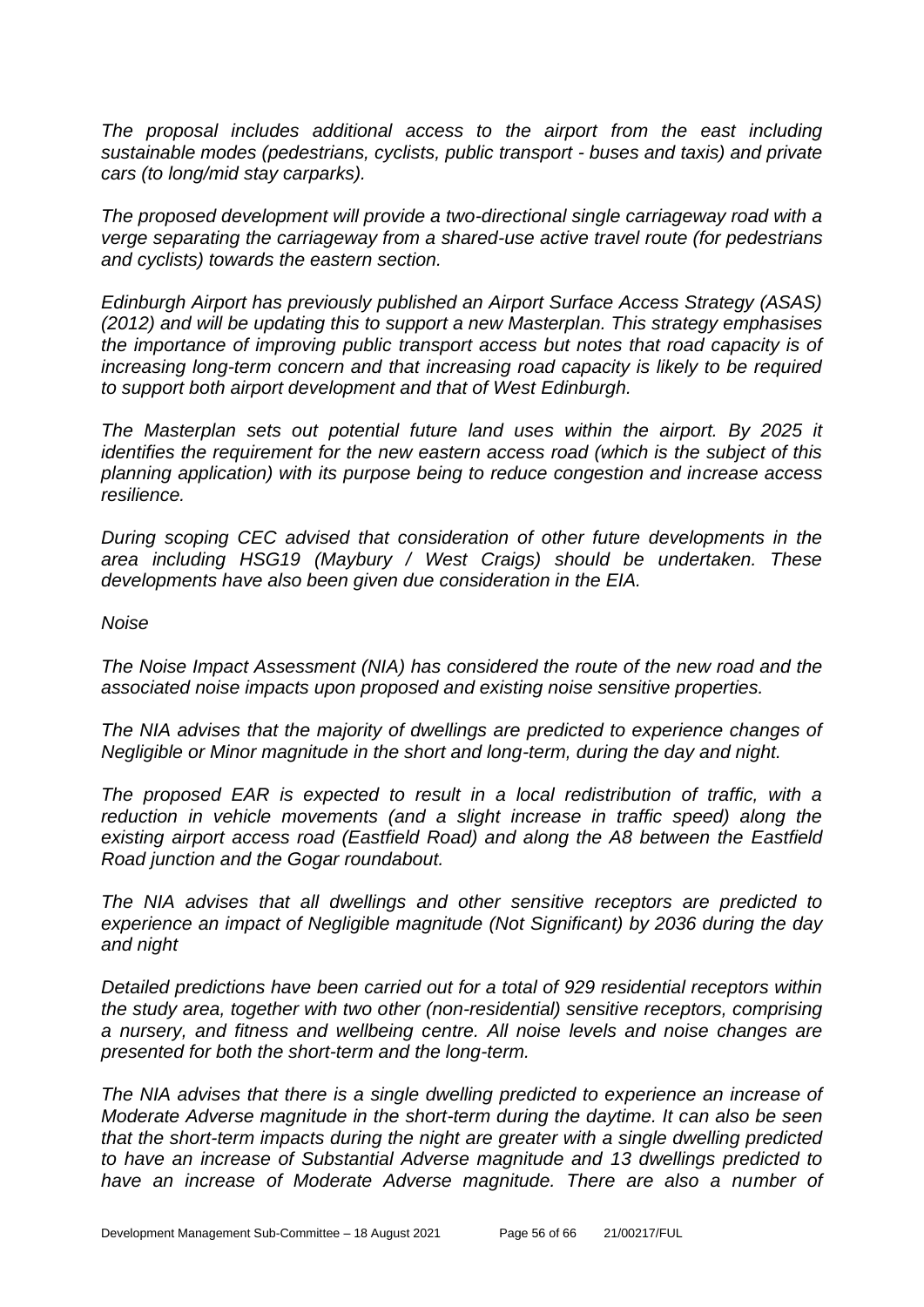*dwellings, during the day and night, with an increase of Minor Adverse magnitude, which might be significant if overall noise levels are particularly high.*

*This leaves 14 dwellings with a short-term increase of Moderate or Substantial Adverse magnitude at night. These increases are considered potentially Significant. All these dwellings are to be found in broadly the same location to the north of the A8 and west of the Gogar Burn and remote from road traffic sources.*

*The report also advises that whilst there are no dwellings predicted to experience an increase of Moderate Adverse magnitude in the long-term during the daytime, there are seven at night.*

*Therefore, notwithstanding the predicted increases of Moderate and (in one case) Substantial Adverse magnitude at these dwellings, the report advises that it is considered that the residents potentially adversely affected by the proposed EAR would be unlikely to perceive the increases as Significant and that their behaviour or response to noise would be unlikely to change. Therefore, the overall report conclusion is that the predicted noise increases are likely to be Not Significant in the short and long-term.*

*The road will also operate to a 30mph speed limit which in itself limits the level of road traffic noise which can impact upon nearby noise sensitive properties.* 

*In addition to the traffic noise impacting upon amenity, the NIA also considers if the Noise Insulation (Scotland) Regulations should apply. The key aspects of the Noise Insulation (Scotland) Regulations (NISR) advise that existing properties should be offered noise mitigation measures e.g. upgraded or secondary glazing if the noise levels from a new road meet certain criteria. Whilst there are receptors with levels above the Noise Insulation Scotland Regulations threshold of 68 dB LA10,18h and receptors with an increase of 1.0 dB or more, there are no receptors which have both (which is required within the Regulations to be deemed suitable for compensation). Therefore, it is considered unlikely that any dwellings would qualify for sound insulation treatment in line with the requirements of the NISR.*

*Noise Summary for Existing Properties*

*Although there are 14 dwellings with a predicted short-term increase at night of Moderate or Substantial Adverse magnitude, consideration of all contextual factors*  leads to the conclusion that these effects would be Not Significant in the short and *long-term. These dwellings (Castle Gogar, Gogar Mains Farm and Castle Gogar Rigg) are to be found in broadly the same location to the north of the A8 and west of the Gogar Burn and remote from road traffic sources.* 

*The proposed EAR will result in a redistribution of traffic on the local road network.*

*Dwellings close to roads with reduced flows will experience noise decreases of Minor, Moderate or Substantial Beneficial magnitude. Consideration of all contextual factors leads to the conclusion that there would be 52 dwellings where these effects would be Significant in the short-term. These receptors are to be found in three broad areas:* 

*o Fairview Road and Eastfield Road (close to the current access into the Airport)*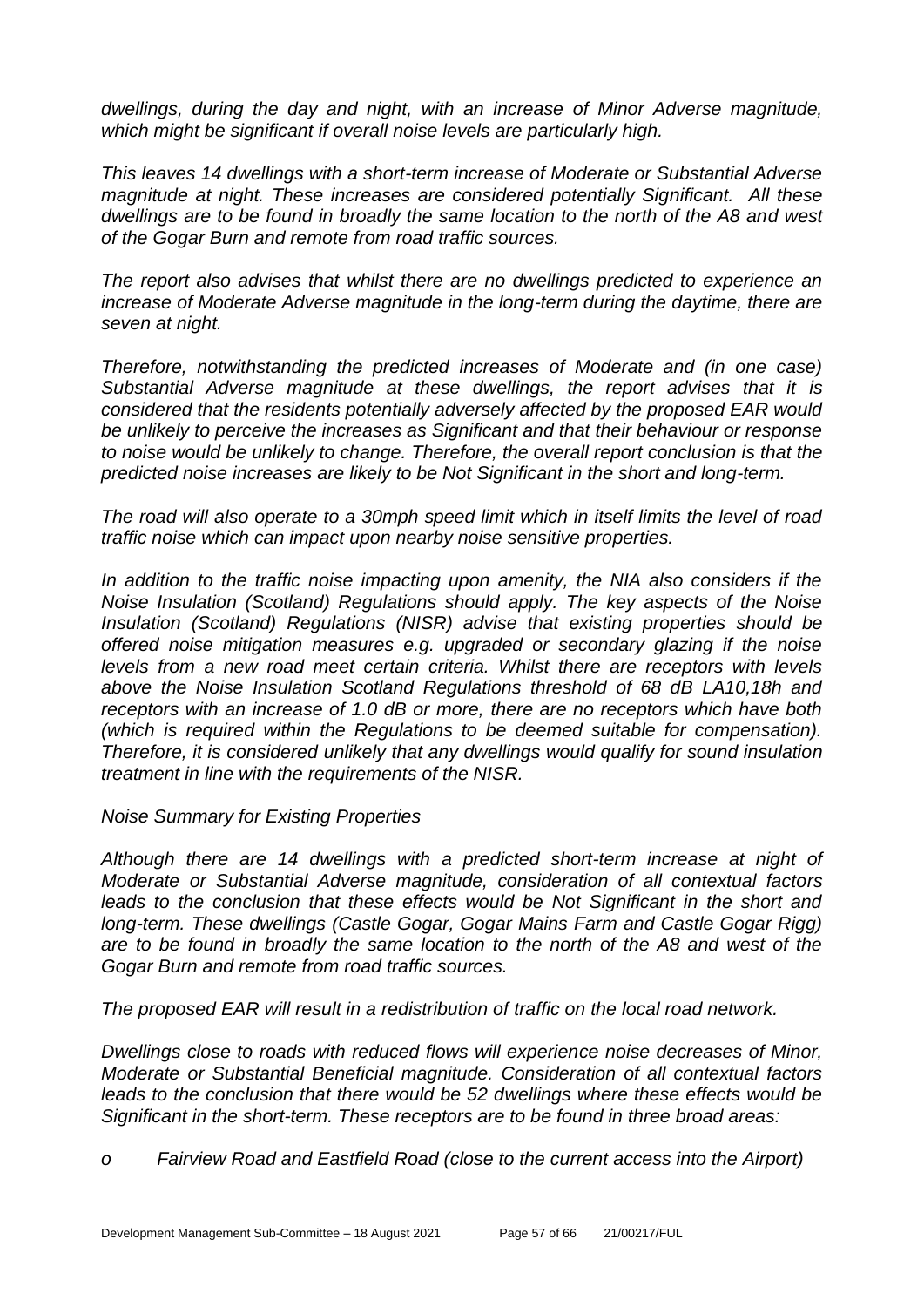*o Glasgow Road and Gogarstone Road (close to the A8 between the Eastfield Road and Gogar junctions)* 

*Turnhouse Road, Turnhouse Farm Road, West Craigs Avenue and Lennymuir (to the east of the Airport).*

*The short-term, daytime noise level decreases of Minor Beneficial magnitude at the two other sensitive receptors (the Nursery and Fitness and Wellbeing Centre at RBS) would be considered Not Significant.* 

*It is considered unlikely that any dwellings would qualify for sound insulation treatment in line with the requirements of the NISR.*

*In conclusion, there will be some properties which will likely see some increases in road traffic noise but also some properties which will benefit from a reduction in traffic noise due to the redistribution of traffic that is likely to occur from the proposal.*

*Proposed Maybury/West Craigs Development - Road Traffic Noise*

*The EIA also considers cumulative and proposed developments with HSG 19 (Maybury/West Craigs housing allocation (1750 units with Planning Permission in Principle) which lies to the north east). This sizeable development is located either side of Turnhouse Road and to the southwest extends as far as the railway line running between South Gyle and Dalmeny. Consequently, only the railway corridor separates the Maybury development from the proposed EAR.*

*At the time of the NIA being drawn up, there is no detailed masterplan for the whole Maybury development and individual plot site plans are now coming forward through AMSC applications. However, based on the illustrative masterplan available from the CEC's planning portal (planning application reference 19/05514/AMC), the dwellings are estimated be to around 40m from the proposed EAR.*

*A railway Noise Impact Assessment Report prepared by Jacobs in June 2019 to support that application (and discharge planning condition 14 relating to an earlier associated planning application reference 16/04738/PPP) advises that a noise barrier, 1.8-2.0m high, would be constructed between the railway line and Maybury development to mitigate railway noise. This barrier has been included in the assessments described in this section. This noise barrier is identified on the 'proposed site plan in context (tenure mix) plot 5' drawing that was submitted as part of planning application 20/03942/AMC, drg reference 1726-A(00)058 revA.*

*A noise model has been used to estimate the likely worst-case road traffic noise levels from the proposed EAR (and including traffic associated with committed developments in the area) at ground floor and first floor locations. The predictions include the railway barrier and relate to a point around 40m from the proposed EAR but with no buildings within the Maybury development.*

*Noise - West Craigs Maybury*

#### *External Areas*

*Providing the principles and features included within the illustrative masterplan are adopted within the actual layout of the Maybury development then the external amenity*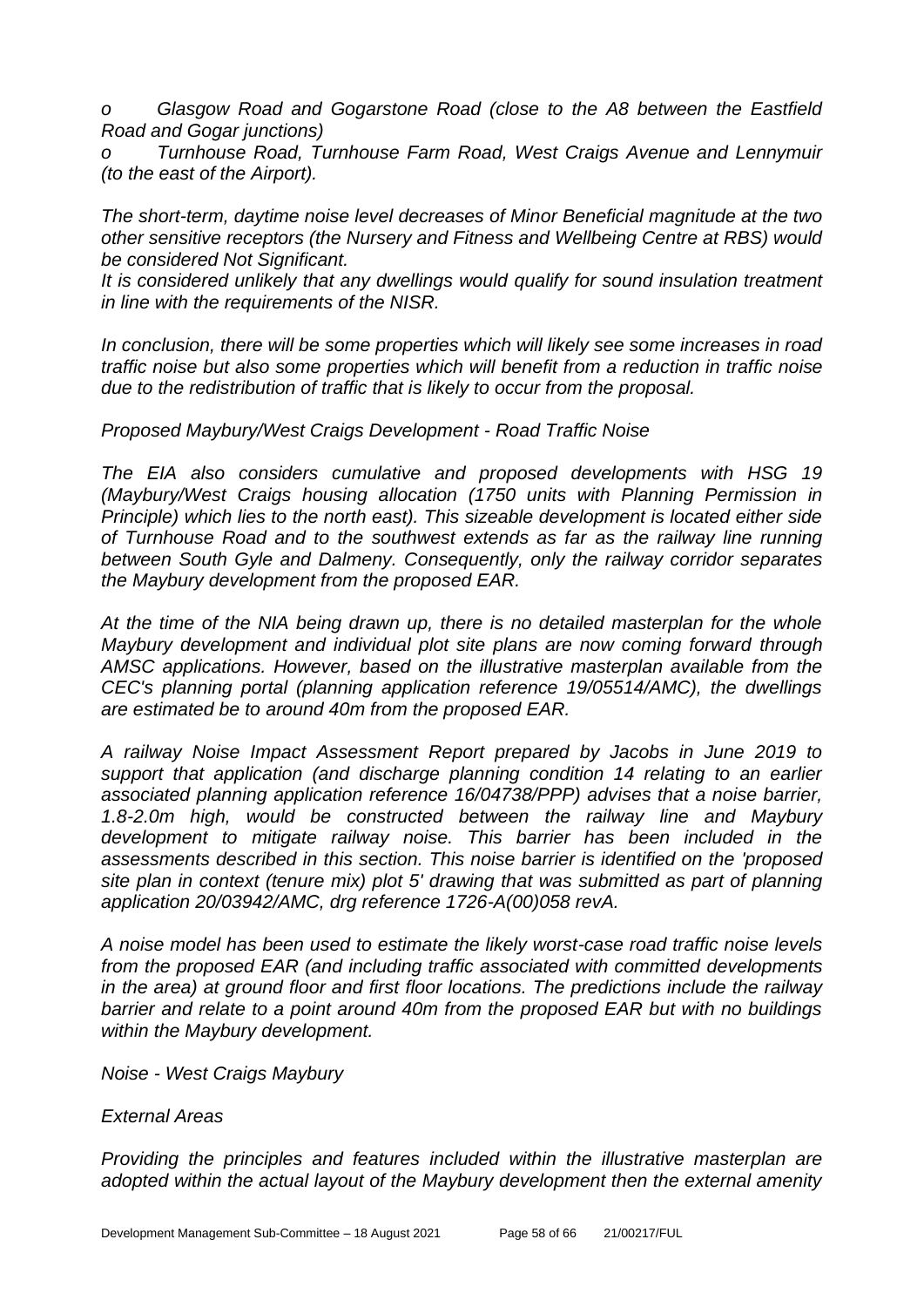*of future residents should not be significantly affected by the proposed EAR and traffic associated with committed developments in the area. However, the EIA advises that suitable external amenity levels are still likely to be achieved in most gardens providing a suitable layout is employed.*

#### *Internal Areas*

*Providing the principles and features included within the illustrative masterplan are adopted within the actual layout of the Maybury/West Craigs development and that the mitigation measures identified by the consultant acting for the promoters of the Maybury/West Craigs development are incorporated in to the eventual design, then internal amenity of future residents should not be significantly affected by the proposed EAR and traffic associated with committed developments in the area.*

*Operational Road Traffic Noise Predictions - Cumulative Considerations*

*Detailed road traffic noise predictions have been carried out for a total of 929 residential receptors within the study area; together with two other (non-residential) sensitive receptors, comprising a nursery, and fitness and wellbeing centre at the Gogar Headquarters of RBS. All noise levels and noise changes are presented for both the short-term (comparing DM2022 and DC2022) and the long-term (comparing DM2022 and DC2036). The noise predictions relating to cumulative scenarios include the influence of the railway noise barrier.*

*As impacts relating to the cumulative scenario are very similar to the impacts relating to the do something scenario, the same conclusions can be drawn in respect of likely significance. Based on consideration of all contextual factors, the following conclusions are reached:*

*o It is considered that the residents of the 14 dwellings potentially adversely affected would be unlikely to perceive the increases as Significant and that their behaviour or response to noise would be unlikely to change. Therefore, the overall conclusion is that the predicted noise increases are likely to be Not Significant.* 

*o It is considered that the residents of 56 dwellings potentially benefitting from the redistribution of traffic as a result of the proposed EAR would be likely to perceive the changes as Significant and that their behaviour or response to noise would be likely to change. Even discarding four dwellings which lie beyond 50m from a dominant road traffic source, the overall conclusion is that there would be 52 dwellings where the effect is likely to be considered Significant.*

*Cumulatively, the report advises that the overall development, once all of the proposals are considered in combination, is advised as considered to be Not Significant*

#### *Cumulative Summary & Conclusions*

*The EIA has considered the inter-relationships between impacts identified within this EIAR and whether there is a need for further mitigation (synergistic effects). It also considers the potential for cumulative impacts when the development is considered with other developments in the surrounding area (cumulative effects).*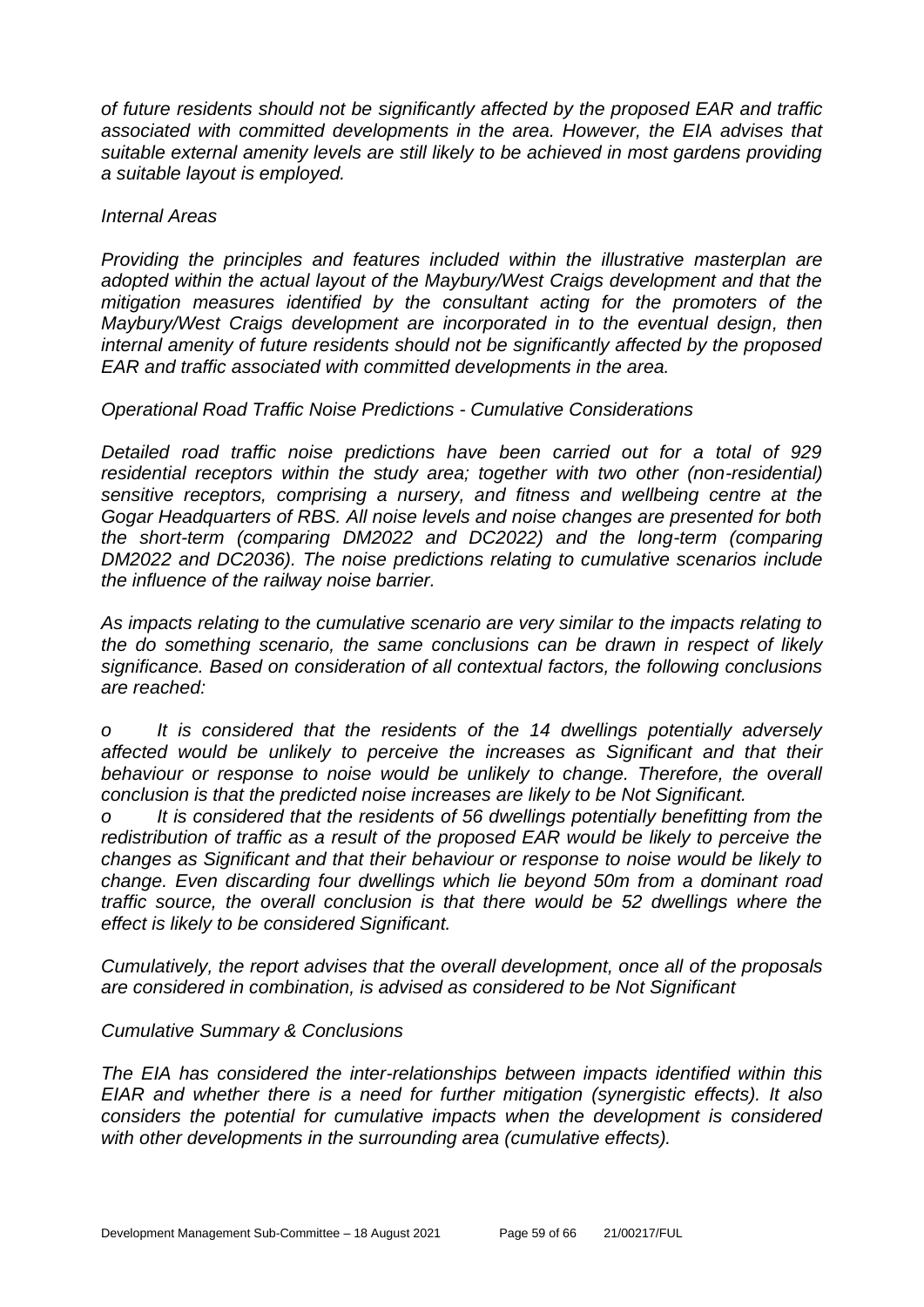*It has been identified that no synergistic effects exist for the identified sensitive receptors surrounding the site, and therefore no additional mitigation and monitoring during the construction period or once operational is deemed necessary.* 

*Consideration has also been given to the potential for cumulative effects when the proposed development is considered alongside 19 other identified emerging and schemes under construction in the surrounding area. The assessment has shown that in relation to most topics there are non-significant, Negligible or no cumulative effects.* 

*It has been shown, in relation to Transport, that the proposed EAR incorporates a degree of resilience within the design and landscaping proposals to accommodate any associated increases in traffic from other committed schemes. In particular, the potential to include of a four-lane wide section at the eastern end of the EAR between Gogar Roundabout and the point at which IBG and airport related traffic separate, consistent with WETA, plus appropriate junctions (traffic signal format to support a higher priority for pedestrians and cyclists) to accommodate the increase in traffic demands. These additional future embedded mitigation measures will mitigate the risk of cumulative impacts of the nearby developments, and any effects should be considered Not Significant.* 

In relation to potential cumulative noise impacts, there is potential for cumulative *impacts in relation to Crosswind to the south and west and Maybury/West Craigs to the east, which are closer to the identified sensitive receptors that the proposed EAR. However, it is considered that cumulative effects will be non-significant for the following reasons:* 

*o The results for the cumulative assessment scenario reveal that exactly the same dwellings have potentially significant impacts in the cumulative scenario as in the do something scenario, therefore the same conclusions can be drawn in respect of likely significance;* 

*o Providing the principles and features included within the illustrative masterplan of the nearby committed development (Maybury/West Craigs) are adopted within the actual layout of the development and that the mitigation measures identified by the consultant acting for the promoters of the development are incorporated in to the eventual design, then cumulative effects on amenity of future residents of the proposed EAR and committed developments in the area should be Not Significant.* 

*Air Quality*

*An air quality impact assessment (AQIA) has been provided in support of the application.*

*Air quality management areas (AQMAs) are situated at Glasgow Road (Ratho end) and St John's Road at Corstorphine, some 2km away from the closest points of the site. The report advises that no change in traffic activity attributable to the proposed Eastern Access Road is predicted on the roads within either the Glasgow Road or St John's Road AQMA's*

*The AQIA also states that the proposed EAR has a beneficial effect on air quality as it diverts airport traffic away from existing residential properties on Eastfield Road and the*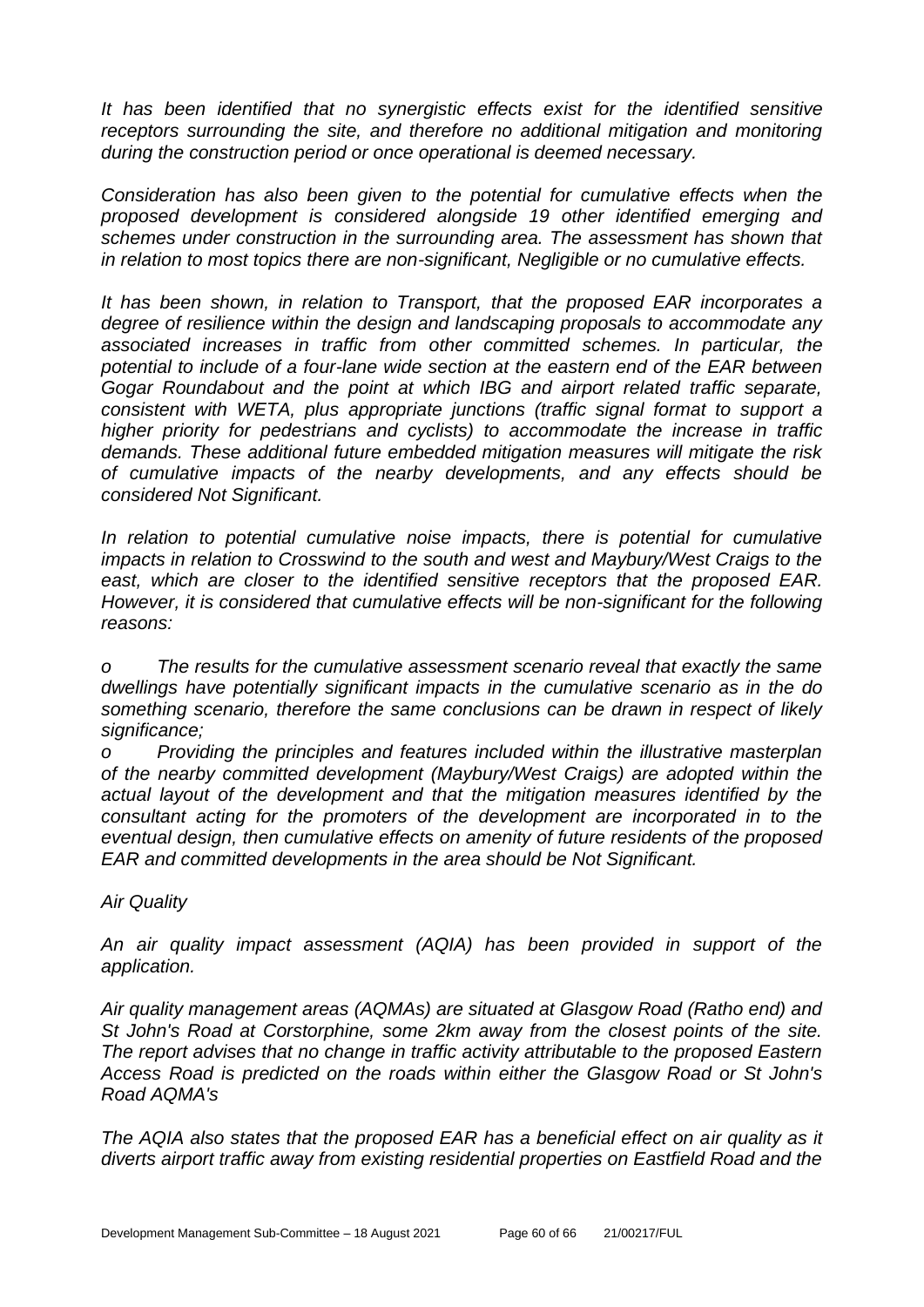*section of Glasgow Road between Eastfield Road and the Gogar Roundabout. No additional mitigation is therefore proposed within the report.*

*During operation, annual mean NO2, PM10 and PM2.5 concentrations at existing residential properties within the study area are expected to reduce when the proposed Eastern Access Road becomes operational. This represents an overall beneficial impact on local air quality in the areas where traffic is being redistributed from. At locations where residential properties may be present in future years on the land adjacent to the proposed route of the Eastern Access Road; the dispersion modelling results indicates that annual mean NO2, PM10 and PM2.5 concentrations will be less than each respective health-based air quality objective.*

*Cumulative Impacts from Introduction of New Developments*

*The conclusion in the Air Quality Chapter is therefore still applicable to the '2036 with cumulative impacts' scenario i.e. annual mean NO2 concentrations are likely to be much less than the 40 ug.m-3 annual mean objective at locations where residential properties may be constructed on the land adjacent to the EAR.*

*For PM10 and PM2.5, vehicles emission rates are also expected to decline from 2022 to 2036, however, not sufficiently to outweigh the additional emissions from road traffic growth and traffic generated by other planned developments in the local area. The predicted PM10 and PM2.5 annual mean concentrations are '2036 with cumulative impacts' scenario are less than the respective objectives for each pollutant at the Elements Edinburgh Development receptors near the proposed Eastern Access Road.*

#### *Summary of Air Quality Impacts When Cumulative Effects are Included*

*When the cumulative effects of other planned developments are included in the air quality assessment, annual mean NO2, PM10 and PM2.5 concentrations at existing residential properties within the study area are expected to be less than each respective annual mean objective. When compared with the future baseline, pollutant concentrations are predicted to reduce when the proposed Eastern Access Road becomes operational. The EIA advises that this represents an overall beneficial impact on local air quality. At locations where residential properties may be present in future years on the land adjacent to the proposed route of the Eastern Access Road; the assessment results indicate that annual mean NO2, PM10 and PM2.5 concentrations will be less than each respective health-based air quality objective.*

#### *Air Quality Conclusions*

*The summarised outcome of the air quality assessment advises that the operational impact of the proposed Eastern Access Road has a beneficial effect on air quality as it diverts airport traffic away from existing residential properties. When the Eastern Access Road becomes operational it will have a beneficial effect on annual mean NO2, PM10 and PM2.5 concentrations at residential properties on Eastfield Road and the section of Glasgow Road between Eastfield Road and the Gogar Roundabout. In addition, no annual mean concentrations in excess of each respective NO2, PM10 or PM2.5 air quality objective are predicted at any of the receptor locations in the 2022 or 2036 assessment scenarios. In the event that Euro 6 LDV NOx emissions do not decline as projected, the model results indicate that compliance with the 40 µg.m-3*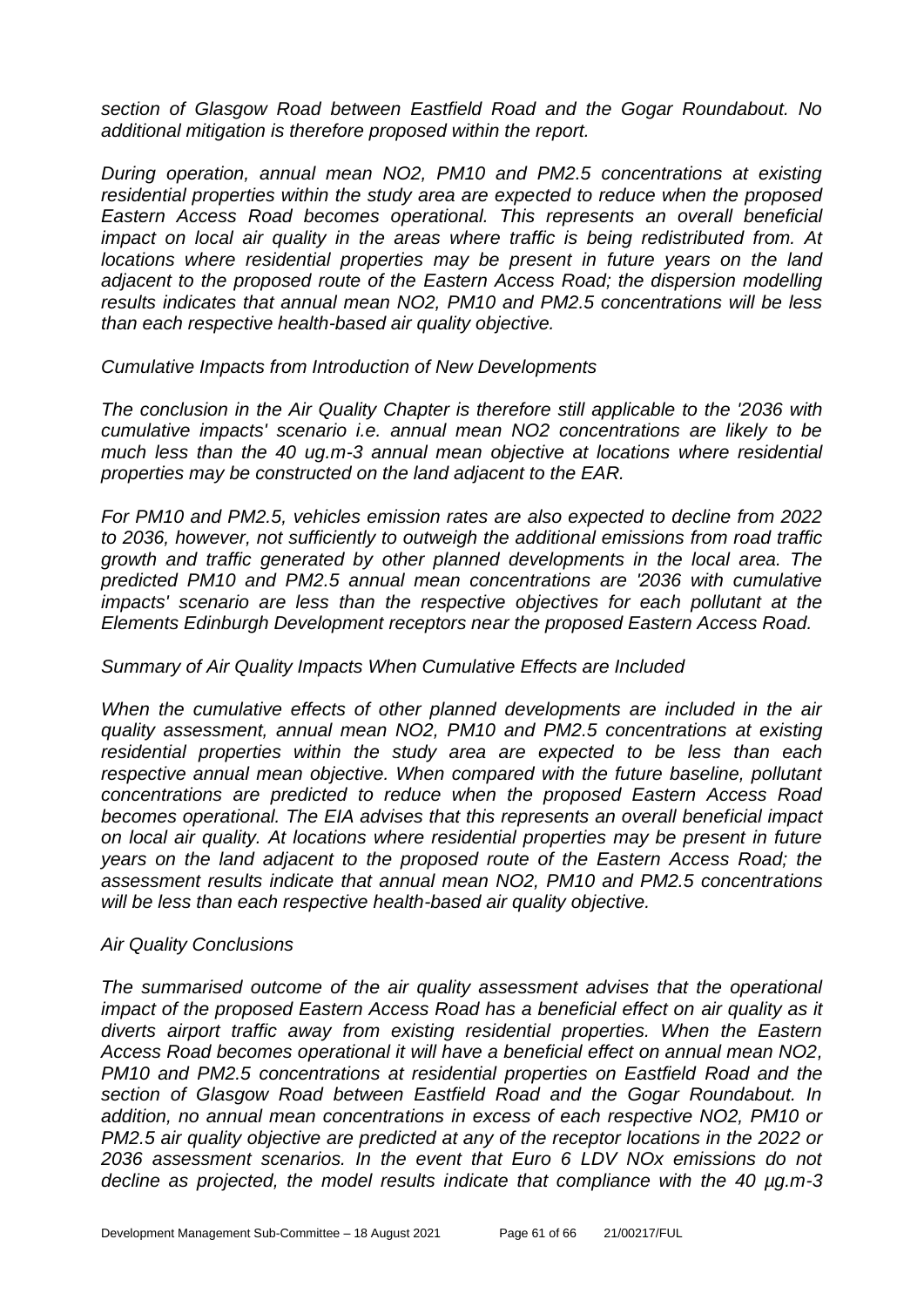*NO2 annual mean objective will still be achieved at all receptor locations in 2022. No change in pollutant concentrations is predicted within the Glasgow Road AQMA as no change in traffic activity attributable to the proposed road is expected at this location. Based on current understanding of emissions from traffic that will use the EAR, it is unlikely that building residential properties on the land adjacent to the EAR would create new exposure to poor air quality. The EIA also concludes that the cumulative impacts associated with the development should ensure that health-based air quality objectives are met.*

#### *Site Contamination*

*Environmental Protection has assessed the East Access Road, Ground Investigation Report, dated 12 December 2019 produced by Curtin's Consultants in Chapter H: Ground Conditions of the Appendices of the Environmental Impact Assessment, and accepts the conclusions and recommendations in section 8.0 of the report which have determined potential risks arising to/from development as a result of the recorded ground conditions to be sufficiently low to not require further investigation or mitigation actions toward future end users of the site or the wider environment. As such, additional information is not requested in relation to Chapter H of the Environmental Impact Assessment or with respect toward the planning application process to ensure the development is suitable for use in relation to potentially contaminated ground conditions.* 

*It should nevertheless be noted that this interpretation is based upon the information supplied and thus dependent on the investigation coverage indicated by the Ground Investigation Report and does not confirm contamination will not be present. As such, in line with the conclusions/recommendations of the report, vigilance should be maintained around groundworks by the contactor for unexpected ground conditions at variance to those recorded by the Ground Investigation Report and specifically any observations of obvious potential for contamination should be immediately reported to the Environmental Consultant/Engineer for advice. The Planning Authority should then be notified of any additional investigation being progressed and to ensure any potential*  risks to/from development are understood and remediated where necessary with the *agreement of the Local Authority.* 

#### *Conclusions*

*Environmental Protection would be of the opinion that building more roads is not conducive to reducing localised air quality impacts. Roads also inherently bring more noise due to vehicles travelling on the roads. However, as future travel modes point towards public transport use and electric vehicle use, roads to a certain extent will still be required in the future to incorporate modern sustainable transportation modes. The proposed development also incorporates a cycle and pedestrian route and reduces the use of the existing congested A8 airport route which incorporates an existing air quality management area (AQMA). Therefore, any reduction in traffic on this route is welcomed. West Edinburgh is though becoming a well-developed area now and will be in the future, so these surrounding routes are likely to become more congested as the developments are realised. It is therefore very important that a corridor akin to the one proposed is built which allows unfettered access for public transport, cycling and pedestrians to and from the airport. This route could be considered in the future as one which specifically allows quicker access only for environmentally friendly modes of*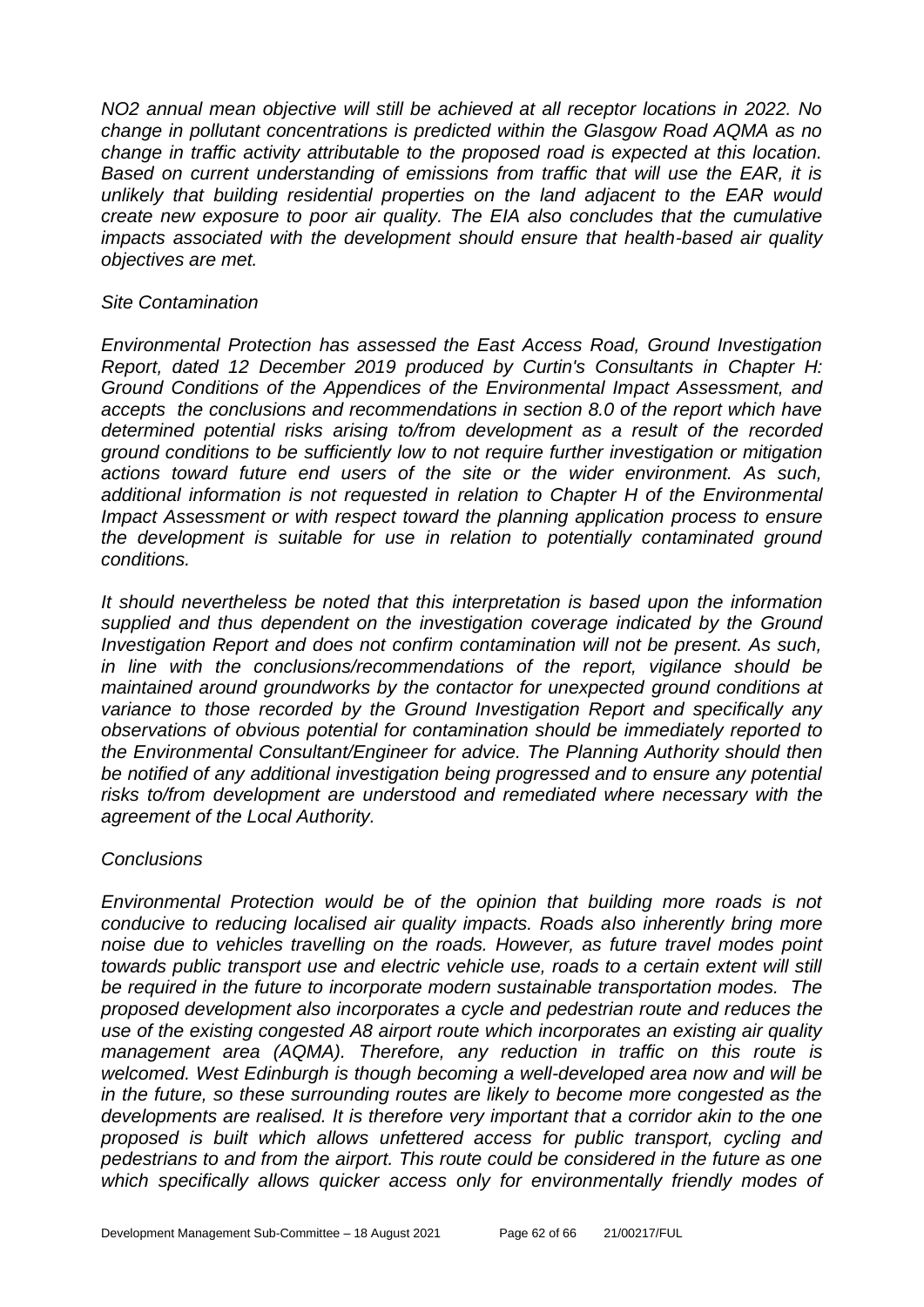*transport to utilise access to the airport. It is recommended that this issue be considered in the future by transport planners considering west Edinburgh and airport access.*

*Whilst there are some noise sensitive properties which are likely to be affected by noise, the NIA concludes that there will also be a reduction in noise affecting other properties on existing airport routes. The NIA advises that the levels do not necessitate the need for noise mitigation (e.g. acoustic barriers or low noise tarmac) and the route will be limited to vehicle speeds of 30mph. The properties also do not qualify for mitigation under the Noise Insulation (Scotland) Regulations.* 

*Therefore, as stated above, Environmental Protection is of the opinion that additional roads are not the route that should be taken when attempting to mitigate localised air quality impacts. However, it is understood that the application road may be required to assist with the reduction of congestion in other areas of west Edinburgh and so this team does not object to the application. Therefore Environmental Protection offers no objection to the development.*

#### **SEPA response**

*We offer no objection to the proposal, however we request that the comments below are used by CEC when considering this proposal. Please also note that whilst we have reviewed the flood information provided, this is not an endorsement of said information as we have purely commented on the site's flood risk impacts.* 

#### *Advice for the planning authority*

*As highlighted in our Scoping Response dated PCS/168242, SEPA have a key interest in this site in terms of how it contributes to the delivery the shared and long standing aspirations of the re-diversion - or restoration - of the Gogar Burn which would help alleviate critical pressures, as mentioned in the applicant's own Scoping Report, that are currently on this waterbody under the Water Framework Directive (WFD). Discussions have taken place between multiple parties to explore these opportunities over a long period of time and it is critical that new developments at the very least do no hinder any future proposals for the re-diversion of the Gogar Burn. Moreover, to make Edinburgh resilient to the consequences of climate change, as well as the city playing its part to limit its contribution to the causes of climate change, another key*  factor in the City Development Plan is to reduce flood risk overall, and not simply to *avoid flood risk in or from new developments. This will involve a strategic, city-wide approach to flood risk reduction and water management which will inform the City Plan. In our responses to 'Choices for the City Plan 2030' and its Strategic Environmental Assessment (SEA) (and in the suite of accompanying plans and initiatives and their SEA), SEPA fully endorsed these objectives, and we are working with CEC and partners such as SW to deliver this plan for Edinburgh's future.*

*Subsequent delivery of the currently protected re-diversion may require a degree of retrofitting which would add cost to any re-diversion, which would not be desirable, nor best use of limited private or public finance, given the long-standing discussions between SEPA, the applicant and the City of Edinburgh Council. It is unlikely that this proposal itself compromises the principle of the overall long-standing aspirations of the*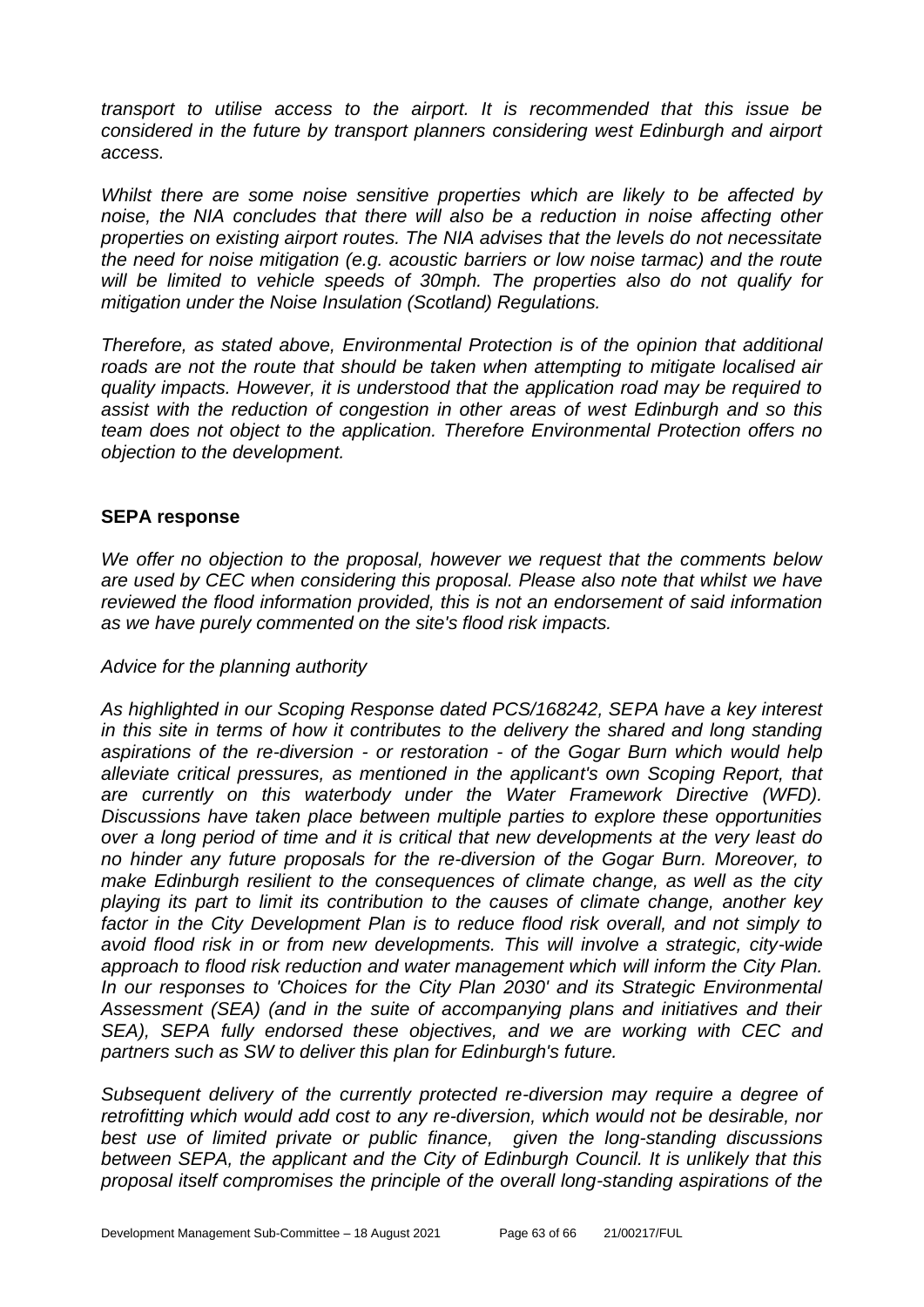*re-diversion, however there is no technical information that accompanies the application to confirm this. CEC must acknowledge that if this proposal were to go ahead it would likely be another potential barrier to the proposed aspirations of the rediversion of the Gogar Burn.*

In addition, it should be noted that SEPA would not accept a culverted retrofitted *solution as highlighted in Chapter G, paragraph G3.7. If the road did need retrofitted to accommodate any re-diversion a bridge solution would likely be needed.* 

*We advise CEC to work with the applicant to produce detailed designs for the road which will allow a re-diversion of the Gogar which will allow the aspirations for it which are established in the current LDP and the City Plan which is information. To do this the baseline, e.g. ground conditions and flow paths and necessary additional capacity for increased levels of surface water will have to be established, a route agreed and a suitable water crossing built into the design. SEPA are happy to be involved in these discussions if viewed appropriate. It is important to re-iterate the reasons that the diversion was first mooted and the protected route agreed - this solution would deliver gains for fish access, water quality, flood and drought resilience and reduce physical condition constraints which exist on the existing channel, allowing sediment transport and ecological function.*

*Please note further detailed comments below.*

#### *Drainage*

We note that there are a mixture of surface water discharges proposed including *discharge to the existing Gogar Burn and the adopted Edinburgh Airport drainage network. It should be noted that if discharges to the existing burn can not be accepted under the Controlled Activities Regulations then this is at the commercial risk of the applicant if new proposals need to be submitted through Planning.* 

#### *Flood Risk*

*1. We commented on this proposal at the EIA scoping stage (29th November 2019, ref: PCS/168242). We advised that flood risk information should be submitted to address key issues in the EIA process and therefore recommended that the 'water environment' should be scoped into the EIA report.*

*2. We previously highlighted that there are long standing aspirations for the rediversion of the Gogar Burn to help achieve multiple environmental benefits and to address critical Water Framework Directive (WFD) pressures. The Gogar Burn realignment is also identified in a current, up-to-date Local Development Plan (reference: GS7, Realign Gogar Burn - Greenspace, City of Edinburgh Council). We have highlighted concerns to this and neighbouring proposals which, in the absence of a holistic approach to flood risk management, could 'lock in' the existing Gogar Burn alignment and therefore eliminate future environmental and flood risk benefits in perpetuity.* 

*3. We re-iterate the need for a strategic approach to flood risk management in the West of Edinburgh area which would be aided by a baseline model that includes an extended reach of the Gogar Burn, Murray Burn and their tributaries. We strongly*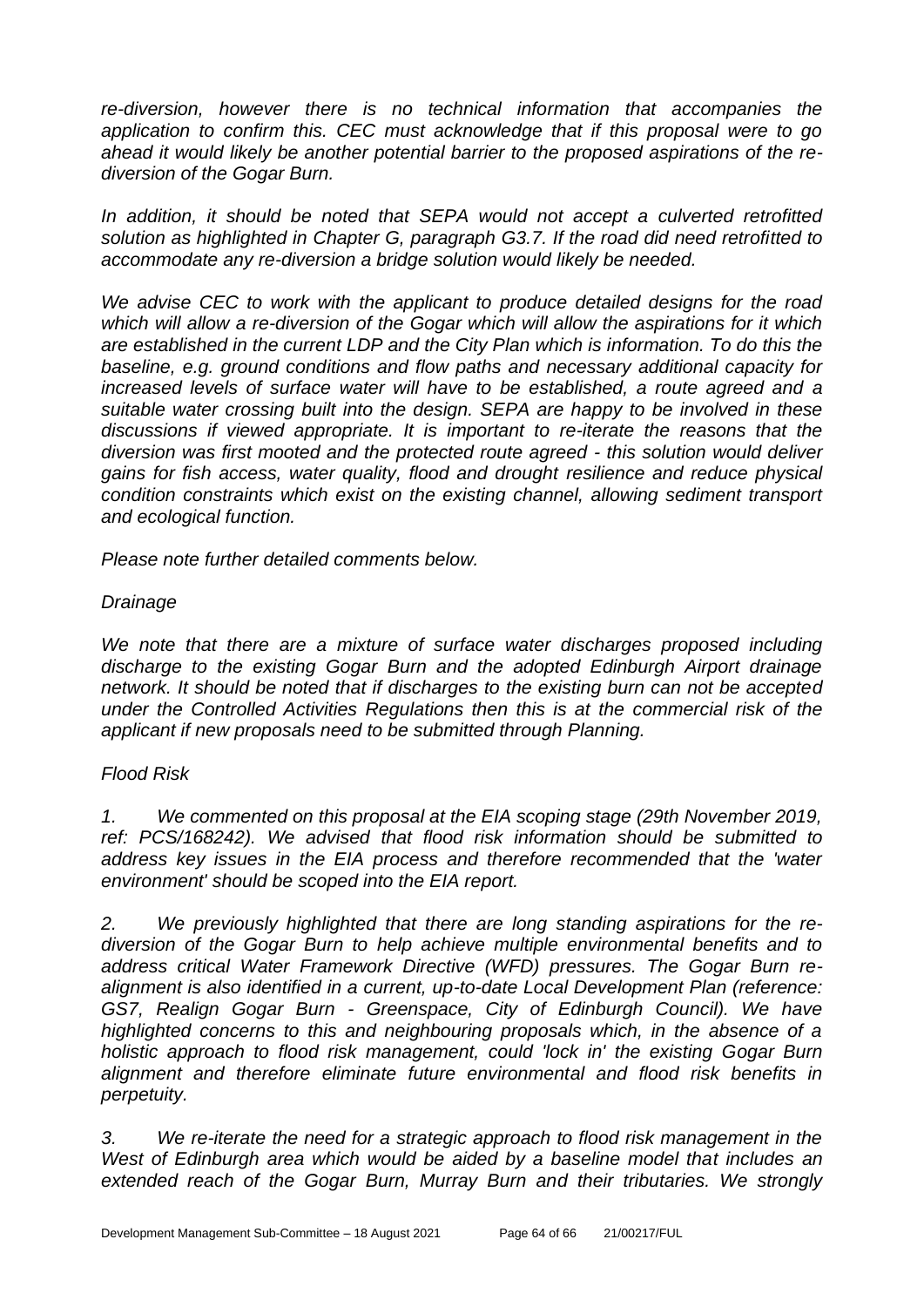*advise against a piecemeal approach to flood risk assessment in this area given the complexities and interactions between fluvial, surface water and drainage in this area and potential for significant future development proposals.* 

*4. Our advice is based solely on the supporting documents supplied in this consultation and SEPA held data. We have reviewed the EIAR Water Environment Chapter (G), related appendices and proposed layout plans and can make the following comments.*

*5. We requested that details are provided in the EIAR to demonstrate how this proposal will contribute to the re-diversion of the Gogar Burn. Paragraphs G3.7 and G3.8 of the EIAR provide 'justification' on how the proposed development will not prevent a future Gogar Burn re-diversion through discussions with SEPA held on 9th March 2020. We expect a solution which maintains an open watercourse channel. Please refer to the opening paragraphs of this response for further comment.*

*6. We note that the proposal comprises an extension to established road and hardstanding infrastructure (Section D to E, Figure G4.1, EIAR) and therefore does not represent an increase in land use vulnerability. The area that has already been developed is located within the fluvial and surface water medium to low likelihood flood extents based on the indicative SEPA Flood Hazard Maps. The proposed extension to the road (Section D to A, Figure G4.1, EIAR) is outwith the indicative fluvial flood extent but within a surface water flood risk area.* 

*7. Based on SPP, it may be acceptable to locate essential infrastructure within a built up area at medium to high flood risk, provided the development is designed and constructed to remain operational during floods and not impede water flow. Based on the supplied topographic maps and development plans, there is no evidence that the proposed road extension or car parking area involves landraising within the functional floodplain. We are satisfied the proposal can be designed to have a neutral or better effect on flood risk with the adoption of appropriate surface water management measures.* 

*8. Proposed Layout Sheet 2 of 3 (drawing ref: 59007-00-EC-736-000003(PO2), Curtins, 20th January 2020) shows 'swale provided to west to facilitate connection to Gogar Burn'. We advise that the proposed location of surface water discharges into the Gogar Burn should take due cognisance of any future watercourse re-alignment proposals. We are pleased that an appropriate climate change uplift has been considered in the attached FRA and SWMP.* 

*9. It is for the City of Edinburgh Council as Flood Risk Management Authority to comment on the acceptability of the proposed surface water management measures and provision of safe vehicular access/egress routes in the event of flooding.*

*10. In summary, based on the information supplied, SEPA view this proposal as SPP compliant and have no objection on flood risk grounds. We are satisfied that the proposal will allow for a preferred future Gogar Burn re-alignment, but with caveats, and will have a neutral or better effect on flood risk to an area which is already developed with existing road and car parking infrastructure.*